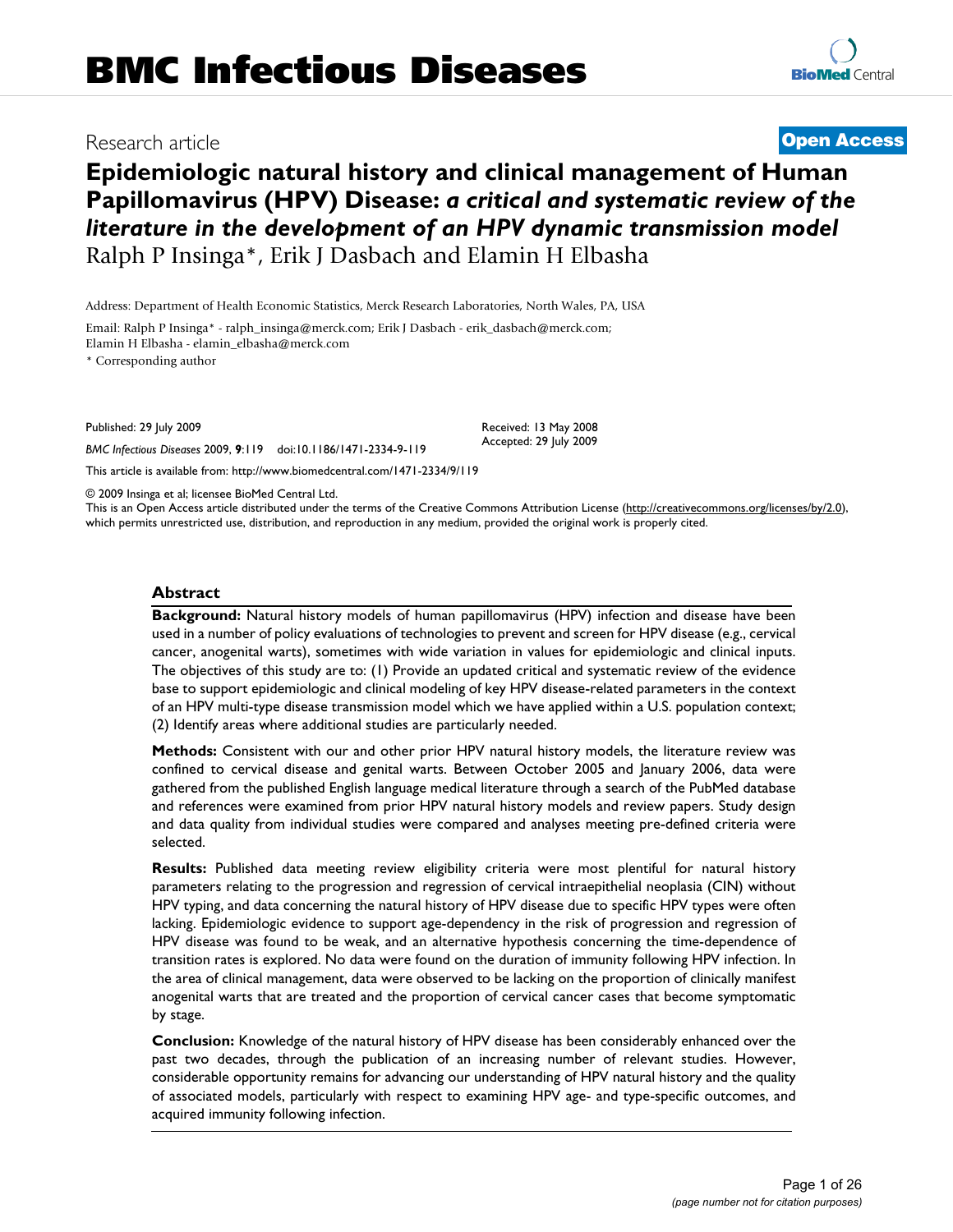# **Background**

It is estimated that genital human papillomavirus (HPV) infection is responsible for approximately 500,000 cervical cancer cases and 275,000 associated deaths worldwide each year [1,2]. HPV has also been linked in varying degrees to cancers of the anus, vulva, vagina, penis, and head and neck, as well as anogenital warts and recurrent respiratory papillomatoses (RRP) [3-6].

In recent years, a number of natural history models of HPV disease have been developed and used in policy evaluations of the cost-effectiveness of emergent technologies to prevent and screen for HPV-related disease, such as HPV vaccination [7-10], liquid-based cervical cytology [11] and HPV testing [12,13]. Although the purpose and structure of each model have differed somewhat, a common thread across analyses has been the baseline modeling of progression and regression of HPV infection through potential outcomes of cervical cancer and death, and the overlaying of clinical diagnostic and treatment variables (e.g., potential detection of abnormal cervical cells through Pap screening) for HPV disease. Nonetheless, even where a particular parameter has been common to several natural history models, the chosen values have at times varied widely. For instance, for estimating the annual proportion of untreated cervical intraepithelial neoplasia (CIN) grade 1 lesions regressing, two economic evaluations of HPV vaccination published by Sanders et al. in 2003 [9] and Goldie et al. in 2004 [7] assumed very different parameter values and ranges (2.7–14.2% vs.  $\geq$ 79.7%).

The degree to which variation in a parameter value will influence model output and results will depend upon the particular parameter, model, intervention and output in question. Based on the observed variation in parameter estimates in existing HPV natural history models, we elected to conduct a critical and systematic review of the literature on the epidemiologic natural history and clinical outcomes of HPV disease, in developing an HPV multi-type disease transmission model which we have applied within a U.S. population context [14] Our findings are presented here, with the goals of: (1) Providing a review and discussion of the evidence base to support epidemiologic and clinical modeling of key HPV diseaserelated parameters for policy evaluations; (2) Identifying areas where research data are lacking and additional studies are particularly needed.

# **Methods**

# *Scope of review*

Overviews of the epidemiologic and clinical structure of our HPV multi-type model are presented in Figures 1 and 2. In the model, incident HPV 6, 11, 16 and 18 infections arise through sexual mixing of males and females in the population. The sexual mixing matrix, along with a description of other model components (e.g., population demographic characteristics, economic costs of care, health-related quality of life) are described elsewhere [14]. The present systematic review focuses upon natural history model health state transitions ranging from HPV infection through HPV disease and associated mortality. Unlike sexual mixing, these parameters are generally common to most prior cohort-based and dynamic transmission models of HPV disease [10-13].

Consistent with the model, our review is also confined to the epidemiologic natural history and clinical outcomes of cervical HPV disease and genital warts. Prior HPV natural history models to ours had generally examined only a single facet of HPV disease [7-9,15] and the incorporation of both cervical disease and genital warts into a single model represented a step forward. However, further research is on-going to evaluate and incorporate the natural history of other HPV-related diseases (e.g., other genital cancers, head and neck cancer and RRP). Also, in the model and our present review, we focus specifically upon the natural histories of HPV 6, 11, 16 and 18 infections as HPV types 16 and 18 are responsible for approximately 70% of cervical cancers [16] and types 6 and 11 the vast majority of genital warts[17,18] and reflect the types targeted by one or both of the prophylactic HPV vaccines [19,20], which were the subject of our model technology assessment [14]. Few data are currently published on disease natural history relating to other HPV types, but we may expand our model to include additional HPV types as such information becomes available.

Certain clinical parameters (i.e., rates of Pap screening/ coverage, rates of hysterectomy, cervical cancer mortality by stage) would be expected to vary by country. For instance, Pap testing coverage and hysterectomy rates may vary according to local guidelines, resources and cultural factors and cervical cancer mortality rates by stage in relation to the availability of specific treatments. In this review, parameters most likely to vary by country are described for the U.S. population, however data source selection issues may also be applicable to other settings. Where applicable, for further illustration, we additionally reference data sources used in adaptations of our model to selected other country settings. Finally, although often sharing many parameters in common, it is recognized that heterogeneity exists in the structure of different HPV natural history models. For instance, some models lump CIN 2 and CIN 3 into a single health state (CIN 2/3) [13,21,22], while others model them as separate states [14,23,24]. A discussion of data to inform parameters for all possible permutations in model structure is beyond the scope of this review, however, data sources and methodologic issues discussed for the particular model struc-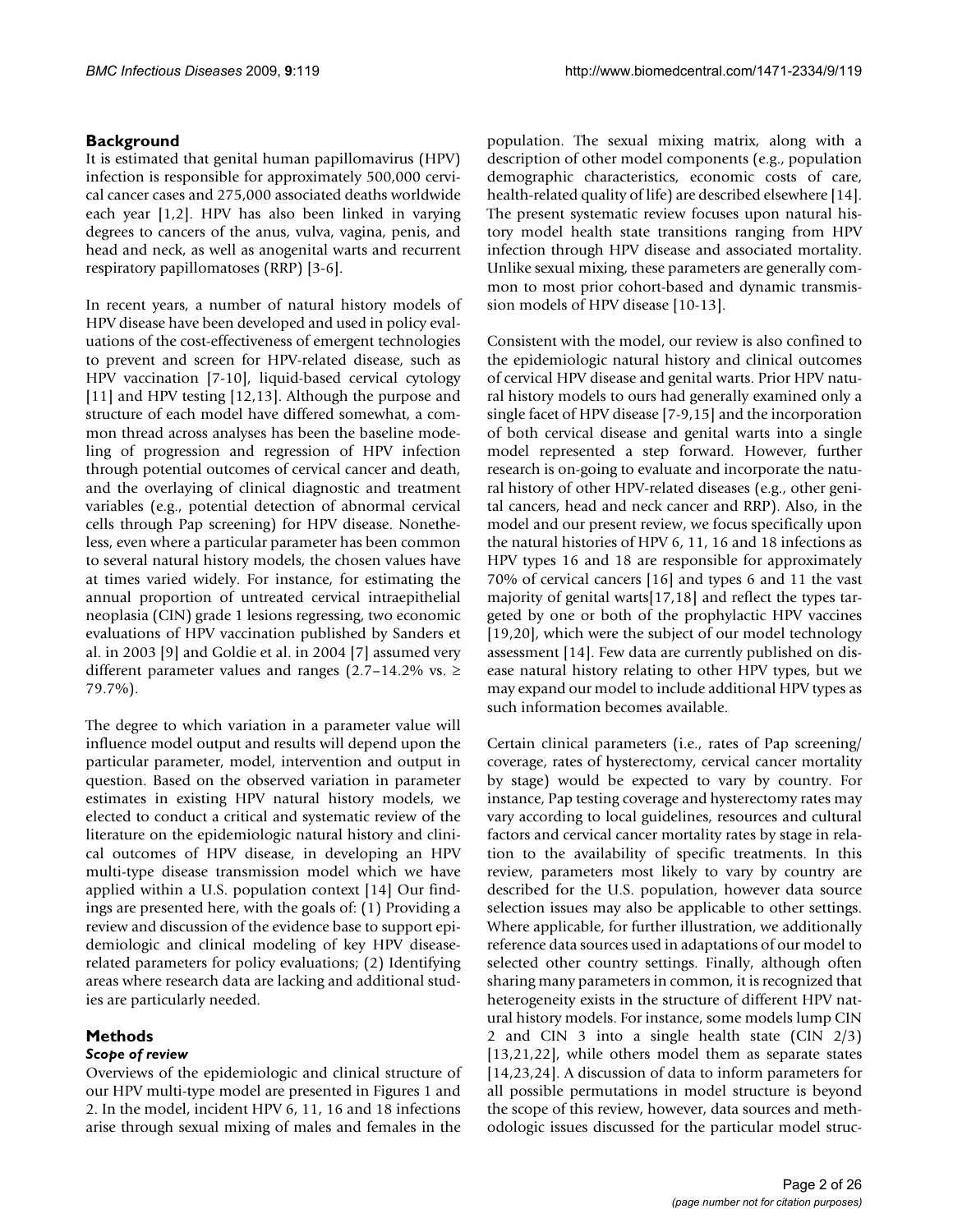

#### Figure 1

**Overview of epidemiologic structure of multi-HPV type model**. HPV infection may progress to either genital warts or cervical disease, with regression possible for HPV infection, CIN grades 1–3 and genital warts. Only cervical cancer confers an added risk of mortality, as depicted in the figure. However, in the full model (not shown for simplicity) all individuals face an underlying age and sex-specific mortality rate due to non-cervical cancer-related causes. CIN = Cervical Intraepithelial Neoplasia; HPV = Human Papillomavirus.

ture illustrated in the present study (Figures 1 and 2) will in large part have applicability to other models as well.

#### *Literature Review Design*

For development of our model, between October 2005 and January 2006, data were gathered from the published English language medical literature through searches of the PubMed database as well as from published reports and statistics available on the internet and CD-ROM. References were also examined from prior HPV natural history models [8,9,11,13,21-26] and review papers [27-30]. Because the parameters encompassed within the model were diverse, ranging from HPV infection to cervical cancer to hysterectomy, separate literature searches within PubMed were conducted for ten different parameter groups: (1) Duration and progression of cervical HPV infection and natural immunity; (2) Progression and regression of cervical intraepithelial neoplasia; (3) Natural history of cervical cancer; (4) Hysterectomy; (5) Cervical cytology screening; (6) Cervical cytology sensitivity and specificity; (7) Symptom development for cervical cancer; (8) Eradication of HPV disease with treatment; (9) HPV persistence following treatment; (10) Anogenital wart patients seeking physican care. The specific constellations of search terms utilized for each of these parameter groups, along with a listing of the number of articles retrieved from PubMed and selected for this review, are reported in detail in Table 1.

#### *General Methodologic Criteria*

A number of prior analyses have discussed methodological challenges in describing the natural history of HPV dis-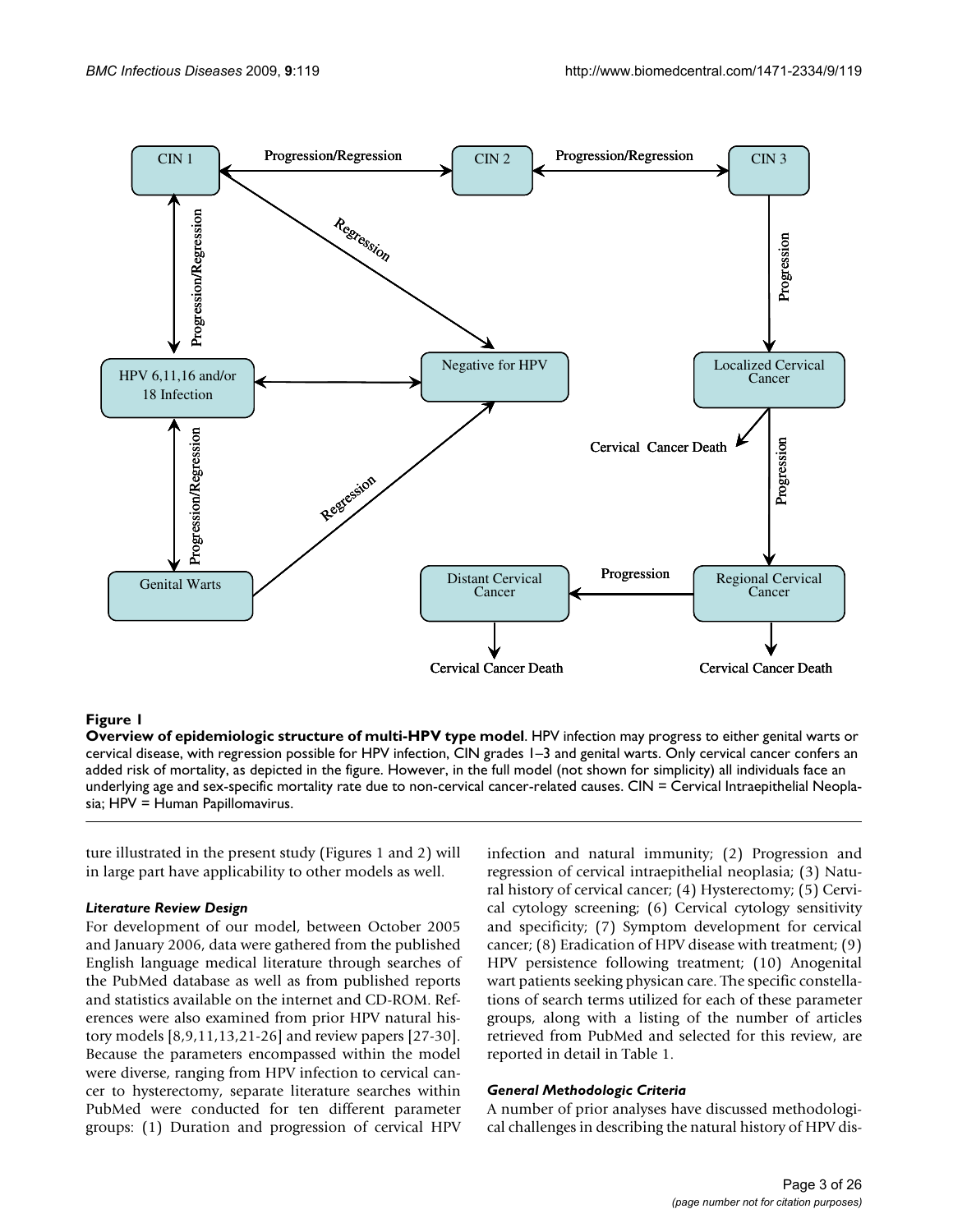

# **Figure 2**

**Overview of clinical structure of multi-HPV typemodel**. HPV infection may progress to either genital warts or cervical disease, with regression possible for HPV infection, CIN grades 1–3 and genital warts. Treated genital warts, CIN and cervical cancer may result in disease eradication with elimination of HPV infection, disease eradication with persistent HPV infection, or failure to eradicate disease or HPV infection. Once CIN is detected, women are followed with annual Pap screening. Women in all health states are also subject to an age-specific rate of hysterectomy for benign conditions (not shown for simplicity). CIN = Cervical Intraepithelial Neoplasia; HPV = Human Papillomavirus.

ease [27,29-31], and several explicit choices concerning alternate data sources and study designs were made in the present review. Given the diversity of model parameters examined, data sources and selection criteria unique to specific model parameters will be discussed within their respective sections in the Results, with an overall summary provided in Table 2. This section describes general literature review methodologic criteria applicable to multiple parameters.

#### *Cytology vs. Histology*

The multi-HPV type mode; [14] (henceforth, the model), like others previously developed, is structured to allow for progression and regression between cervical histological, rather than cytological, health states. Therefore, in assessing the natural history of cervical intraepithelial neoplasia (CIN) and cancer, only studies with histologically confirmed disease were eligible for inclusion as data sources. While less invasive, studies that use cervical cytologic diagnoses (e.g., atypical squamous cells of undetermined significance [ASCUS], atypical glandular cells [AGC], lowgrade squamous intraepithelial lesion [LSIL], high-grade SIL [HSIL]), rather than histology (CIN 1–3), are viewed as less reliable proxies for the presence and grade of underlying CIN. For instance, in the ASCUS/LSIL Triage Study (ALTS), biopsying only women with cytologic diag-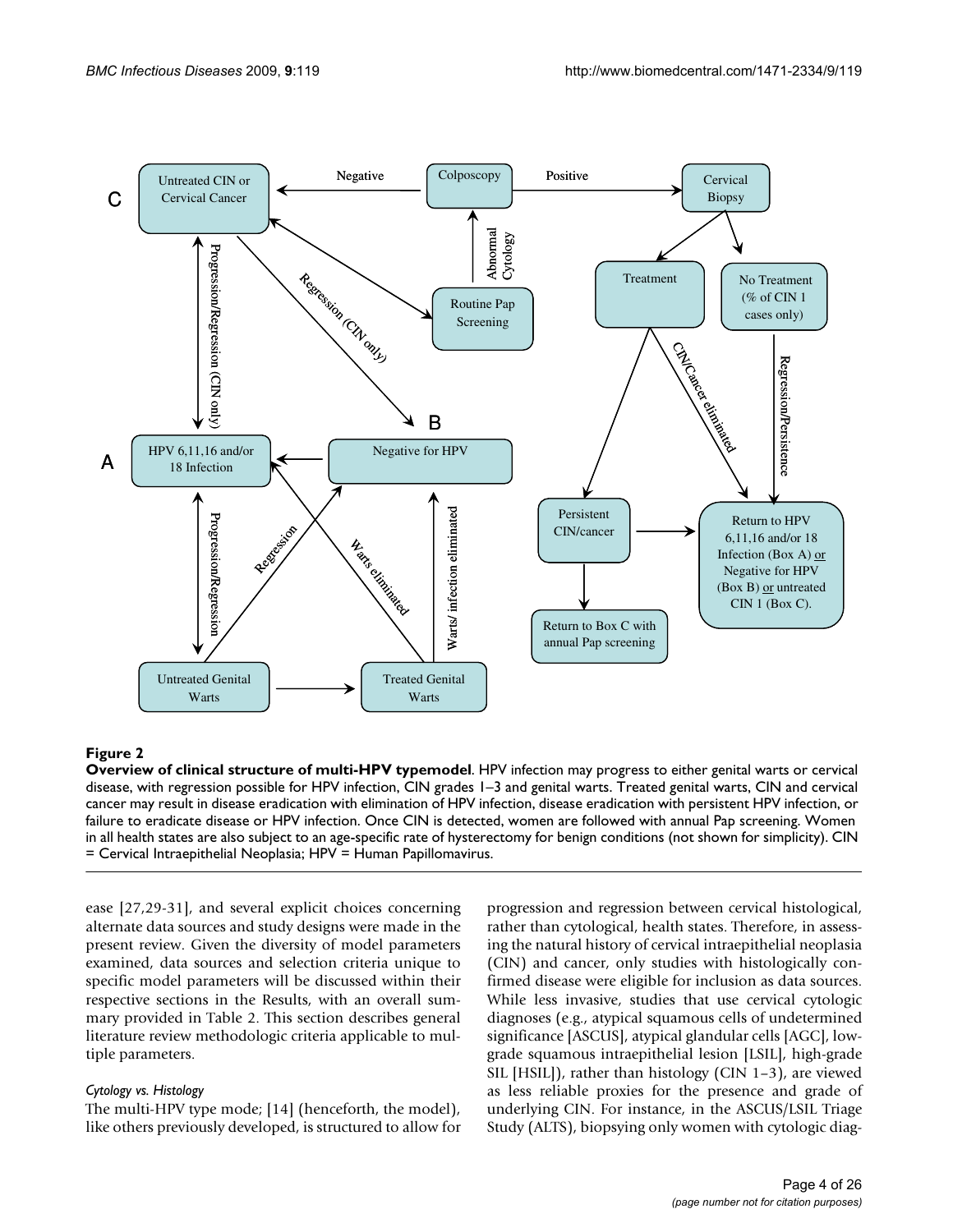#### **Table 1: Description of Literature Search**

| Category                                                                   | <b>Search terms</b>                                                                                                                                                                                                                                                                                                                                                                                                                                                                                                                                                                                                                                                                                                                                                                                                                                                                                                                                                                                                                                                                                                                                                                                                                                                                                                                                                       |       | Articles Retrieved Articles Selected for this Review |
|----------------------------------------------------------------------------|---------------------------------------------------------------------------------------------------------------------------------------------------------------------------------------------------------------------------------------------------------------------------------------------------------------------------------------------------------------------------------------------------------------------------------------------------------------------------------------------------------------------------------------------------------------------------------------------------------------------------------------------------------------------------------------------------------------------------------------------------------------------------------------------------------------------------------------------------------------------------------------------------------------------------------------------------------------------------------------------------------------------------------------------------------------------------------------------------------------------------------------------------------------------------------------------------------------------------------------------------------------------------------------------------------------------------------------------------------------------------|-------|------------------------------------------------------|
| Duration and progression of cervical<br>HPV infection and natural immunity | Shuman papillomavirus and cervical> OR<br><human and="" cervix="" papillomavirus=""></human>                                                                                                                                                                                                                                                                                                                                                                                                                                                                                                                                                                                                                                                                                                                                                                                                                                                                                                                                                                                                                                                                                                                                                                                                                                                                              | 7,454 | 8                                                    |
| Progression and regression of cervical<br>intraepithelial neoplasia        | <cervical and<br="" intraepithelial="" neoplasia="">progression&gt; OR <cin and<br="">progression&gt; OR <cervical intraepithelial<br="">neoplasia and natural history&gt; OR <cin<br>and natural history&gt; OR <cervical<br>intraepithelial neoplasia and regression&gt;<br/>OR <cin and="" regression=""> OR <cervical<br>intraepithelial neoplasia and clearance&gt;<br/>OR <cin and="" clearance=""></cin></cervical<br></cin></cervical<br></cin<br></cervical></cin></cervical>                                                                                                                                                                                                                                                                                                                                                                                                                                                                                                                                                                                                                                                                                                                                                                                                                                                                                    | 1,321 | 5                                                    |
| Natural history of cervical cancer                                         | <cervical and="" cancer="" history="" natural=""><br/>OR <cervix and="" cancer="" natural<br="">history&gt; OR <cervical and="" and<br="" cancer="">progression&gt; OR <cervix and="" and<br="" cancer="">progression&gt;</cervix></cervical></cervix></cervical>                                                                                                                                                                                                                                                                                                                                                                                                                                                                                                                                                                                                                                                                                                                                                                                                                                                                                                                                                                                                                                                                                                         | 2,538 | 4                                                    |
| Hysterectomy                                                               | <hysterectomy and="" rate="" united<br="">States&gt;</hysterectomy>                                                                                                                                                                                                                                                                                                                                                                                                                                                                                                                                                                                                                                                                                                                                                                                                                                                                                                                                                                                                                                                                                                                                                                                                                                                                                                       | 270   | T                                                    |
| Cervical cytology screening                                                | <pap and="" rate="" states="" united=""> OR<br/><cervical and="" and<br="" rate="" screening="">United States&gt; OR <cervix and="" screening<br="">and rate and United States&gt; OR<br/><cervical and="" and<br="" cytology="" rate="">United States&gt; OR <cervix and="" cytology<br="">and rate and United States&gt;</cervix></cervical></cervix></cervical></pap>                                                                                                                                                                                                                                                                                                                                                                                                                                                                                                                                                                                                                                                                                                                                                                                                                                                                                                                                                                                                  | 848   | 3                                                    |
| Cervical cytology sensitivity and<br>specificity                           | For literature published up to October<br>1999 we consulted a prior systematic<br>review:<br>Nanda K, McCrory DC, Myers ER,<br>Bastian LA, Hasselblad V, Hickey JD,<br>Matchar DB. Accuracy of the<br>Papanicolaou test in screening for and<br>follow-up of cervical cytologic<br>abnormalities: a systematic review. Ann<br>Intern Med. 2000 May 16;132(10):810-9.<br>For literature published from October<br>1999 forward we used search terms of:<br><pap and="" cervical="" intraepithelial="" neoplasia<br="">and sensitivity&gt; OR <cytology and<br="">cervical intraepithelial neoplasia and<br/>sensitivity&gt; OR <screening and="" cervical<br="">intraepithelial neoplasia and sensitivity&gt;<br/>OR <pap and="" cervical="" intraepithelial<br="">neoplasia and specificity&gt; OR <cytology<br>and cervical intraepithelial neoplasia and<br/>specificity&gt; OR <screening and="" cervical<br="">intraepithelial neoplasia and specificity&gt;<br/>OR <pap and="" cin="" sensitivity=""> OR<br/><cytology and="" cin="" sensitivity=""> OR<br/><screening and="" cin="" sensitivity=""> OR<br/><pap and="" cin="" specificity=""> OR<br/><cytology and="" cin="" specificity=""> OR<br/><screening and="" cin="" specificity=""></screening></cytology></pap></screening></cytology></pap></screening></cytology<br></pap></screening></cytology></pap> | 559   | 2                                                    |
| Symptom development for cervical<br>cancer                                 | <cervical and="" cancer="" symptom=""> OR<br/><cervix and="" cancer="" symptom=""></cervix></cervical>                                                                                                                                                                                                                                                                                                                                                                                                                                                                                                                                                                                                                                                                                                                                                                                                                                                                                                                                                                                                                                                                                                                                                                                                                                                                    | 255   | 0                                                    |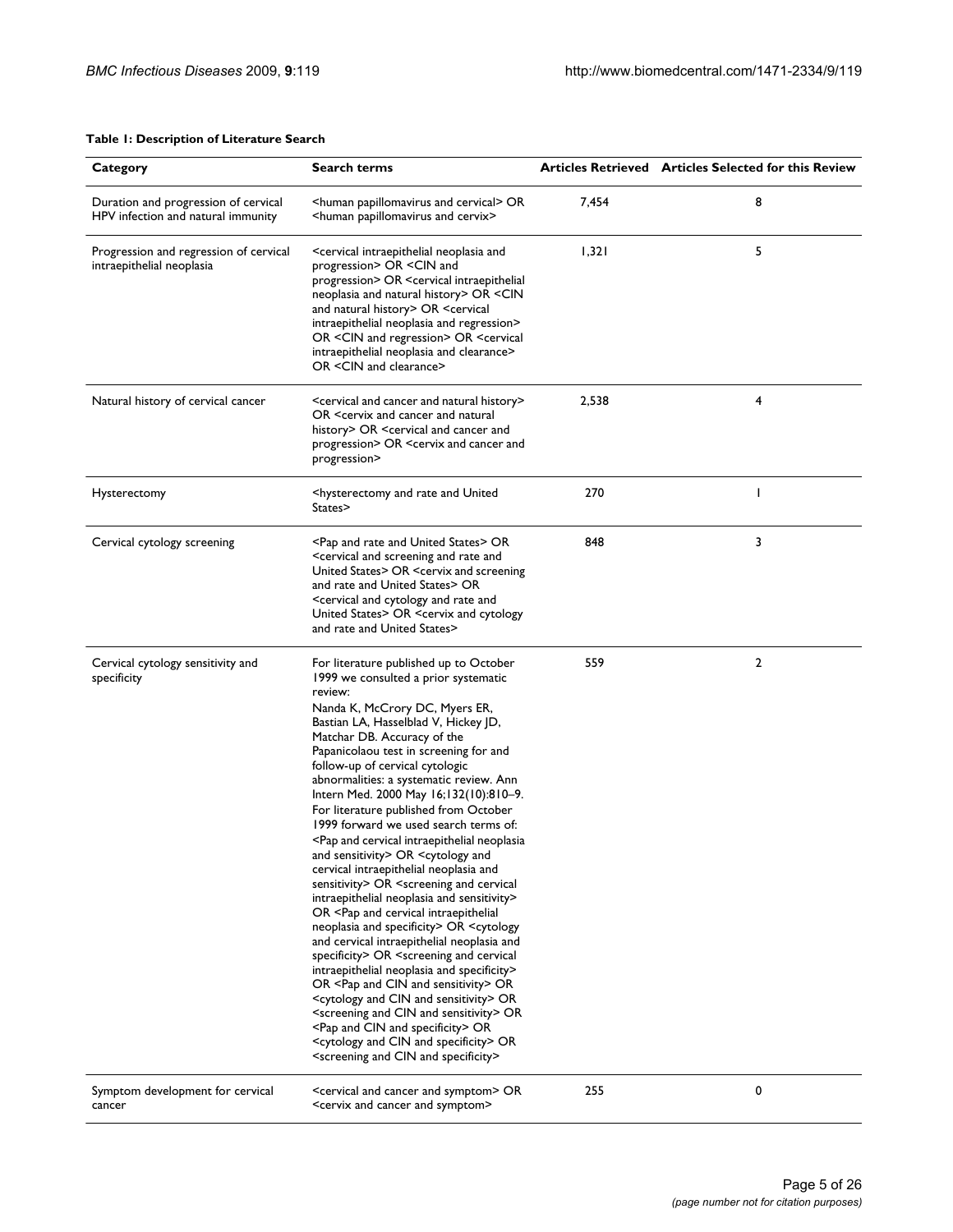#### **Table 1: Description of Literature Search** *(Continued)*

| Eradication of disease with treatment             | <cervical and<br="" intraepithelial="" neoplasia="">treatment and loop excision and<br/>recurrence&gt; OR <cervical intraepithelial<br="">neoplasia and treatment and LEEP and<br/>recurrence&gt; OR <cervical intraepithelial<br="">neoplasia and treatment and LLETZ and<br/>recurrence&gt; OR <cervical intraepithelial<br="">neoplasia and treatment and loop<br/>excision and residual&gt; OR <cervical<br>intraepithelial neoplasia and treatment<br/>and LEEP and residual&gt; OR <cervical<br>intraepithelial neoplasia and treatment<br/>and LLETZ and residual&gt; OR <cervical<br>intraepithelial neoplasia and treatment<br/>and loop excision and failure&gt; OR<br/><cervical and<br="" intraepithelial="" neoplasia="">treatment and LEEP and failure&gt; OR<br/><cervical and<br="" intraepithelial="" neoplasia="">treatment and LLETZ and failure&gt; OR<br/><genital and="" and<br="" treatment="" wart="">recurrence&gt;</genital></cervical></cervical></cervical<br></cervical<br></cervical<br></cervical></cervical></cervical></cervical> | 362 | 10 |
|---------------------------------------------------|--------------------------------------------------------------------------------------------------------------------------------------------------------------------------------------------------------------------------------------------------------------------------------------------------------------------------------------------------------------------------------------------------------------------------------------------------------------------------------------------------------------------------------------------------------------------------------------------------------------------------------------------------------------------------------------------------------------------------------------------------------------------------------------------------------------------------------------------------------------------------------------------------------------------------------------------------------------------------------------------------------------------------------------------------------------------|-----|----|
| HPV persistence following treatment               | <human and="" papillomavirus="" treatment<br="">and persistence&gt; OR <human<br>papillomavirus and treatment and<br/>clearance&gt;</human<br></human>                                                                                                                                                                                                                                                                                                                                                                                                                                                                                                                                                                                                                                                                                                                                                                                                                                                                                                             | 162 | 2  |
| Anogenital wart patients seeking<br>physican care | <genital and="" untreated="" wart=""> OR<br/><genital and="" undiagnosed="" wart=""> OR<br/><genital and="" care="" seeking="" wart=""></genital></genital></genital>                                                                                                                                                                                                                                                                                                                                                                                                                                                                                                                                                                                                                                                                                                                                                                                                                                                                                              | 36  | 0  |

**Name of host:** PubMed<http://www.ncbi.nlm.nih.gov/sites/entrez>

**Dates of search:** October 2005–January 2006

**Years covered by search:** 1950–2006

**Language:** English language literature

**Complete search strategy used:** Different search terms were used for various components of HPV infection and disease epidemiology and clinical management. These terms are summarized here by category.

noses of  $=$  HSIL was observed to lead to  $\sim$  60% fewer diagnoses of CIN 2/3 than performing colposcopy and biopsy on all women, or triaging women to colposcopy based on a high-risk positive HPV test. Also there was a substantially smaller proportion of women with HSIL Pap smears (30–35%) than were diagnosed with CIN 2/3 in the other trial arms [32]. In addition to the potential for missing more true disease, there is also the potential for either disease misclassification, or a false positive result on cytology. Even for HSIL cytology, in the ALTS trial, 40% of cases were followed by a histological diagnosis less severe than CIN 2/3 during follow-up, without further treatment [32].

It has been hypothesized that biopsies may alter the natural history of cervical disease [30,31], which has at times been used to support the use of cytologic versus histologic natural history study data. A randomized clinical trial using digital imaging colposcopy of women undergoing no biopsy, central biopsy and peripheral biopsy at baseline found no significant difference in change in lesion size across the three groups at 6 week follow-up [33]. Furthermore, loop electro-surgical excision procedures

(LEEPs) performed at the same visit confirmed that none of the CIN 1–3 cases detected on punch or peripheral biopsy were eliminated due to the biopsy procedure. Recent reviews of the issue have concluded that while the use of larger wedge biopsies in early studies may have led to greater concerns regarding alteration of CIN natural history, there is not evidence to suggest that the small volume of tissue removed in central biopsies significantly affects the natural course of disease [31,34].

#### *Classification and Quality of HPV Testing and Typing*

The past two decades have seen major advances in the quality of HPV testing and typing techniques available. Early studies characterized the presence or absence of HPV infection using Pap smear cytologic impressions [35], dot filter hybridization [36], southern blot hybridization [37] and other techniques. In studies involving the detection of individual HPV types, polymerase chain reaction (PCR) techniques are now widely used over these other methods and have generally been shown to be of higher quality [38,39]. In describing the type-specific natural histories of HPV 6, 11, 16 and 18 infections, studies utilizing non-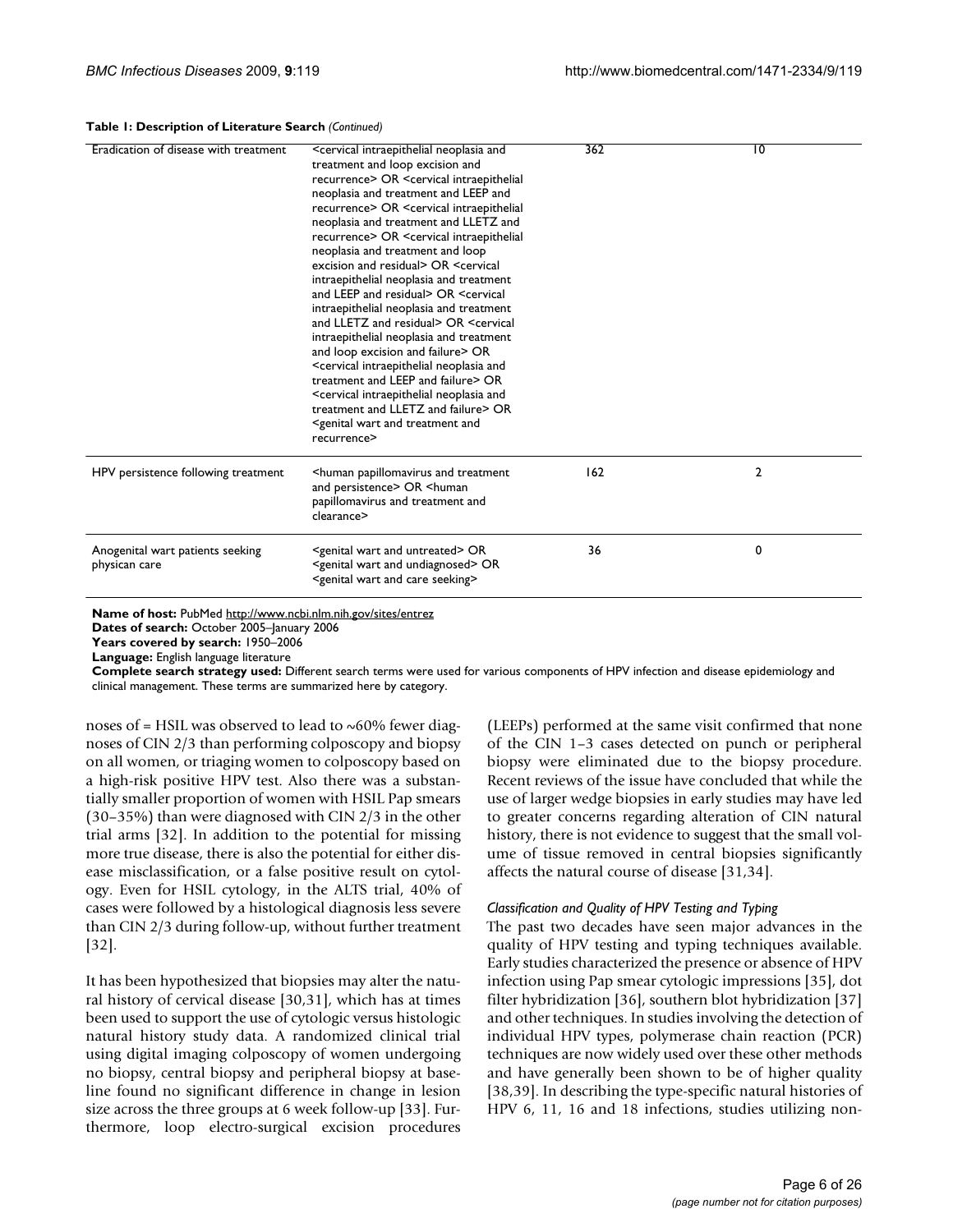## **Table 2: Summary of Study Selection Criteria By Parameter Group**

| <b>Parameter Group</b>                                       | <b>Study Selection Criteria</b>                                                                                                                                                                                                                                                                                                                                                                                                                                                                                                                                             |
|--------------------------------------------------------------|-----------------------------------------------------------------------------------------------------------------------------------------------------------------------------------------------------------------------------------------------------------------------------------------------------------------------------------------------------------------------------------------------------------------------------------------------------------------------------------------------------------------------------------------------------------------------------|
| General criteria for stud y selection                        | • Nationally representative studies meeting selection criteria<br>$\triangleright$ If unavailable, then select broad population-based studies<br>• If unavailable, then select local studies<br>• Specificity of results to HPV type groupings of interest (16/18 or 6/11)<br>> If studies specific to HPV 16/18 or 6/11 infection or disease are unavailable,<br>then select studies of all high-risk or all low-risk HPV types, respectively<br>. If unavailable then select studies for all infections or disease<br>• PCR-based methods for HPV detection in infections |
|                                                              |                                                                                                                                                                                                                                                                                                                                                                                                                                                                                                                                                                             |
| Progression of HPV infection and disease                     | • Histologic confirmation of cervical disease<br>• Data available for outcomes reported over a 12-month time horizon                                                                                                                                                                                                                                                                                                                                                                                                                                                        |
| HPV infection mean duration in absence of detectable disease | • Specificity of results to HPV type groupings of interest (16/18 or 6/11)<br>• Truncation of infection duration at time of disease detection via histology<br>• Limited degree of censoring beyond longest infection follow-up time                                                                                                                                                                                                                                                                                                                                        |
| Regression of HPV infection and disease                      | • Histologic confirmation of cervical disease at baseline<br>. Biopsy confirmation of cervical HPV-type specific disease absence during follow-<br>up to connote regression<br>$\triangleright$ If unavailable for all cases, then select studies with either biopsy confirmed<br>HPV-type specific disease absence for a portion of cases, with negative cytology<br>for non-biopsied cases, OR biopsy confirmed disease absence, irrespective of<br>HPV-type<br>• Data available for outcomes reported over a 12-month time horizon                                       |
| Cervical cancer mortality                                    | • Data available on an age- and stage-specific basis<br>• Nationally representative or broad population-based studies in unscreened<br>women<br>$\triangleright$ If unavailable, then select nationally representative or broad population-based<br>studies in screened and unscreened women<br>• Data available for outcomes reported over a 12-month time horizon                                                                                                                                                                                                         |
| Hysterectomy for non-HPV related conditions                  | • Age-specific annual hysterectomy rates reported                                                                                                                                                                                                                                                                                                                                                                                                                                                                                                                           |
| Cytology screening rates                                     | • Age-specific annual routine cervical cytology screening rates reported<br>$\triangleright$ Routine screening reported separately from follow-up screening<br>$\triangleright$ Cervical cytology reported separately from vaginal cytology<br>• Data based on documented screening utilization in a population-based study if<br>available<br>$\triangleright$ If unavailable, then select studies based on patient self-report                                                                                                                                            |
| Cytology sensitivity                                         | • Liquid-based cytology evaluated<br>• Cervical biopsy performed on all women<br>$\triangleright$ If unavailable, then select studies in which cervical biopsy was performed on<br>at least a random sample of women with negative cytology and colposcopy<br>results                                                                                                                                                                                                                                                                                                       |
| Cytology specificity                                         | • Liquid-based cytology evaluated<br>• Cervical colposcopy performed on all women, with biopsy performed if<br>abnormalities suspected<br>$\bullet$ Biopsy results reported for all grades of cervical disease ( $\geq$ CIN 1)                                                                                                                                                                                                                                                                                                                                              |
| Colposcopy sensitivity/specificity                           | • Colposcopy performed following abnormal cytology<br>• Colposcopically directed cervical biopsy performed on all women<br>• Biopsy results reported for all grades of cervical disease ( $\geq$ CIN 1)                                                                                                                                                                                                                                                                                                                                                                     |
| Symptom development among cancer patients                    | • Stage-specific symptom development<br>• Representative cross-section of patients with cervical cancer at each stage<br>including patients who may harbor occult cancers<br>$\triangleright$ If unavailable, then rely upon expert opinion from the literature                                                                                                                                                                                                                                                                                                             |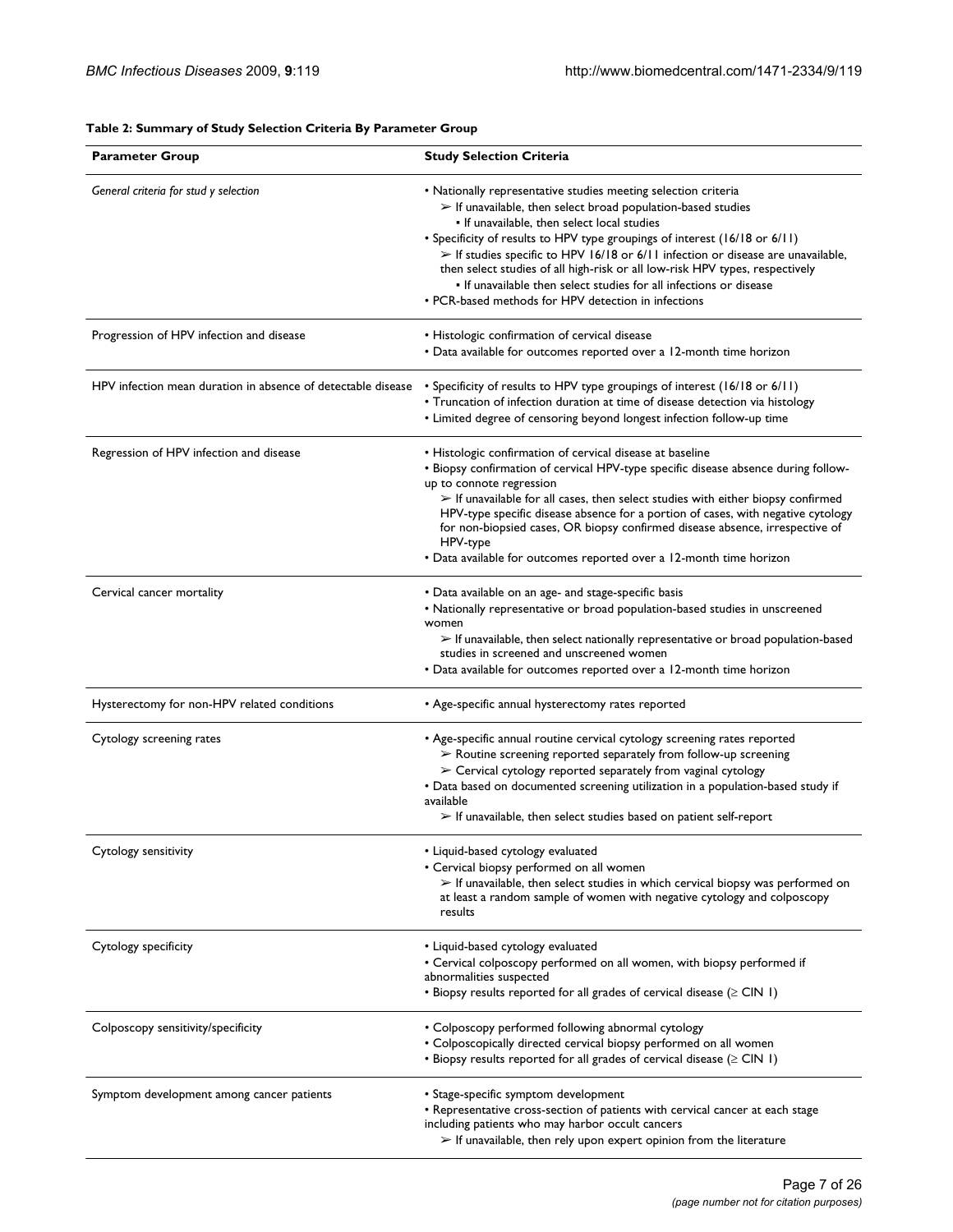| Eradication of CIN with treatment                         | • Representative study of CIN therapies used in practice if available<br>$\triangleright$ If unavailable then select studies of LEEP (most common modality)<br>• Stratified reporting of outcomes by pre-treatment CIN grade<br>• Post-treatment follow-up of all women within 12 months via colposcopy and/or<br>biopsy<br>• Definition of recurrent or residual disease as CIN 1 or more severe histology                                                                                                                                                                                                                                                                                                                                                                 |
|-----------------------------------------------------------|-----------------------------------------------------------------------------------------------------------------------------------------------------------------------------------------------------------------------------------------------------------------------------------------------------------------------------------------------------------------------------------------------------------------------------------------------------------------------------------------------------------------------------------------------------------------------------------------------------------------------------------------------------------------------------------------------------------------------------------------------------------------------------|
| Eradication of cervical cancer with treatment             | • Nationally representative or broad population-based studies of 5-year disease-<br>free survival by cancer stage<br>$\triangleright$ If unavailable, then select nationally representative or broad population-based<br>studies of 5-year relative survival by cancer stage                                                                                                                                                                                                                                                                                                                                                                                                                                                                                                |
| Eradication of genital warts with treatment               | • Representative study of genital wart treatments used in clinical practice<br>• Physician ascertained clearance following treatment for all subjects                                                                                                                                                                                                                                                                                                                                                                                                                                                                                                                                                                                                                       |
| Persistence of HPV following cervical disease eradication | • Representative study of therapies used in practice if available<br>$\triangleright$ If unavailable, then select studies of LEEP (most common modality) for CIN,<br>and hysterectomy or radiation therapy for cervical cancer<br>• Histologic confirmation of disease pre-treatment and post-treatment<br>(for exclusionary study purposes)<br>• HPV typing of pre- or post-treatment lesion tissue specimens or both<br>$\triangleright$ If unavailable, then select studies with HPV typing of any cervical specimen<br>• Follow-up for all women within 6 months post-treatment<br>$\triangleright$ If unavailable, then select studies with less prompt follow-up<br>• Colposcopy performed on all women post-treatment to assist in confirming<br>disease eradication |
| Persistence of HPV following genital wart eradication     | • Representative study of genital wart treatments used in clinical practice<br>• Testing for HPV infection across a range of anogenital sites post-treatment<br>(not just at the former wart site)<br>• Follow-up for all women within 6 months post-treatment<br>$\triangleright$ If unavailable, then select studies with less prompt follow-up                                                                                                                                                                                                                                                                                                                                                                                                                           |
| Care seeking behavior for genital warts                   | • Population-based studies of patients with genital warts, including both those who<br>have, and who have not, chosen to seek physician care<br>$\triangleright$ If unavailable, then rely upon expert opinion from the literature                                                                                                                                                                                                                                                                                                                                                                                                                                                                                                                                          |

#### **Table 2: Summary of Study Selection Criteria By Parameter Group** *(Continued)*

CIN = Cervical intraepithelial neoplasia; HPV = Human papillomavirus; LEEP = loop electrosurgical excision procedure; PCR = Polymerase chain reaction

PCR-based methods for the detection of HPV DNA were therefore excluded from the review.

Also, the model separately simulates the natural histories of HPV 6/11 and HPV 16/18 infections and focuses solely on disease due to these HPV types. Thus, in deriving model inputs, studies that provided data on the natural history of HPV 16/18 disease were preferred over those describing data for disease due to all high-risk (H-R) HPV types, which in turn were preferred over those with data for disease due to all HPV types (H-R and low-risk [L-R] combined). A similar hierarchy was employed for selecting studies in the modeling of HPV 6/11 infection.

The combining of data into two groupings for types 6/11, and 16/18, respectively, was performed due to a general lack of published studies specifically describing the time to progression of individual incident HPV types in the development of disease at the time of our initial model design. The few available studies with stratification by HPV type combined reporting of results for HPV types 6/ 11 and 16/18 [36,40,41]. In our own work, we have begun to describe the natural history of individual HPV types and have observed similar infection durations for HPV 6 and 11, and HPV 16 and 18, respectively [42]. With regard to disease progression, confidence intervals for individual type progression rates have either been similar and overlapping, or sample sizes too small regardless (in the case of HPV 11) for meaningful comparisons between paired types [43]. As additional data on single type infections are published, further refinements may become possible. Given that other HPV natural history models may have alternate structures as compared to that of our model [10,44], studies presenting data with other HPV type dichotomies will also be briefly discussed.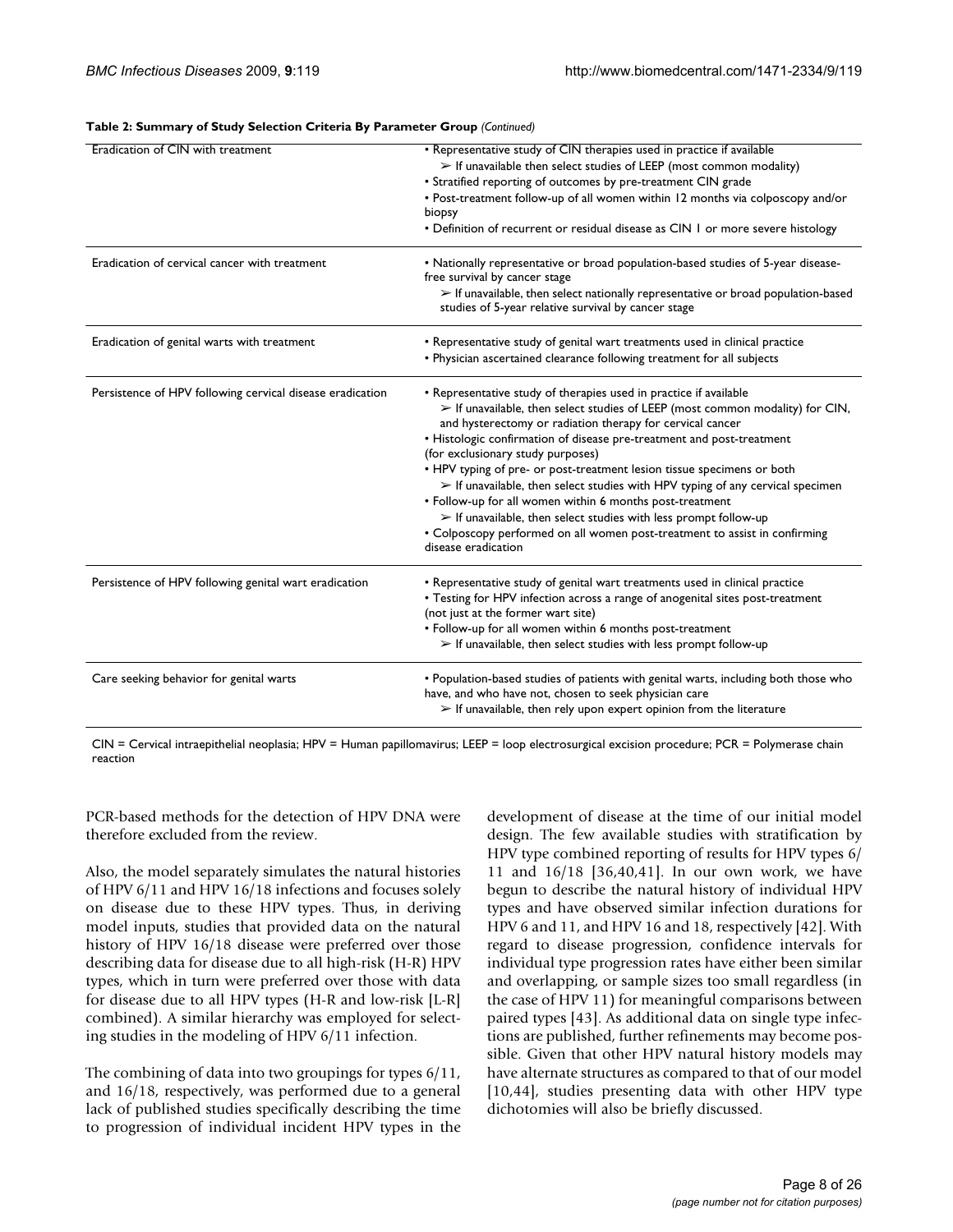#### *Interval of Follow-up*

The model uses continuous mathematical functions to estimate the instantaneous rates of progression and regression of disease. In practice, however, all studies of HPV disease natural history collect observations at discrete time intervals, typically ranging from several months to several years apart. Given the relatively active progression and regression of some facets of HPV disease within a matter of months [45,46], differences in follow-up intervals across studies or patients within a given study can produce vastly different results regardless of differences in underlying natural history [34].

For instance, suppose a woman developed an incident CIN 1 lesion just prior to baseline, progressed to CIN 2 at 12 months and regressed to negative for HPV infection at 24 months. A study with observations at only baseline and month 24 would conclude that this CIN 1 case regressed to normal, whereas a two-year study with a 12 month observation interval would observe progression to CIN 2, as well as subsequent regression. Given that many U.S. women undergo routine Pap screening as frequently as once a year [47], with the potential for disease detection, natural history studies with observation intervals less frequent than every 12 months were excluded. Also excluded were studies that did not characterize the timing of progression and regression within uniform intervals across all women.

A decision was also made to pre-specify a uniform criterion across studies for the time point at which to assess event rates. Some HPV natural history studies report the regression or progression of CIN over a single year of total follow-up [46,48]. while others track events across multiple years [41,49]. Although studies with longer follow-up might be expected to be more comprehensive in describing disease natural history, we chose to model annual transition probabilities based on event rates observed during the first 12 months of follow-up in each study for our base case parameter estimates.

There were two main reasons for choosing a 12 month horizon. First, for a number of natural history studies, HPV typing data for lesions observed on follow-up are unavailable, and as one looks over longer time horizons, it may become increasingly likely that apparent "progression" to higher grade HPV disease, or persistence, will be unrelated to the original HPV disease state of interest. For instance, a recent study found that among 16–27 year old U.S. women with incident HPV 6, 11, 16 and 18 infections who were observed to develop CIN during up to 36 months of follow-up, 50.4% had a lesion containing a different HPV type than that observed in the incident infection [43]. While it is not possible to completely eliminate this source of bias in these types of HPV natural history

studies, it was felt that data on disease activity observed during the first 12 months of follow-up would provide a more reliable proxy for annual transition rates between states. Second, estimated annualized risks of progression/ regression can become meaningless if computed at or beyond the time point at which all potential transitions occur. For instance, all incident HPV 6/11 infections were observed to either progress or regress within 18 months in a recent study [43]. Because a number of natural history studies provide only a partial picture of overall transitions (e.g., disease progression only), the uniform 12 month interval was chosen for the primary analysis.

Where studies of HPV disease natural history with multiple years of follow-up are available, we will also compare the 12 month results across studies used in the base case to those observed through the mean or median follow-up time (if the mean is not reported). The choice of mean/ median follow-up time is based on the observation that differential patient follow-up, as well as loss to follow-up, can render estimates derived from the longest follow-up times unstable. Unless otherwise noted, consistent with prior studies [10,12,44], a simplifying assumption for both estimations is that risks of progression and regression are generally constant over time.

#### *Age-specific Natural History Modeling*

We considered the issue of whether to model HPV infection and disease natural history on an age-specific basis, or uniformly across age. Recent studies have failed to demonstrate a difference with age in the rate of clearance of HPV infection [50,51], however, less data are available concerning the age-specific progression and regression of CIN. A retrospective study by Konno et al. reported that 48% of untreated CIN 2/3 cases among women age 30–49 (n = 128) were observed to progress over time compared to 32% of cases among women age 50–79 ( $n = 66$ ), however, the difference in rates with age was not statistically significant [52]. In the absence of definitive data demonstrating age-specific variation in the progression and regression of CIN (or HPV), we therefore elected to apply constant risks across age.

#### *Risks vs. Rates*

Nearly all HPV natural history studies report a risk of progression or regression of disease, rather than a rate. Most models, however, use rates to express health state transitions. For ease of reference with respect to the original sources, we describe data selected from the literature in the form of a risk (proportion) in this review, and for our cost-effectiveness model [14]. These risks may be converted to rates using the formula *rate* =  $-[\ln(1-p)]/t$ , where *p* is the risk or proportion and *t* is the follow-up time in years.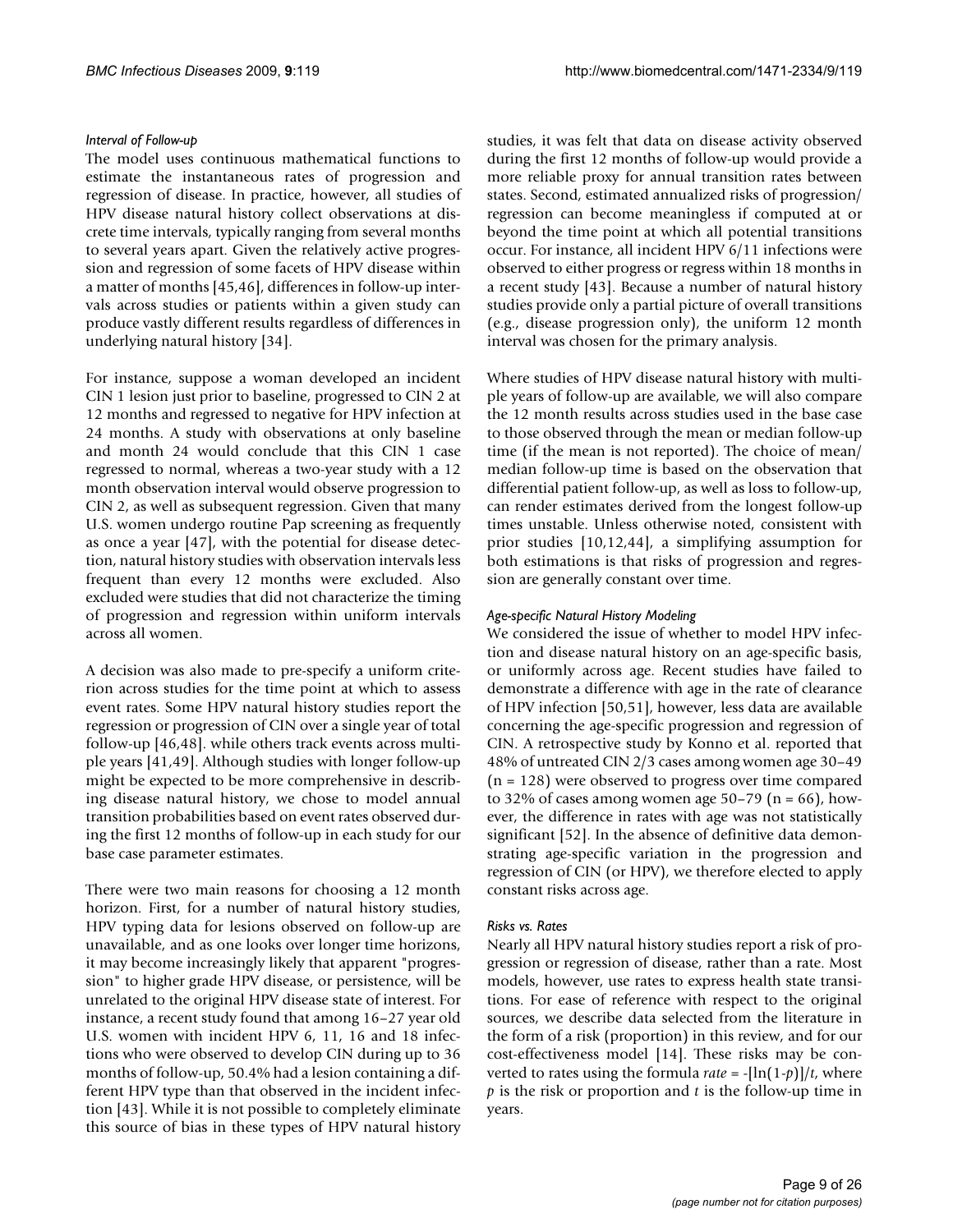| Parameter                                                                    | Estimate             |
|------------------------------------------------------------------------------|----------------------|
|                                                                              |                      |
| Progression in the presence of HPV 16/18, % per year                         |                      |
| Normal to CINI[43]                                                           | 9.4                  |
| Normal to CIN 1 to CIN 2 [41,43]                                             | 5.8                  |
| Normal to CIN 1 to CIN 2 to CIN 3 [41,43]                                    | 3.5                  |
| CIN1 to CIN 2*                                                               | 13.6                 |
| CIN 2 to CIN3 (severe dysplasia) [49,65]                                     | 14.0                 |
| CIN 3 (severe dysplasia) to CIN 3 (CIS) [49,68]                              | 43.0                 |
| CIN 3 (CIS) to LCC                                                           | 4.1                  |
| LCC to RCC [7,9,22,23]                                                       | 10.0                 |
| RCC to DCC [22]                                                              | 30.0                 |
| Progression in the presence of HPV 6/11, % per year                          |                      |
| Normal to CIN1 [43]                                                          | 8.5                  |
| Normal to CIN 1 to CIN 2 [43]                                                | 1.9                  |
| Normal to CIN 1 to CIN 2 to CIN 3 [43,78,79]                                 | 0.0                  |
| CIN 1 to CIN2 $*$                                                            | 0.0                  |
| Normal to genital warts [41]                                                 | 57                   |
| Mean HPV infection duration with CIN absent, years                           |                      |
| HPV 16/18 infection [42]                                                     | 1.2                  |
| HPV 6/11 infection [42]                                                      | 0.7                  |
| Duration of acquired immunity following HPV infection                        | 10 years to Lifelong |
| Regression of HPV 16/18+ disease, % per year                                 |                      |
| CIN1 to Negative/HPV 16/18 [40]*                                             | 32.9                 |
| CIN 2 to Negative/HPV 16/18 [49,65,85]                                       | 21.0                 |
| CIN 2 to CIN   [65]                                                          | 13.3                 |
| CIN 3 (severe dysplasia) to Negative/HPV 16/18 [49]                          | 11.0                 |
| CIN 3 (severe dysplasia) to CIN 1 [49,65]                                    | 3.0                  |
| CIN 3 (severe dysplasia) to CIN 2 [49,65]                                    | 3.0                  |
| Regression of HPV 6/11+ disease, % per year                                  |                      |
| CIN1 to Negative/HPV 6/11*                                                   | 55.2                 |
| Genital warts to Negative/HPV 6/11 [41,88]                                   | 87.5                 |
| Age and stage-specific cervical cancer mortality, 1997-2002, % per year [69] |                      |
| for LCC                                                                      |                      |
| 15-29 years                                                                  | 0.7                  |
| $30 - 39$ years                                                              | 0.6                  |
| 40-49 years                                                                  | 0.8                  |
| $50 - 59$ years                                                              | 1.9                  |
| $60-69$ years                                                                | 4.2                  |
| $\geq$ 70 years                                                              | 11.6                 |
| for RCC                                                                      |                      |
| 15-29 years                                                                  | 13.4                 |
| $30 - 39$ years                                                              | 8.9                  |
| 40-49 years                                                                  | 11.0                 |
| 50-59 years                                                                  | 10.1                 |
| 60-69 years                                                                  | 17.6                 |
| $\geq$ 70 years                                                              | 28.6                 |
| for DCC                                                                      |                      |
| 15-29 years                                                                  | 42.9                 |
| 30-39 years                                                                  | 41.0                 |
| 40-49 years                                                                  | 46.7                 |
| 50-59 years                                                                  | 52.7                 |
| $60-69$ years                                                                | 54.6                 |
| $\geq$ 70 years                                                              | 70.3                 |

CIN = cervical intraepithelial neoplasia; CIS = carcinoma in situ; DCC = distant cervical cancer; HPV = human papillomavirus; LCC = localized cervical cancer; RCC = regional cervical cancer

\*R. Insinga, unpublished data.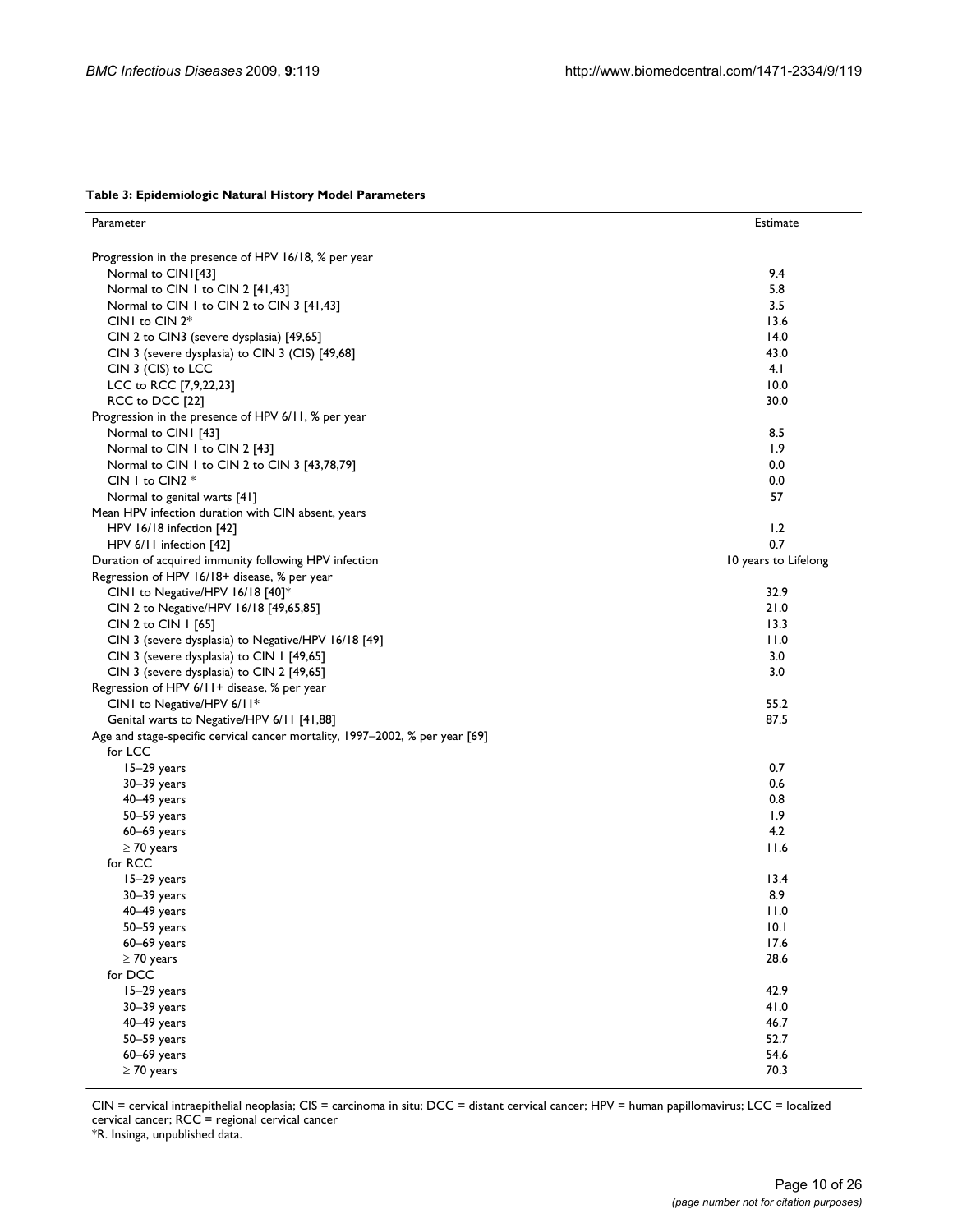#### **Results**

#### *Epidemiologic Natural History*

Table 3 summarizes the data sources, parameters and values for the HPV epidemiologic natural history model variables which will now be reviewed.

#### *Progression of HPV 16/18 infection to Histologically Detectable CIN HPV 16/18 infection to CIN 1*

Only one prior study was found estimating the incidence of CIN 1 following HPV 16/18 infection [43]. The 12 month risk of progression of incident HPV 16/18 infections (n = 204) to histologically detectable CIN 1 was estimated to be 9.4% in a study by Insinga et al., one of the authors of this review. In that study, women underwent cervical swab PCR and thin-layer Pap testing at approximate 6 month intervals through 48 months of follow-up. The study protocol mandated that women with cytologic evidence of HSIL or repeated tests showing LSIL, ASCUS or AGC undergo colposcopy. However, some women were referred for colposcopy more frequently than required based on local standards of care. All women attending the month 48 trial visit were referred for colposcopy, with cervical biopsies performed if a lesion was suspected. Cervical biopsy specimens were typed for individual HPV types by PCR. If analyzed through the study mean follow-up time of 21.9 months, the cumulative risk of progression to CIN 1 was 14.6%, approximately equivalent to an annual progression rate of 8.3%. For the purposes of this review, a strength of the study was the focus specifically on HPV 16/18 infections and the correlation between HPV types observed in infection and CIN lesions. However, a limitation was that not all women in the study underwent cervical biopsy, with the potential for missed lesions.

Although no additional studies of CIN 1 incidence were found in the literature specific to HPV 16/18 infection, Hoyer et al. [53,54], followed up women with a positive H-R HPV test at baseline with colposcopy and biopsy within 8 months and reported CIN 1 cases detected. However, it was not possible to determine whether prevalent CIN disease was already present at baseline and if the HPV type observed at baseline was the same as that of the CIN lesions detected during follow-up.

#### *HPV 16/18 infection to CIN 2/3*

While some women with incident HPV 16/18 infections will be found on subsequent histology to have CIN 1 in natural history studies, there are also instances where the transition from HPV to CIN 1 to CIN 2 may occur before an initial histologic specimen is taken, and a CIN 1 diagnosis is never observed [36,55,56]. In some cases, there will even be rapid enough progression from incident HPV infection to CIN 1 to CIN 2 to CIN 3 to render CIN 3 the first detectable CIN state for the purposes of modeling.

The 12-month risk of progression of incident HPV 16/18 infection to CIN 2 was estimated to be 5.8%, and to CIN 3 was estimated to be 3.5%, based on studies by Winer et al. and Insinga et al. [41,43]. In the Winer et al. study, women underwent Pap screening, colposcopic evaluation and cervical swab HPV testing and typing at 4 month intervals. Women with cytologic or colposcopic evidence of HSIL, or repeated LSIL or equivocal cytology, were biopsied. The combined incidence of CIN 2–3 within 12 months following an incident HPV  $16/18$  infection (n = 60) was observed to be ~12%. Five cases of CIN 2 and four cases of CIN 3 had HPV 16/18 infection detected on a cervical swab at the visit prior to biopsy, with no difference observed in the median time from incident HPV infection to incident CIN 2 vs. CIN 3. Annual risks of progression to CIN 2 ( $12\%$ \*5/9 = 6.7%) and CIN 3 ( $12\%$ \*4/9 = 5.3%) were derived from these figures. In the Insinga et al. study, described previously, the 12 month risk of progression to CIN 2 was 4.8% and to CIN 3 was 1.7% [43], which were averaged with the Winer et al. data to yield overall risks of progression.

The Winer and Insinga studies also included data on incident HPV 16/18 infections through a mean follow-up of 38.8 and 21.9 months respectively, with respective cumulative risks of progression to CIN 2/3 during those time intervals of approximately 27.2% and 11.5%, or 9.4% and 6.5%, when annualized [41].

The Winer study has a number of strengths for assessing HPV natural history with respect to CIN 2/3 development relative to other analyses [36,53], including the identification of type-specific incident HPV infections, frequency of follow-up, and PCR testing used for HPV detection and typing. A few limitations of the study, in the context of the present review, were that all CIN 2–3 biopsy results, regardless of underlying HPV type in the lesion, were used in estimating incidence rates of CIN 2–3 following HPV 16/18 infection, some women with an impression of LSIL on colposcopy or who appeared normal who were never biopsied may have harbored underlying CIN 2–3, and some women may have had CIN 1 detected prior to their CIN 2/3 diagnosis [41]. The Insinga study overcame the first and last of these limitations, and the colposcopic threshold for biopsy was lower (LSIL vs. HSIL), however, colposcopy was less routinely performed than in the Winer study. Other published data overcoming these limitations were not found.

#### *Progression of HPV 16/18-positive CIN and Cancer HPV 16/18-positive CIN 1 to CIN 2*

No studies were found describing the 12 month progression of HPV 16/18-positive CIN 1 to CIN 2. Three studies reported data on the 12 month progression of biopsy-confirmed CIN 1 to CIN 2 without regard to HPV type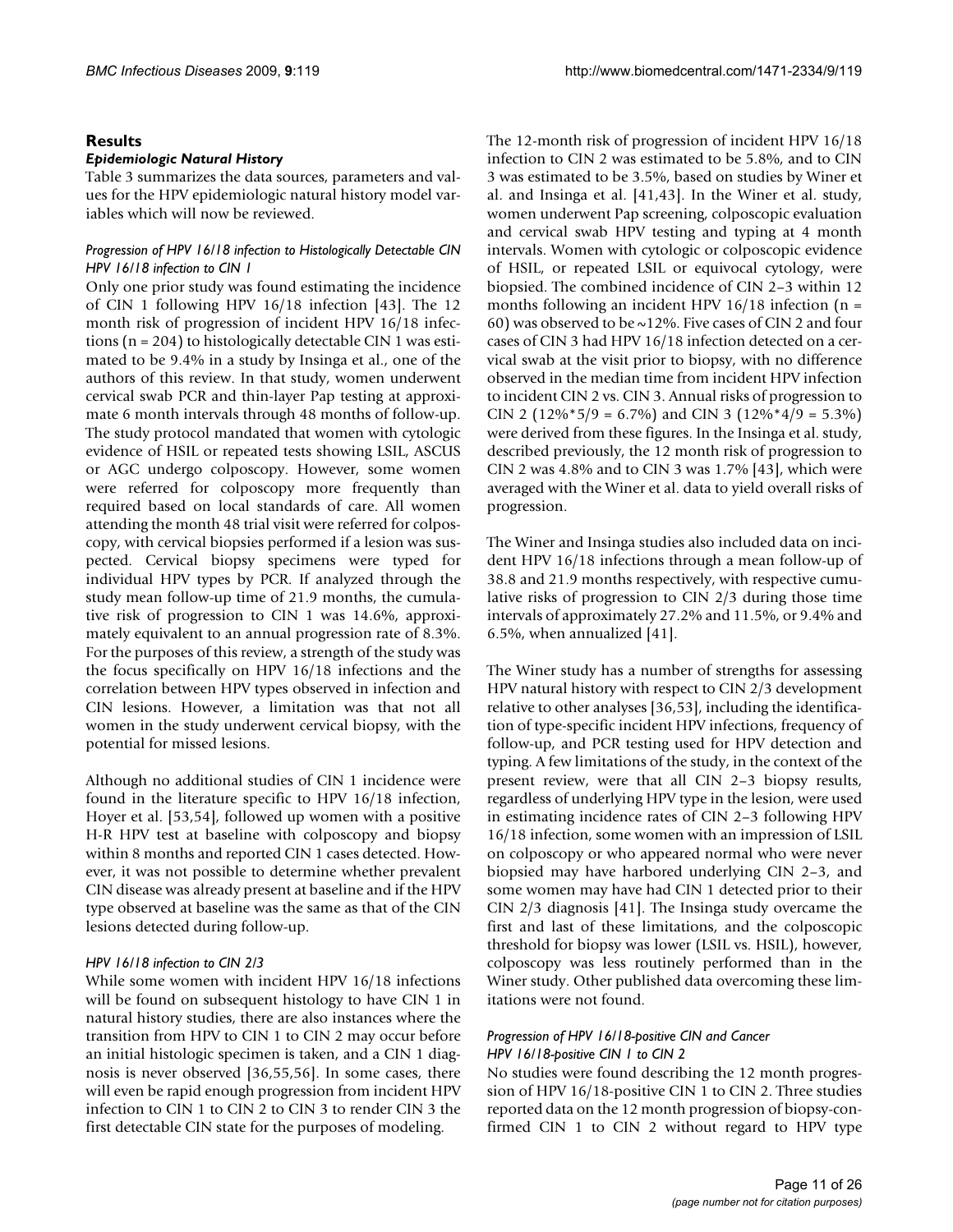[48,49]. Twelve month risks of progression across the three studies averaged  $\sim$ 7%. However, based on a review of U.S. studies reporting HPV type-specific PCR testing results for CIN 1 biopsy specimens, approximately 15% of all CIN 1 cases are estimated to be associated with HPV 16/18 infection, with the remainder associated with other HPV types or testing negative for HPV  $(\sim 18\%)$  [43,58-61]. Furthermore, a similar review of U.S. studies of biopsyconfirmed CIN 2–3 found that 59% of specimens tested positive for HPV 16/18 infection [58-62], suggesting that HPV 16/18 positive CIN 1 is more likely to progress to CIN 2 than CIN 1 due to other HPV types. As such, studies reporting data across all CIN 1 cases were deemed to be of low adequacy for assessing the natural history of CIN 1 due to HPV 16/18 infection.

Since type-specific data were not found in the literature, we instead examined data from Merck's F.U.T.U.R.E. I and II HPV vaccine phase III trials [63]. Data were analyzed for placebo arm women, age 16–23 at baseline, who developed incident HPV 16 or 18 infection during the course of follow-up as detected through cervical swabs, and who subsequently were detected with incident biopsy-confirmed CIN 1 that tested positive on Thinsection PCR testing for HPV 16 or 18 (R. Insinga, unpublished data). Women with incident infection for a specific HPV type were required to be sero-negative and PCR negative for that type at baseline, and to qualify as an incident CIN 1 cases due to a particular HPV type there must have been no biopsy result with higher grade CIN or cancer testing positive for that HPV type prior to the CIN 1 diagnosis. Once CIN 1 was diagnosed, women were followed up with repeat cytology at 6 month intervals, with repeat colposcopy and biopsy if cytologic abnormalities persisted. Four women with persistent CIN 1 on 2–4 consecutive biopsies were treated during the course of follow-up, and evaluated as censored at the time of treatment. Among 64 women with incident CIN 1 biopsy specimens testing positive for HPV 16/18 infection, the 12 month risk of progression to HPV 16/18 positive CIN 2 was estimated to be 13.6%. None of the women progressed directly from CIN 1 to CIN 3. There were insufficient data beyond 12 months follow-up for longer-term analyses.

A limitation of the Merck trial-based analysis is that generally only women with continued cytologic abnormalities during the course of follow-up underwent repeat colposcopy and biopsy. Also, if the small number of women with persistent CIN 1 who were treated differed in their natural history from those with persistent CIN 1 who were untreated at the same follow-up time, the results could be affected. The finding that the 12-month risk of progression of CIN 1 due to HPV 16/18 (13.6%) was higher than that averaged from analyses reporting data for all CIN 1 cases ( $\sim$ 7%) is consistent with the greater known

risk of high-grade CIN and cancer due to these types [41,64].

#### *HPV 16/18-positive CIN 2 to CIN 3 (severe dysplasia)*

No studies were found in the literature review documenting the 12-month progression of CIN 2 due to HPV 16/18 infection to CIN 3 or for any higher grade of cervical disease due to HPV 16/18 infection. For U.S. women in the placebo arms of F.U.T.U.R.E. I and II, it was estimated that 54% of initial CIN 2 biopsies ( $n = 37$ ), that were not preceded by a higher grade of CIN or cancer, tested positive for HPV 16/18 infection. Thus, studies of disease regardless of HPV type status are likely to be more generalizable to HPV 16/18 disease natural history for CIN 2 than CIN 1.

Two studies were identified reporting a 12 month risk of progression of biopsy confirmed CIN 2 to CIN 3 (severe dysplasia). In the first, by Kataja et al. (n = 70), women with CIN 2 on punch biopsy at baseline were followed up with Pap screening, colposcopy and biopsy at 6 month intervals, with treatment of disease if progression to carcinoma in situ (CIS) was observed on biopsy [49]. The second, by De Aloysio et al., was a clinical trial of interferonβ treatment of CIN 2 [65]. Only data for placebo arm participants ( $n = 15$ ) were included in the present review, as these women were not treated unless progression to CIN 3 was observed on biopsy. Similar to the Kataja study, women underwent colposcopy and biopsy at 6 month intervals during follow-up. Progression in both studies was defined based on a biopsy confirmed diagnosis of CIN 3, with  $\sim8\%$  of women in the Kataja study and 20% of women in the De Aloysio study progressing to CIN 3 within 12 months. Averaging across the two studies yielded an annual risk of progression of 14%.

The mean follow-up time in the Kataja study was 3.75 years and in the De Aloysio study was 2.0 years. Progression to CIN 3 through the mean follow-up time in the Kataja study was  $\sim$ 23% and in the De Aloysio study was 33%. The corresponding estimated annual proportion progressing through the mean follow-up times were 7% and 18% respectively (mean 12%), similar to the estimates derived from the 12 month follow-up data. A limitation of both analyses in the context of the present review is that they did not report data specifically for HPV 16/18 disease and hence did not verify that CIN 3 cases observed over time were due to the same HPV types found in the CIN 2 lesions.

#### *HPV 16/18-positive CIN 3 (severe dysplasia) to CIN 3 (CIS)*

The histologic diagnosis of CIN 3 may be sub-divided into the categories of severe dysplasia, and CIS, representing conversion of more than 2/3 but less than the full thickness of the cervical epithelium, and the full thickness of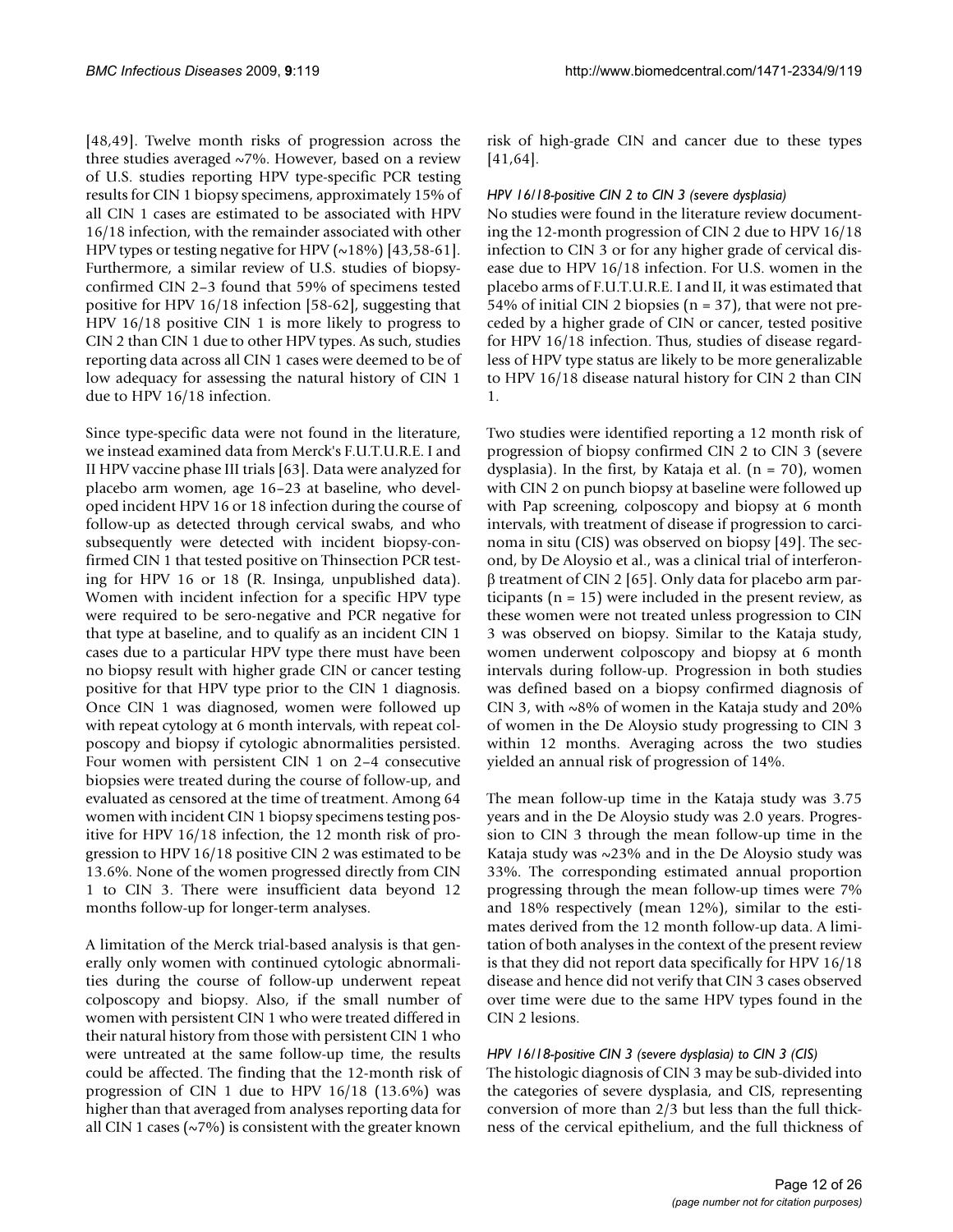the epithelial layer, but without signs of invasion into the stroma, respectively [66,67]. This distinction was made in the model as reflective of the manner in which data were reported in prior natural history studies of CIN 3 disease, however it is also acknowledged that in clinical practice these classifications may be used interchangeably as distinctions can be subtle.

A study by Westergaard et al. analyzed data for 49 women with biopsy confirmed CIN 3 (severe dysplasia) [68]. Women were followed up with colposcopically directed biopsies and cervical smears at 3 and 9 months post-baseline, with repeat cervical biopsies at least once per year thereafter, if persistent disease was observed. Women progressing to CIS were treated with conization, however, none of the women with persistent severe dysplasia were treated within 12 months. Over a 12 month time period, 47% of women with severe dysplasia progressed to CIS (n  $= 22$ ) or microinvasive carcinoma (n  $= 1$ ). The Kataja study, described previously, reported a 12 month risk of progression for severe dysplasia (n = 29) of  $\sim$ 38% [49]. Averaging across the two studies yields a 12 month risk of progression of 43%.

Progression over time was reported through 21 months follow-up in the Westergaard study, with 1 woman treated for severe dysplasia during that period. However, as more women were treated following this time point (with median total follow-up time of 40 months) further data over time were not reported. Using data through 21 months from the Westergaard study, and 45 months from the Kataja study, yields an annual proportion progressing to CIS of 38% and 40% respectively, similar to the 12 month figures. Limitations of these analyses are similar to those described for progression from CIN 2 to CIN 3 (severe dysplasia).

#### *HPV 16/18-positive CIN 3 (CIS) to Localized Cervical Cancer*

The literature review did not reveal a study meeting the pre-defined eligibility criteria documenting the 12 month progression of untreated CIS to localized invasive cervical cancer (LCC) [International Federation of Gynecology and Obstetrics (FIGO) Stage I]. Based on the limited data available, and calibration to population data for cervical cancer incidence, other cost-effectiveness models of HPV vaccination have assumed a very low rate of annual progression from CIN 2/3 to invasive cervical cancer [7-9]. For instance, Goldie et al. reported a 20-fold range dependent upon a woman's age, varying from as low as 0.2%, to up to 4.0% among women over age 65 [7], while Kulasingam et al. and Sanders et al. have referenced annual transition probabilities of 3–5% with no agedependency of progression rates [8,9,12].

As noted previously, prior cost-effectiveness analyses have modeled the progression of CIN 2/3 to LCC, rather than CIS to LCC and the existing literature is insufficient for precisely determining the risk of progression to LCC from either state. In the absence of literature-based data, we therefore undertook a strategy of calibrating the model to U.S. cervical cancer rates observed with [47,69], and without [70] cytologic screening. This led to the selection of an overall average 12-month risk of progression from CIS to LCC of 4.1%, represented by two linked compartments (labeled CIS1 and CIS2) with progression rates of 5% and 18% respectively. The low overall annual risk of progression is consistent with the long interval observed between the peak age of HPV infection [71] and cervical cancer detection [70], estimated to be 2–3 decades in duration on average [72].

The decision to divide the CIS state into two compartments was motivated by a comparison of model output with observed data on cervical cancer incidence [69,70]. The model utilizes an exponential distribution to model progression (and regression) which, like Markov processes featured in other cost-effectiveness models [7-9] is characterized by a constant transition rate over time. As seen in the example in Figure 3, with a constant progression rate, the largest proportion of individuals newly entering a given health state will progress to a subsequent health state during the first year, due to a declining denominator in the initial health state during each subsequent year.

For health states of shorter duration, with relatively high rates of progression and/or regression, such as for HPV infection and CIN (up to CIS), this formulation may reasonably describe natural history, as time in the health state will be relatively brief regardless of the distributional shape applied to the observed rates. However, for health states of relatively long duration, one may generate results in which individuals transition to another health state much more quickly than is consistent with the natural history of disease. Figure 4 illustrates an identical *average* risk of progression over a 25 year period as that depicted in Figure 3, however, the distribution has now been rendered more normally distributed, with the peak proportion of the initial cohort now progressing during year 10  $(7.5\%)$ .

To gain insight into whether a distribution more similar to Figure 3 or to Figure 4 would be most appropriate for modeling the progression of CIS to invasive cervical cancer, we compared age-specific rates of CIN 2/3 to those observed for cervical cancer. From recent population data, the peak incidence of CIN 2/3 has been observed among screened women age 25–29, with a steep decline in incidence thereafter [73,74]. However, data for cervical cancer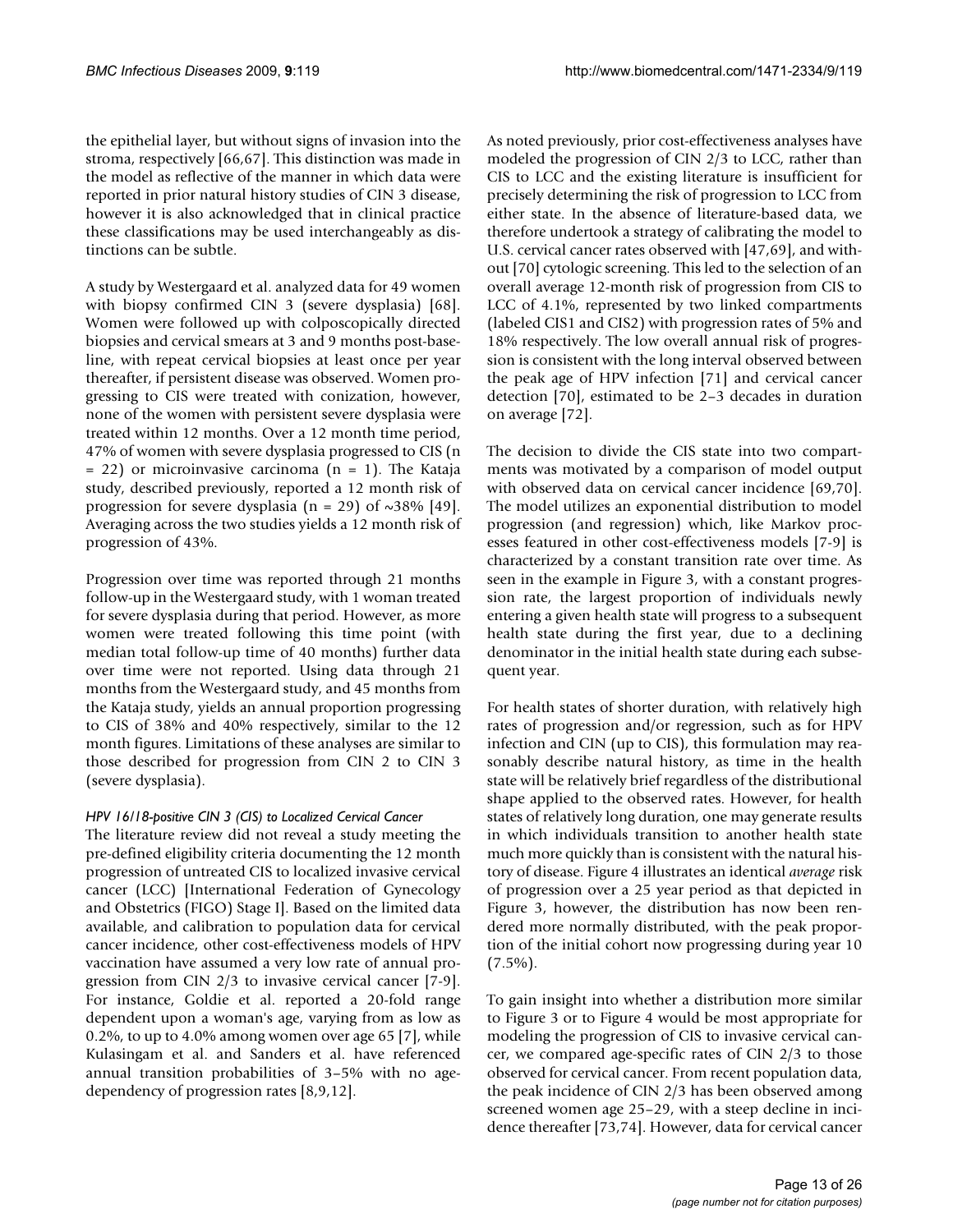

#### Annual Proportion of An Incident Cohort Pr **Figure 3** ogressing Under An Exponential Distribution

**Annual Proportion of An Incident Cohort Progressing Under An Exponential Distribution**. In this example, an incident cohort at year 0 progresses to a subsequent health state at an annual rate of 0.078, corresponding to a constant annual risk of 7.5%. This results in 7.5% (1\*.075) of the original cohort progressing in year 1. By the start of year 10, 49.6% of the original cohort remains in the initial health state, and only 3.7% (.496\*.075) progress during year 10. Regardless of the value for risk chosen, the absolute proportion progressing will be highest during year 1 and decline steadily with time. For simplicity, mortality and disease regression are not modeled here.

incidence in Connecticut prior to screening shows a peak incidence among women age 50–59 during the 5-year period from 1940–44 [75]. These age trends are illustrated using data from Insinga et al. [73] and Laskey et al. [75], respectively, in Figure 5.

If one were to utilize a distribution with a constant risk of progression, as depicted in Figure 3, then with the majority of CIN 2/3 cases observed by the late 30 s, if not at an earlier age, one would expect the peak incidence of cervical cancer to be observed around that time. Instead, however, the peak age of cervical cancer incidence in the absence of screening was observed to be in the 50 s in Connecticut [75], as well as in a separate study of cancer incidence among women living in 10 U.S. cities conducted in 1947 [76,77], suggesting that the largest proportions of women progressing to cervical cancer are likely doing so some years after the women have initially entered the CIS state. This is more characteristic of Figure 4, in which a relatively smaller proportion of women progress very quickly to cervical cancer, (as would be disproportionately observed among women diagnosed with cervical cancer following the introduction of screening), with a relatively larger fraction of women progressing to cervical cancer after a number of years (whose cancers would be much more likely to be detected and prevented in the pre-invasive phase with screening).

The division of the CIS state into two compartments was designed to approximate this latter distributional shape, with the relatively slower annual risk of progression from CIS1 to CIS2 (0.05), followed by a faster risk of progression from CIS2 to LCC (0.18), allowing for a delay in the time point of peak progression of CIN 3 to LCC (by 8–10 years) so as to better fit cervical cancer natural history data [70]. Under these assumptions, in the absence of screening and hysterectomy, the model estimates a peak cervical cancer incidence due to HPV 16/18 infection of 43.6 per 100,000 among women age 50–59. This compares to peak rates of cervical cancer incidence, regardless of HPV type, of 50–90 per 100,000 among women age 50–59, observed in Connecticut and 10 U.S. cities prior to the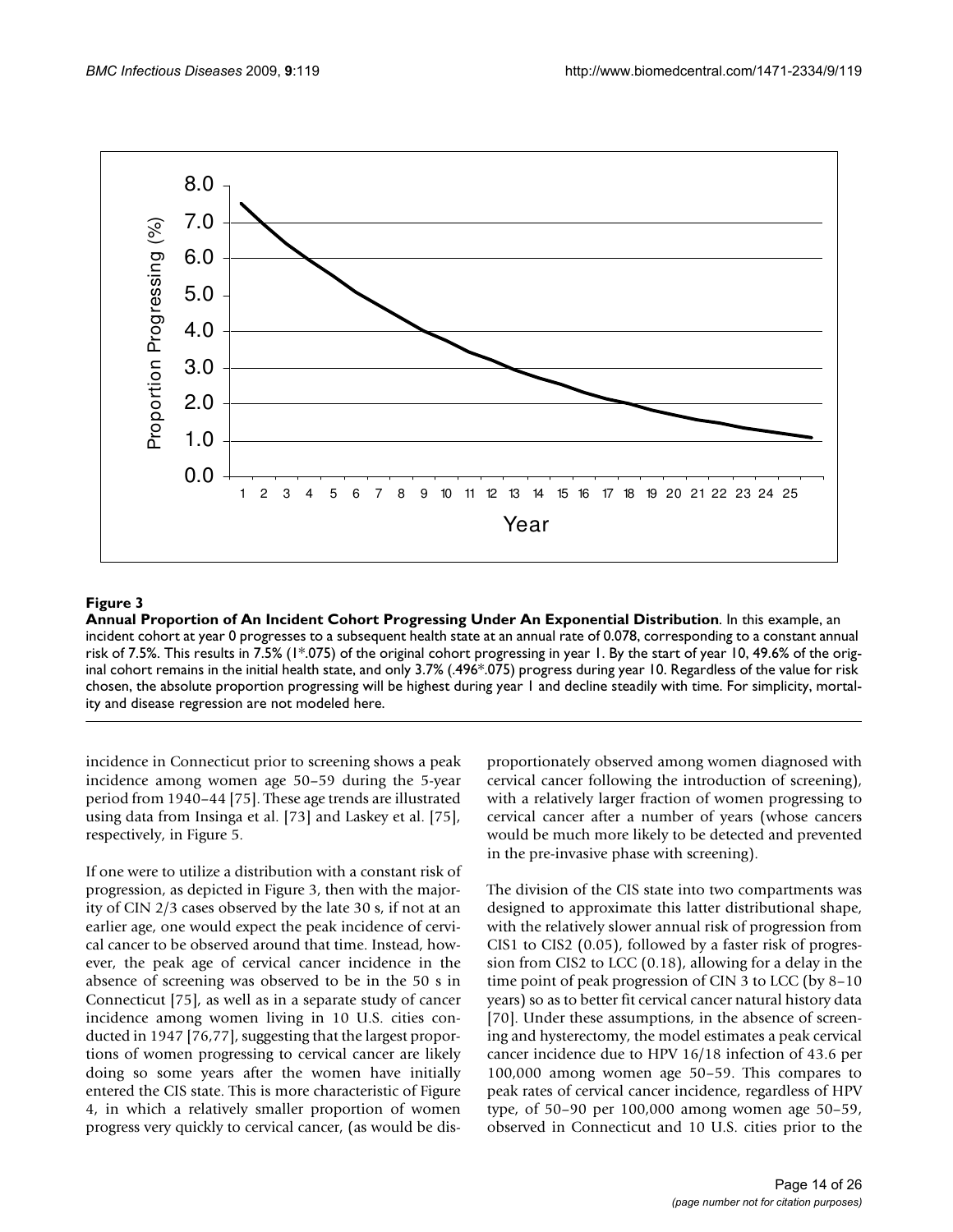

# Illustration of Normally Distributed Prog **Figure 4** ression Over Time In An Incident Cohort

**Illustration of Normally Distributed Progression Over Time In An Incident Cohort**. In this example, an identical average annual rate (0.078) and risk (7.5%) of progression over a 25 year period has been modeled as in figure 3. However, through a transformation, the absolute risk of progression over time has now been rendered normally distributed (with standard deviation of 6) with the largest proportion of individuals now progressing near year 13 rather than year 1.

introduction of screening [75]. The model incidence falls near the lower end of this range because approximately 70% of all U.S. cervical cancers are caused by HPV 16/18 infection [16].

#### *HPV 16/18-positive LCC to Regional and Distant Cervical Cancer*

As was the case for CIS, no studies providing natural history data on progression across cervical cancer stages were found that met the review eligibility criteria. For LCC to regional cervical cancer (RCC) [FIGO Stages II-III], we modeled an annual progression risk of 10%, and for RCC to distant cervical cancer (DCC) [FIGO Stage IV] a risk of 30%, within the ranges assumed in prior HPV natural history models [7,9,22,23]. Progression rates within cervical cancer states were modeled within a single compartment, as they were estimated to be of significantly shorter duration than time spent with CIN3-CIS [23].

# *Progression of HPV 6/11 infection to Histologically Detectable CIN and Anogenital Warts*

#### *HPV 6/11 infection to CIN 1*

The Insinga study described previously was the only analysis meeting review eligibility criteria found to describe the annual risk of clinically diagnosed CIN of any grade following HPV 6/11 infection [43]. The Hoyer study reported the risk of CIN among women with H-R HPV infection [53], however, data were not found in that or other studies for women with L-R HPV infection.

In the Insinga analysis, from among 116 women with incident HPV 6/11 infections, 8.5% were diagnosed with biopsy-confirmed CIN 1 testing PCR-positive for HPV 6/ 11 infection within 12 months [43]. Through a mean follow-up of 20.6 months, 12.3% of women progressed to CIN 1, for an annualized risk of 7.4%.

#### *HPV 6/11 infection to CIN 2/3*

In the Insinga study, two woman with incident HPV 6/11 infections were observed to have a CIN 2 lesion testing PCR positive for HPV 6/11 infection within 12 months for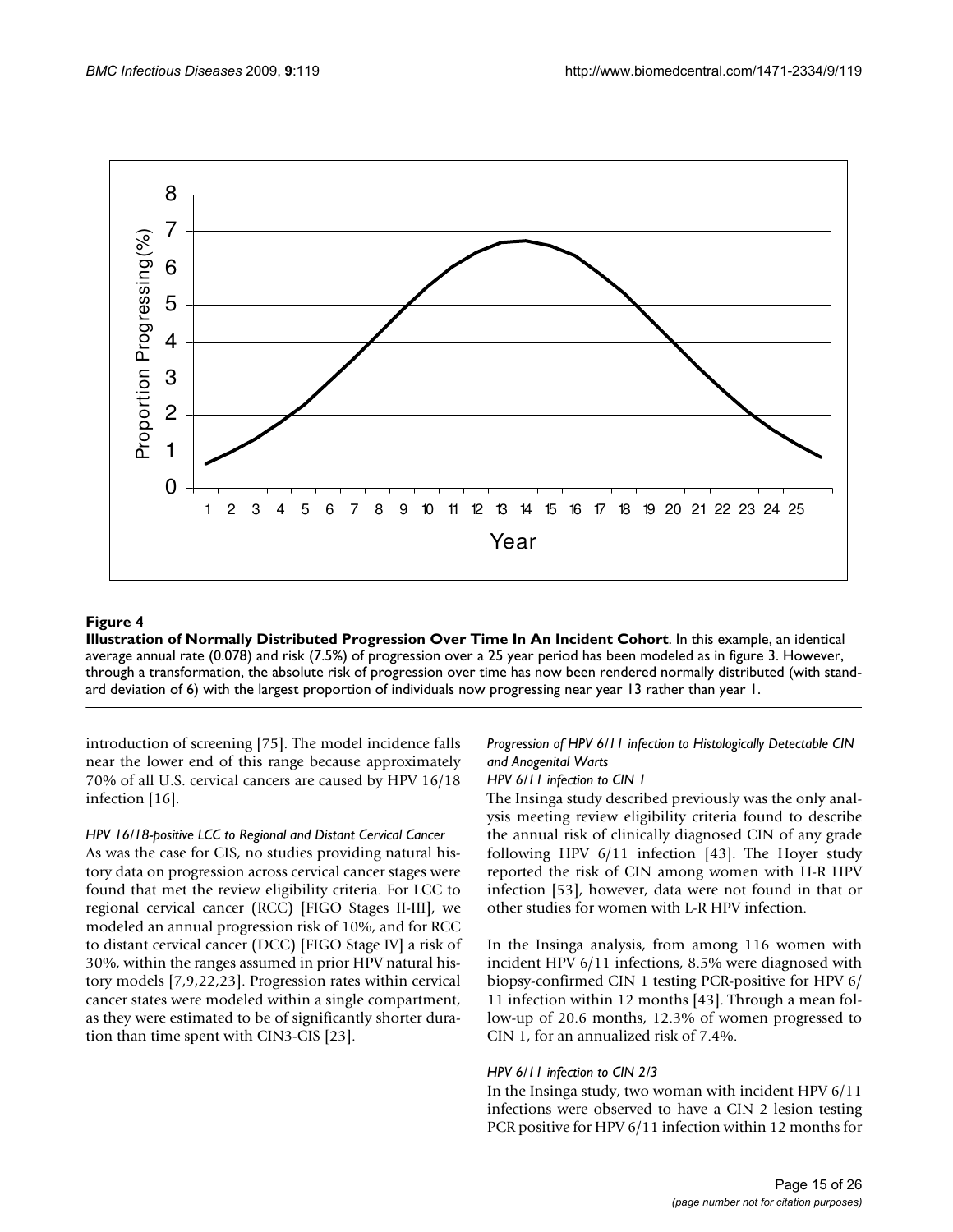

#### Incidence of CIN 2/3 Detected Through Screening an **Figure 5** d Cervical Cancer Incidence Prior to Screening

**Incidence of CIN 2/3 Detected Through Screening and Cervical Cancer Incidence Prior to Screening**. Rates are per 100,000 women undergoing routine cytologic screening for CIN 2/3, and per 100,000 women for cervical cancer. The peak incidence of invasive cervical cancer is observed approximately 25–30 years later than for CIN 2/3. **Sources:** CIN 2/3 incidence among screened women (Kaiser Permanente Northwest Health Plan, Portland, Oregon, 1998–2002) [73], Cervical cancer incidence among unscreened women (Connecticut, 1940–1944) [73].

a progression risk of 1.9% [43]. No additional progression was observed through 36 months of follow-up. No HPV 6/11 positive CIN 3 cases were observed through 36 months of total follow-up. A review of U.S. studies performing HPV typing of biopsy-confirmed CIN 3 lesions did not reveal any cases testing positive for HPV 6 or HPV 11 infection [43,78,79] and these types have not been observed more frequently than among control women in cervical cancer biopsy specimens [64]. We therefore chose to assume that HPV 6/11 infection did not progress beyond CIN 2.

#### *HPV 6/11-positive CIN 1 to CIN 2*

In the F.U.T.U.R.E. study analyses described previously, there were 25 incident cases of CIN 1 testing PCR positive for HPV 6/11, none of which progressed to CIN 2 during the course of follow-up (R. Insinga, unpublished data). The model transition probability for this parameter was therefore set to zero.

#### *HPV 6/11 infection to Anogenital Warts*

In the Winer study described previously, anogenital warts were detected within 12 months in ~57% of women with incident HPV 6/11 infection [41]. Through the mean follow-up time of 38.8 months, anogenital warts were observed in 66.2% of women with incident HPV 6/11 infection, which would translate to an annual risk of progression of 28.5%. However, no new warts were observed among women with incident HPV 6/11 infection during the final 12 months prior to the mean follow-up time, and the 12 month progression figure may therefore be more reliable if the totality of progression occurs soon after infection. The Winer study did not show progression of HPV 16/18 infection to genital warts within 12 months time and we assumed that these types did not progress to warts [41].

#### *Duration of HPV 6/11 and HPV 16/18 infections in the Absence of CIN*

#### *Duration of HPV 16/18 Infections*

The duration of HPV infection, in the model, refers to the persistence of type-specific HPV infection up to the point of progression to clinically detectable CIN, or clearance of HPV infection. Only two studies were identified reporting the mean duration of incident HPV 16/18 infections [42,80]. The first, by Richardson et al., censored women at the time of colposcopy, rather than truncating infection duration upon the detection of CIN, and followed women for less than 2 years post-infection, which likely underestimated mean duration due to the censoring of a significant fraction  $(\sim 50\%)$  of persistent HPV infections at the conclusion of follow-up [80]. The second, by Insinga et al., truncated infection duration at the time of CIN development and followed women for up to 3 years post-infec-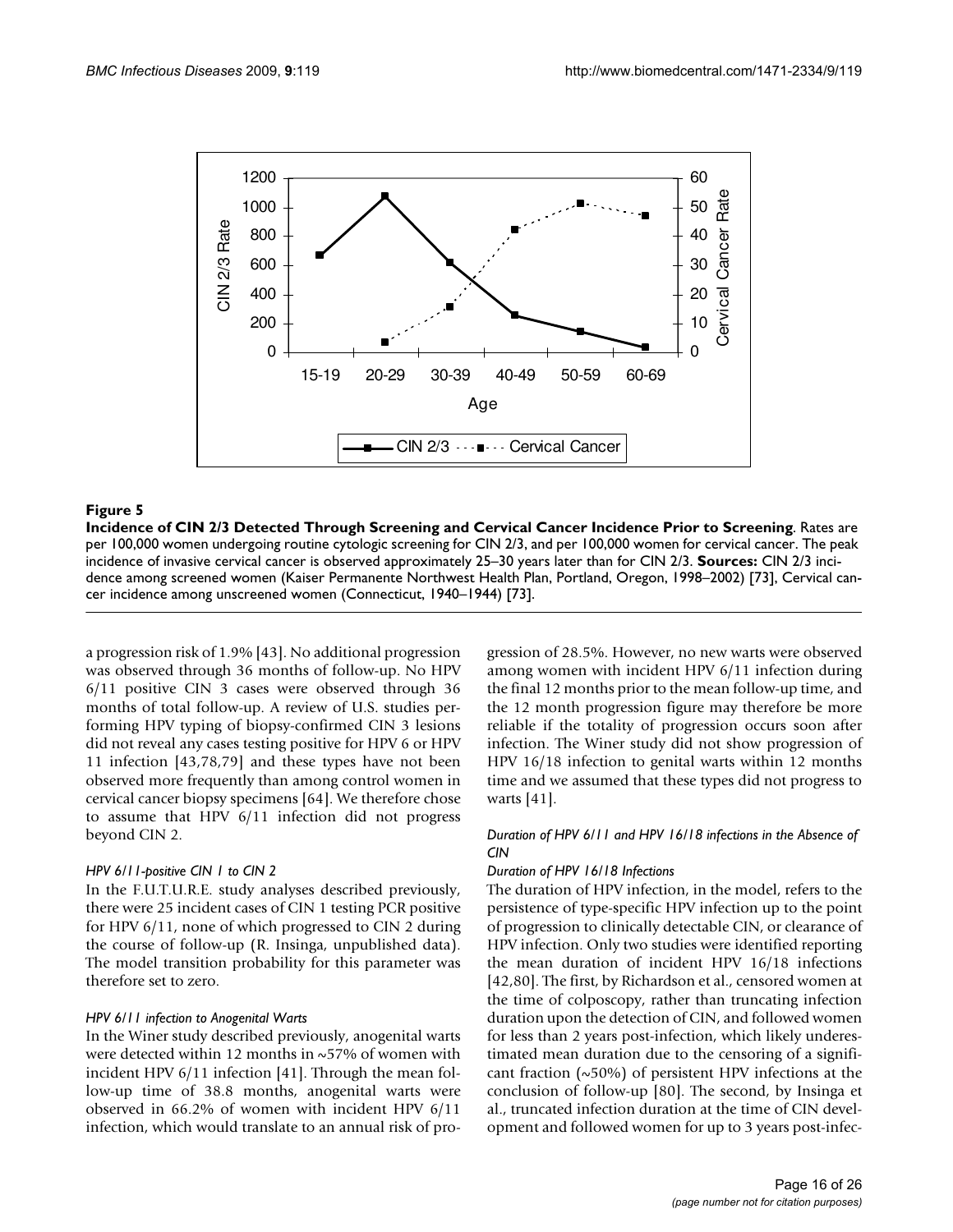tion, with 2.5% of infections persistent in the absence of CIN beyond that time point [42]. The latter study estimated a mean duration of HPV 16/18 infection of 1.2 years and this figure was selected for the model.

#### *Duration of HPV 6/11 Infections*

From the Insinga study described previously [42], the mean duration of incident HPV 6/11 infections was estimated to be 0.7 years.

*Existence and duration of acquired immunity following HPV infection* Nearly all previous HPV natural history models used in policy analyses have assumed that women infected with HPV have no protection against subsequent re-infection [7-9,22,24,26]. Data on the existence of elevated antibodies following type-specific HPV infection have been reported [81], however, the potential degree and duration of subsequent acquired immunity to HPV infection are unknown. Several recent clinical trials of HPV vaccines have demonstrated that antibody responses mounted to HPV virus-like particles can provide protection against HPV infection for a period of at least several years [19,20,22]. It would thus seem plausible that natural infection with HPV may also confer some degree of immunity, although available data are insufficient for precise estimation [83,84]. We therefore chose to vary the duration of assumed acquired immunity following HPV infection from 10 years to lifetime in the model.

# *Regression of HPV 16/18 positive CIN*

#### *HPV 16/18-positive CIN 1 to Negative/HPV 16/18*

The regression of CIN 1 lesions testing PCR positive for HPV 16/18 infection was examined in a study of placebo arm enrollees from the F.U.T.U.R.E. I and II trials as described previously. Women with incident CIN 1 lesions were presumed to have regressed if they had at least 2 consecutive negative cervical cytology or histology specimens following diagnosis. Within 12 months, 45.7% of incident HPV 16/18 positive CIN 1 cases  $(n = 64)$  were estimated to have regressed.

A study by Sastre-Garau et al. reported that ~18% of prevalent CIN 1 lesions testing positive for HPV 16/18 infection  $(n = 28)$  regressed within 12 months [40]. The interval between follow-up visits was generally longer than in the F.U.T.U.R.E. trials, with women observed to have biopsy-confirmed CIN 1 at baseline undergoing a repeat colposcopy and biopsy at 10–12 months and again at approximately 2 years. Regression was defined to occur if CIN was not observed on follow-up colposcopy and biopsy. Averaging results across the two studies yielded an average 12 month risk of regression of HPV 16/18 positive CIN 1 of 32.9%.

Data beyond 12 months were not available from the trial analyses, but over a median follow-up of 24 months, the annual risk of regression in the Sastre-Garau study was approximately 19%. A limitation of both analyses is that cervical HPV typing results were not available during the follow-up periods, with the exception of instances in which histologic specimens were obtained. Thus it is possible that some women with evidence of persistent abnormal cytology/histology harbored disease due to other HPV types following the regression of their HPV 16/18 positive CIN 1 lesions, which may render the reported estimates of disease regression somewhat conservative. Several additional studies meeting review eligibility criteria estimated the risk of regression of CIN 1 without regard to HPV type [48,49,57,85]. The literature review did not yield data on the proportion of women with regressed CIN who remain positive for HPV infection following the disappearance of clinically detectable CIN. A figure of 50% was therefore used as a base case assumption, with variation in sensitivity analyses.

#### *HPV 16/18-positive CIN 2 to Negative/HPV16/18*

As no studies were identified reporting data for the regression of HPV 16/18-positive CIN 2 lesions, we utilized data from three studies reporting data across all biopsy-confirmed CIN 2 cases. The first two studies, by Kataja and De Aloysio, have been described previously and reported 12 month risks of regression of CIN 2 to HPV/normal of  $\sim$ 2% and 40% respectively [49,65]. In the Kataja study, evidence of regression required a negative result on Pap smear, colposcopy and biopsy at a given visit, while in the De Aloysio study regression was based on the absence of CIN on biopsy only. A third study by Matsumoto et al. reported that  $\sim$ 21% of CIN 2 lesions (n = 36) regressed within 12 months [85]. In the Matsumoto study, women with biopsy confirmed CIN 2 at baseline were followed at 3–6 month intervals with cytology and colposcopy. Regression was based on negative colposcopy and at least 2 consecutive negative Pap smears. Averaging data across the three studies produced a 12-month risk of regression of CIN 2 to normal/HPV of 21%.

The mean or median follow-up time was not reported in the Matsumoto study, however, the mean annual risk of regression through the mean follow-up times in the Kataja and De Aloysio studies were 15% and 23% respectively [49,65]. Limitations of the studies are similar to those described for studies reporting data on the regression of CIN 1.

#### *HPV 16/18 positive CIN 2 to CIN 1*

Of the three studies just described, only that of De Aloysio also reported on the regression of CIN 2 to CIN 1 over time. In addition to the group regressing to normal/HPV, another 13.3% of women with CIN 2 in that study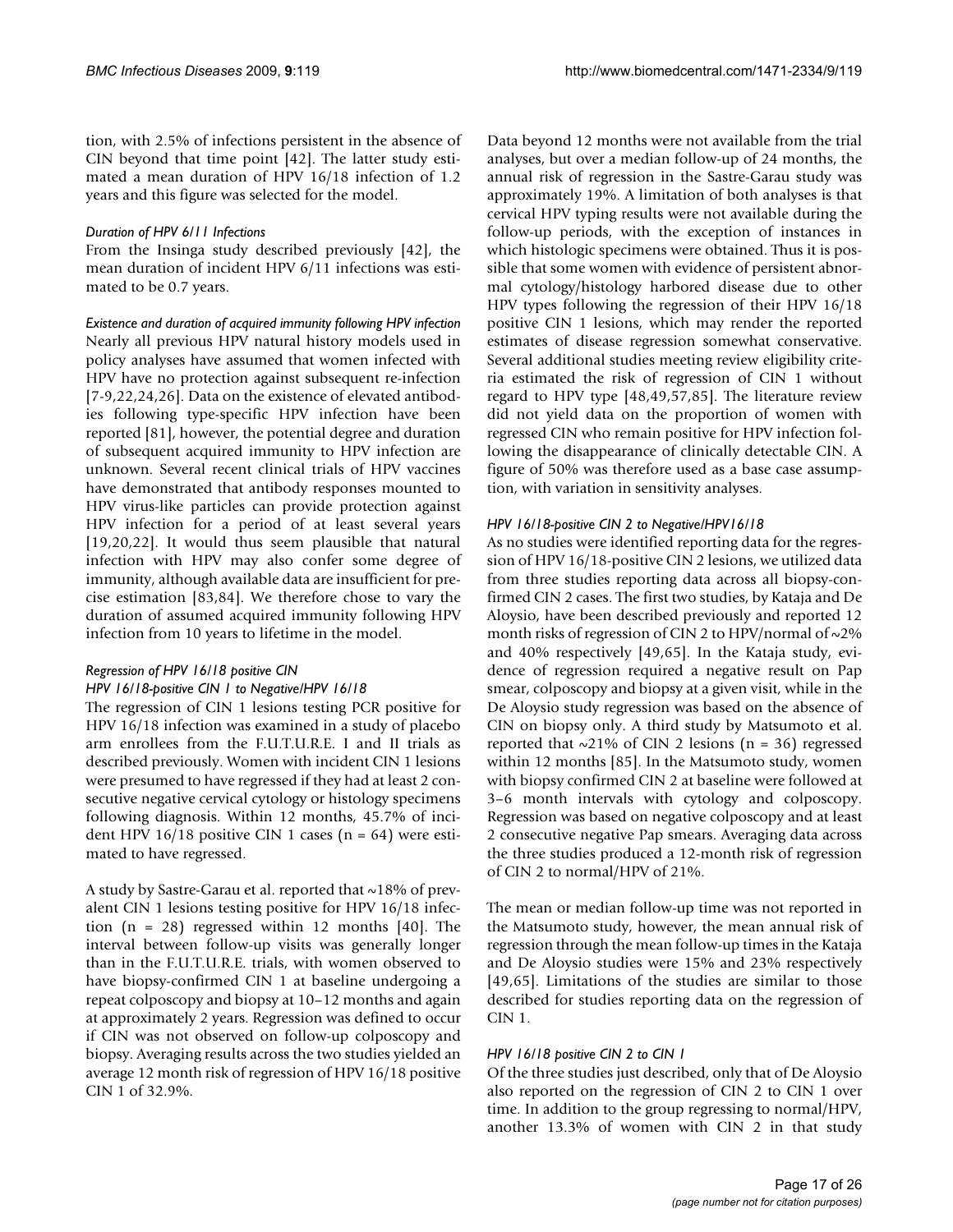regressed to CIN 1 within 12 months [65]. This figure was 11% through the mean follow-up time.

*HPV 16/18 positive CIN 3 (severe dysplasia) to Negative/HPV 16/18* The only study meeting the review eligibility criteria for the regression of CIN 3 (severe dysplasia) was that of Kataja [49]. In that analysis, the 12 month risk of regression of severe dysplasia to normal/HPV was  $\sim$ 11%. Through the mean follow-up time the figure was  $\sim$ 10%.

#### *HPV 16/18 positive CIN 3 (severe dysplasia) to CIN 2 or CIN1*

The Kataja study did not report data for the regression of severe dysplasia to CIN 2 or CIN 1. However, as was the case for CIN 2, in practice such regression is likely to occur [65]. In the absence of available data, we assumed that the ratio of CIN 3 regressing to Negative/HPV 16/18 versus lower grade CIN was similar to that observed for CIN 2 (1.6:1). This resulted in an estimated regression of CIN 3 to CIN 2 and CIN 1 over 12 months of  $\sim 6\%$ , which was divided evenly into 3% to CIN 2 and 3% to CIN 1. Disease progressing beyond severe dysplasia in the model was assumed not to regress.

#### *Regression of HPV 6/11 positive CIN and anogenital warts HPV 6/11-positive CIN 1 to Negative/HPV 6/11*

The study utilizing F.U.T.U.R.E. I and II trial data was the only analysis identified examining the regression of CIN 1 testing positive for HPV 6/11. The 12-month risk of regression was 55.2% (R. Insinga, unpulished data).

#### *HPV 6/11-positive Anogenital Warts to Negative/HPV 6/11*

No studies were found documenting the 12 month risk of regression of anogenital warts in the absence of treatment. Although a number of clinical trials have reported wart clearance rates for patients receiving placebo, most have featured follow-up of 3 months or less, and included high proportions of patients with extensive, recalcitrant and previously treated warts [86,87]. Only one study, by Friedman-Kien, was found to report longer-term data for previously untreated genital wart patients [88]. In that analysis, 3 of 8 (37.5%) previously untreated genital wart patients were free of their warts at approximately 20 weeks followup. Annualizing results from this small sample yields a 12-month clearance probability of 71%.

However, in practice, individuals with the largest and most extensive warts may seek immediate treatment, and natural clearance rates may be even higher among those patients not seeking physician care. Considering those patients who are treated, the Winer study described previously, reported that 75% of women with incident warts undergoing treatment cleared the warts within 8.0 months [41]. Data through 12 months of follow-up were not reported. However, assuming a constant proportional hazard, the Winer results would convert to a 12 month

proportion regressing of 87.5%. Other recent data on incident anogenital wart clearance with a similar length of follow-up in females or in males were not found. In the absence of more suitable data, a 12 month probability of clearance of 87.5% was estimated both for those warts that are treated and those for which treatment is not sought. A population-based study of wart patients in the United Kingdom noted a similar proportion of male and female patients receiving treatment had cleared their warts within 3 months [89]. We therefore assumed that anogenital wart clearance occurred at a similar rate in males and females.

#### *Cervical Cancer Mortality (As a % of women within each cervical cancer stage and age grouping)*

No studies were found estimating age- and stage-specific annual mortality rates among a representative sample of unscreened women with cervical cancer, as any such analysis would be fraught with ethical and methodological difficulties. As an approximation, data from the Surveillance Epidemiology and End Results Program (SEER) for 1997–2002 were used to estimate the 12 month excess risk of mortality due to cervical cancer, by age group and stage [69]. Excess risk of mortality due to cervical cancer is estimated by SEER through a comparison of age-specific mortality among women with cervical cancer to that observed among women in the same age groups in the general population [90]. Because cervical cancer mortality is highest during the first 12 months following diagnosis [90] use of the 12 month risks allows for the estimation of an average mortality rate in the absence of treatment that is higher than that estimated with treatment, as will be described in a subsequent section. Other data sources for cervical cancer mortality have been used in adaptations of our model to country settings of Taiwan [91] and Mexico [92].

#### *Clinical Diagnosis and Treatment*

Table 4 summarizes clinical diagnostic and treatment variables used in the model. As noted in the Methods, certain clinical parameters (i.e., rates of Pap screening/coverage, rates of hysterectomy) would be expected to vary by country. As in prior reviews of HPV natural history and clinical impact for infectious disease modeling [22,26], it would impractical to attempt to describe these parameters for every country in the world here. Consistent with our recently developed model [14], parameters most likely to vary by country are described for the U.S. population, however data source selection issues may also be applicable to other settings. We also reference data sources used in adaptations of our model to selected other country settings. Unless otherwise noted, type-specific HPV disease data were unavailable for clinical diagnostic and treatment variables.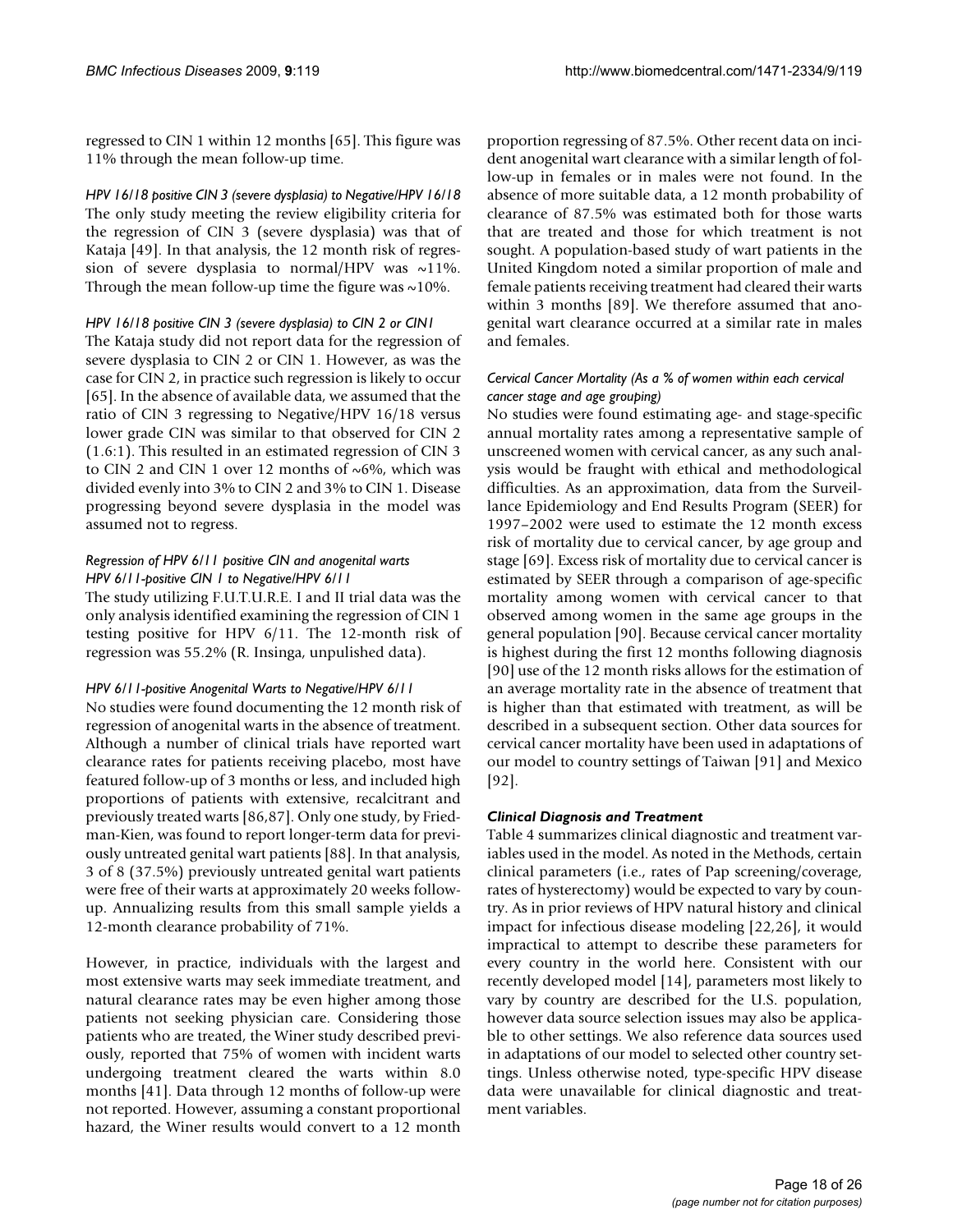#### *Hysterectomy For Non-HPV-related Conditions*

Age-specific hysterectomy rates were modeled based on 1994–1999 data reported from the U.S. National Hospital Discharge Survey [93]. Other data sources for hysterectomy rates have been used in forthcoming adaptations of our model to country settings of the United Kingdom

**Table 4: Clinical diagnosis and treatment parameters**

| Parameter                                                                        | Parameter estimate |
|----------------------------------------------------------------------------------|--------------------|
| Hysterectomy for non-HPV-related conditions, % per year [93]                     |                    |
| $15-24$ years                                                                    | 0.02               |
| $25-29$ years                                                                    | 0.26               |
| 30-34 years                                                                      | 0.53               |
| $35-39$ years                                                                    | 0.89               |
| $40-44$ years                                                                    | 1.17               |
| $45-54$ years                                                                    | 0.99               |
| $\geq$ 55 years                                                                  | 0.36               |
| Cervical cytology screening, % per year (excluding those with hysterectomy) [47] |                    |
| 10-14 years                                                                      | 0.6(0.6)           |
| 15-19 years                                                                      | 21.0(21.0)         |
| $20 - 24$ years                                                                  | 44.6 (44.8)        |
| $25-29$ years                                                                    | 60.4(61.6)         |
| 30-34 years                                                                      | 52.4 (54.9)        |
| $35-39$ years                                                                    | 46.0 (50.5)        |
| 40-44 years                                                                      | 41.0(48.1)         |
| $45-49$ years                                                                    | 39.1(49.1)         |
| 50-54 years                                                                      | 38.0 (51.1)        |
| $55 - 59$ years                                                                  | 33.2 (46.7)        |
| $60-64$ years                                                                    | 29.4 (42.5)        |
| $65-69$ years                                                                    | 26.2 (38.9)        |
| 70-74 years                                                                      | 19.4(29.6)         |
| 75-79 years                                                                      | 12.9(20.1)         |
| 80-84 years                                                                      | $7.0$ (11.1)       |
| $85+$                                                                            | 3.4(5.5)           |
| Women never screened, %                                                          | 5.0                |
| Liquid-based cytology sensitivity, %                                             |                    |
| for $CIN$   $[114]$                                                              | 28                 |
| for $\geq$ CIN 2/3 [115]                                                         | 59                 |
| Liquid-based cytology specificity, % [114,115]                                   | 94                 |
| Colposcopy sensitivity, % [117]                                                  | 96                 |
| Colposcopy specificity, % [117]                                                  | 48                 |
| Symptom development, % per year                                                  |                    |
| for LCC                                                                          | 4                  |
| for RCC                                                                          | 18                 |
| for DCC                                                                          | 90                 |
| Eradication with treatment, %                                                    |                    |
| for CINI [118-124]                                                               | 97                 |
| for CIN2 [118,122,124,125]                                                       | 93                 |
| for CIN3 [118,122,124,125]                                                       | 93                 |
| for LCC [89]                                                                     | 92                 |
| for RCC [89]                                                                     | 55                 |
| for DCC [89]                                                                     | 17                 |
| for anogenital warts [41]                                                        | $87.5$ /year       |
| Persistence of HPV following eradication of CIN, % [127]                         | 34                 |
| Persistence of HPV following eradication of cervical cancer, % [129]             | 47                 |
| Persistence of HPV following eradication of genital warts                        | 34                 |
| Anogenital wart patients seeking physician care, % [71]                          | 75                 |

CIN = cervical intraepithelial neoplasia; DCC = distant cervical cancer; HPV = human papillomavirus; LCC = localized cervical cancer; RCC = regional cervical cancer

[94], Taiwan [95] and Mexico (Unpublished data. Instituto Mexicano de Seguridad Social, D.F., Mexico, 2004).

#### *Utilization of Cytology Screening*

Nationally representative data on cervical cancer screening are based on self-reported behavior, which has been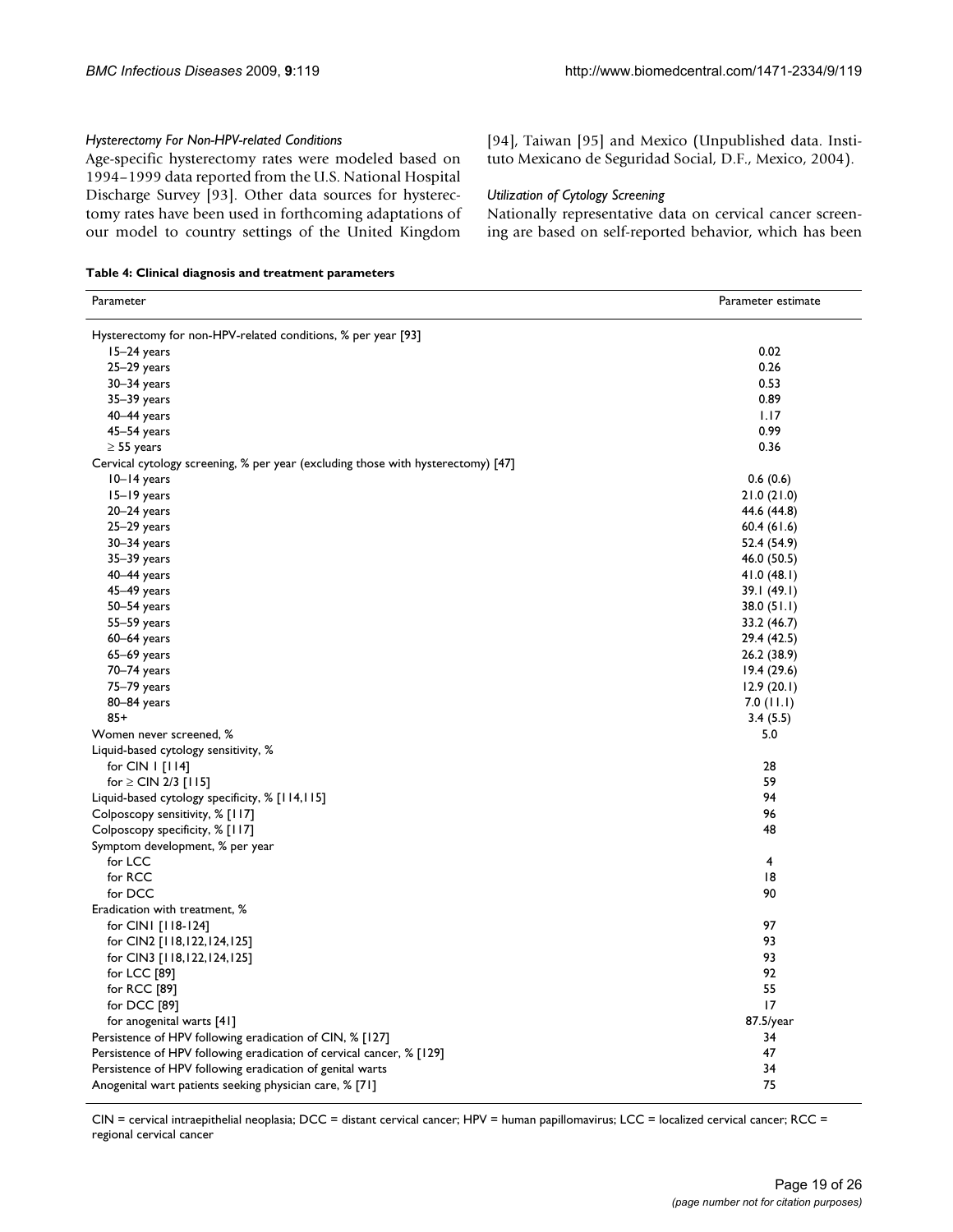shown to over-estimate the actual receipt and recency of cervical cancer screening [96-101]. Two large U.S. studies utilizing automated cervical cytology [47] and medical claims [102] databases revealed annual proportions of privately insured women receiving cervical cancer screening that were *lower* than those estimated from nationally representative self-reported data for all women (privately insured, publicly insured and uninsured) [104]. We therefore chose to estimate Pap screening utilization among screened women using validated cytology data from the Kaiser Permanente Northwest (KPNW) health plan [47] and to estimate the proportion of women who are never screened during their lifetimes from data sources that include the uninsured and publicly insured. The decision to separately specify the proportion of women never screened was based on the observation that women with little or no screening to account for a disproportionate share (50–60%) of new cervical cancer cases [104,105].

The KPNW data were selected because they were derived from a large sample of women  $(n = 150,052)$ , provided a detailed breakdown of annual Pap screening utilization by age group, and distinguished between cervical and vaginal cytology and routine and non-routine Pap testing[47]. The overall proportion of women receiving Pap screening within KPNW each year was observed to be similar to that in a large U.S. claims-based study of women from across the U.S [102,106]. For modeling purposes, two adjustments were made to annual age-specific routine cervical cancer screening rates reported for KPNW. First, the model assumes that women who have undergone removal of the cervix through hysterectomy no longer receive cervical cancer screening. The KPNW cervical cancer screening rates were based on cervical cytologic utilization, and excluded vaginal cytologic screening among women having undergone hysterectomy. However, KPNW screening rates were reported across all women including both those with and without a cervix. We therefore adjusted the rates to reflect screening frequencies among women *with* a cervix using data reported in that analysis on the proportion of women in each age group estimated to have an intact cervix [47].

Second, KPNW screening rates reflect the experiences of both screened (at least once in lifetime) and never screened women. Because we wished to model the never screened population separately, we elected to adjust the rates in the screened population to reflect the removal of never screened women from the denominator. Data on the proportion of women who have never undergone cervical cancer screening in the U.S. are only available from studies featuring self-reported data. As discussed previously, for a variety of reasons [107], the proportion of women who have never been screened in these studies is likely to be under-reported. We chose to model 5% of women as never receiving Pap screening, as this was consistent with the upper end of estimates from the selfreported literature [108,109] and yielded an overall fraction of cervical cancer cases occurring among never screened women (22%) roughly similar to that reported in population-based studies [104].

Other data sources for cytology screening rates have been used in forthcoming adaptations of our model to country settings of the United Kingdom [110], Taiwan [111] and Mexico [112].

## *Liquid-Based Cytology Sensitivity*

As most cervical screening in the U.S. is now conducted using liquid-based cytology (LBC) [113] we chose to model test characteristics for that screening method. In selecting studies for analysis of LBC sensitivity, we excluded analyses which did not perform cervical biopsy on at least a random sample of women with normal cytology and colposcopy results. This criterion was established because studies which do not biopsy these women will tend to over-estimate the sensitivity of LBC when CIN or cancer are present in women with normal cytology/colposcopy.

For assessing the sensitivity of LBC for CIN 1, the only study observed to meet this criterion was conducted by Bigras et al. in a non-high-risk Swiss population  $(n =$ 13,842) [117]. In the Bigras study, all women with an abnormal Pap smear or high-risk HPV test were referred for biopsy, with a random sample of 502 women with normal Pap and HPV tests also undergoing biopsy. To calculate LBC test characteristics, an extrapolation was made from these two groups of patients to the full sample of women. The sensitivity of LBC for CIN 1 lesions was estimated to be 28%.

The sensitivity of LBC for CIN 2 and CIN 3 were also estimated based on data from the Bigras study. Using data reported in their paper, a sensitivity of 61% was computed for CIN 2 and 55% for CIN 3, with an average sensitivity for CIN 2/3 combined of 59% [115]. In a second study that also selected women with normal cytology and HPV results at random for biopsy, Kulasingam et al. estimated a similar LBC sensitivity for CIN 3 or more severe disease of 57% [12]. Based on these figures we elected to use an LBC Pap test sensitivity for CIN 2/3 or more severe disease of 59% in our base case analysis.

#### *Liquid-Based Cytology Specificity*

For assessing the specificity of LBC, we relaxed the criteria for study eligibility to include studies in which all women were referred for colposcopy, with a biopsy performed if an abnormality was suspected. Studies conducted exclusively or primarily among women with abnormal cytol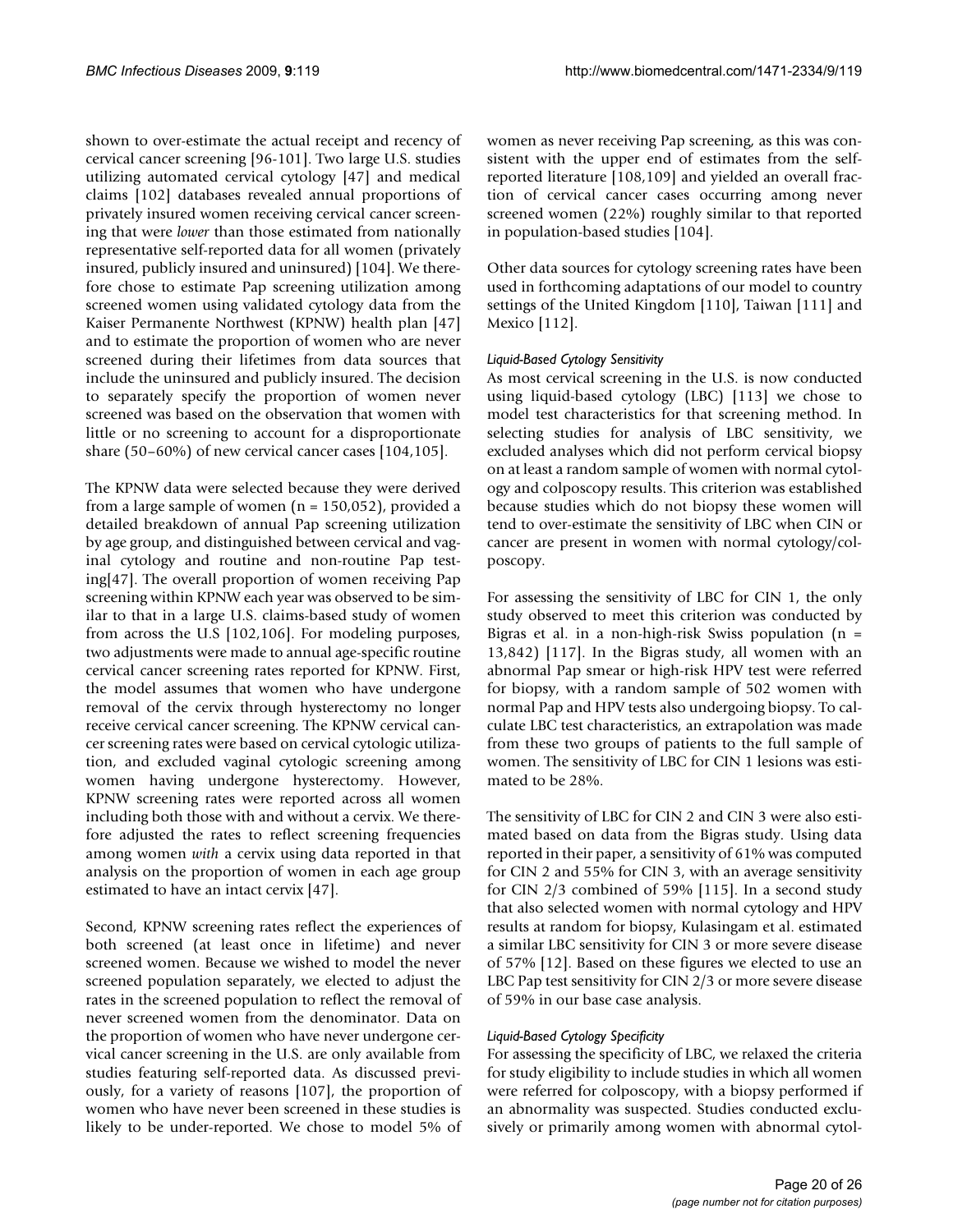ogy results, or for which biopsy results for all grades of CIN (1–3) were not reported were excluded. The decision not to require that biopsy results be reported (or extrapolated) for all women, including those with negative cytology and HPV testing results, was based on the observation from the Bigras analysis that test specificity (98% using either criteria) is much less influenced by this requirement than overall sensitivity for CIN  $1-3$  (31% vs. 45%) [114]. With a threshold for disease of biopsy-confirmed CIN 1, a specificity of 98% was computed from the Bigras analysis [114]. A specificity of 90% was computed from a second study by Coste et al., conducted among French women undergoing routine cervical cancer screening [115]. In the Coste analysis, all women were referred for colposcopy, with a biopsy performed if an abnormality was suspected [115,116]. Based on these analyses, we estimated an average specificity for LBC with a disease threshold of CIN 1 of 94%.

#### *Colposcopy Sensitivity*

A meta-analysis by Mitchell et al. examined studies in which women with an abnormal Pap smear underwent both colposcopy and colposcopically directed biopsy, with results tabulated by grade of CIN and cancer [117]. Nine studies met the review eligibility criteria, with a mean sensitivity for colposcopy to detect histologic abnormalities (including CIN 1–3 and cancer) of 96%.

#### *Colposcopy Specificity*

The meta-analysis by Mitchell et al. also reported a mean specificity for colposcopy of 48%, and this figure was used in the model [117].

#### *Symptom Development Among Cervical Cancer Patients*

It was assumed that women not diagnosed with asymptomatic cervical cancer through screening would be diagnosed if symptoms developed. The literature review did not identify any studies describing stage-specific symptom development in a representative cross-section of patients with cervical cancer. A difficulty in interpreting existing case series is that it is not possible to determine the true number of women within the population who harbor asymptomatic cervical cancer. In the absence of such data, we reviewed assumptions used in prior cost-effectiveness analyses [7,9,21,22] and chose an annual probability of initially developing symptoms for LCC of 4%, RCC of 18%, and DCC of 90%.

#### *Eradication of CIN following treatment*

For estimating the rate of eradication of CIN following treatment, we selected studies evaluating the performance of the commonly used LEEP procedure, subject to the following criteria: 1) Stratified reporting by CIN grade of the number of subjects with confirmed pre-treatment histology of CIN 1, 2 or 3; 2) Post-treatment follow-up of all

women within 12 months with colposcopy and/or biopsy; 3) Definition of recurrent or residual disease as CIN 1 or more severe histology; 4) Stratified reporting of the number of subjects with recurrent/residual disease according to the grade of pre-treatment histology.

Seven studies evaluating the treatment of CIN 1 met the review eligibility criteria, comprising 417 cases [118-124]. A total of 14 cases of residual/recurrent CIN were reported in these studies, for a treatment eradication rate of 97%. For CIN 2, seven eligible studies ( $n = 403$ , 30 cases of residual/recurrent CIN) [118-124] yielded a treatment eradication rate of 93%, and for CIN 3, eight eligible studies (n = 1,565, 109 cases of residual/recurrent CIN)  $[118 -$ 122,124-126] a rate of 93%. Limitations of the pooled analysis included that data were insufficient to evaluate treatment efficacy for HPV 16/18 or 6/11 lesions specifically and, with the exception of one small study [118] women with negative colposcopies during follow-up were not biopsied.

#### *Eradication of cervical cancer following treatment*

For cervical cancer, it was assumed that women surviving for more than 5 years following diagnosis were cured of disease [89]. We therefore utilized 5-year relative survival rates by stage from the SEER program to estimate the proportion of women whose cancers were successfully eradicated with treatment [90]. For the period 1995–2001, the 5-year relative survival rate for localized cervical cancer in the SEER program was 92%, for regional cancer 55%, and for distant cancer 17%. An age and stage-specific mortality rate was modeled for women not cured of their cancers, as described in the previous section on cervical cancer mortality.

#### *Eradication of anogenital warts following treatment*

For anogenital warts, current treatments often require multiple applications and often fail, requiring second and third-line therapies [87]. Rather than modeling treatment algorithms explicitly, a global 12-month clearance rate with treatment of 87.5% was assumed, based on the Winer study as previously described [41].

#### *Persistence of cervical HPV infection following eradication of CIN*

Women whose CIN is successfully removed and who do not develop recurrent CIN may still harbor HPV infection transmissible to others. To inform this model parameter, we searched for studies in which: 1) HPV testing was reported specifically for HPV types 16/18 or 6/11; 2) HPV DNA testing was performed on pre-treatment biopsies or treatment specimens of confirmed CIN histology; 3) Follow-up for all women and HPV testing occurred within 6 months post-treatment; 4) Colposcopy was performed on all women during follow-up to confirm the eradication of CIN lesions; 5) Persistent CIN disease during follow-up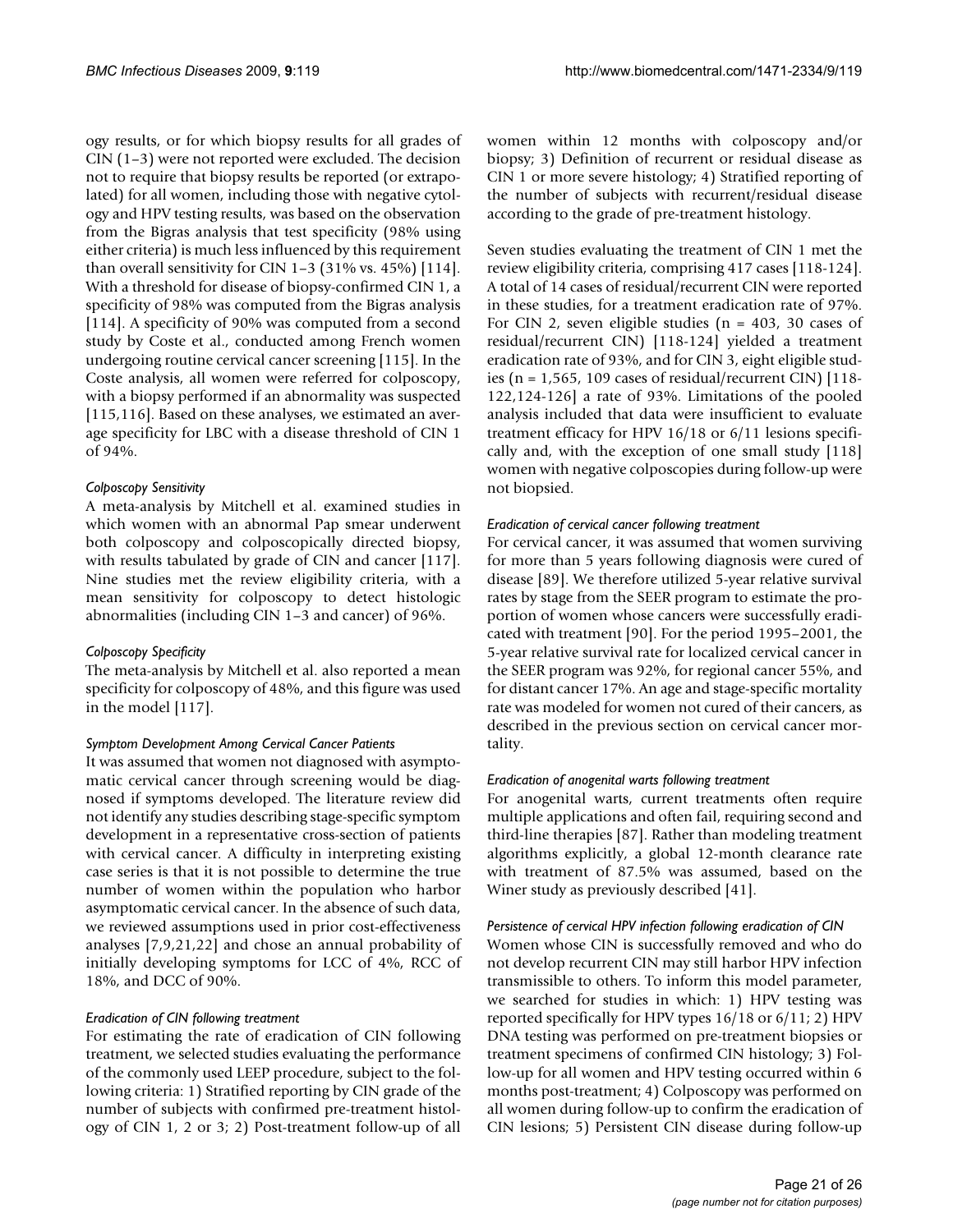(to be excluded) was confirmed by histology. One previous study was identified which met these criteria. Cruickshank et al. studied women who were treated for CIN 3 via LEEP and laser ablation, had negative Pap smears and colposcopic assessments at 6 months, and remained free of disease thereafter for a minimum of 5 years [127]. HPV testing and typing was conducted using tissue obtained from the diagnostic biopsy and cytologic material from the 6 month follow-up smear. Among women with HPV 16/18 infection detected in the diagnostic biopsy (n = 35), 12 (34%) had detectable HPV 16/18 infection at their 6 month post-treatment smear. We therefore assumed that this percentage of women successfully treated for CIN maintained cervical HPV infection following therapy as other studies with similarly rigorous HPV typing and follow-up regimens were not identified. It should be noted that the clearance of HPV infection in the cervix, coinciding with treatment for CIN, may have little influence with respect to the clearance of HPV infection co-existing at other anogenital sites, although in the model HPV infections were not site-specific [15]. Paraskevaidas et al., have also reviewed the persistence of HPV infection more generally (regardless of HPV infection type), following CIN eradication [128].

*Persistence of HPV infection following eradication of cervical cancer* One study was identified through the literature review evaluating the PCR-based type-specific persistence of HPV infection following treatment for cervical cancer [129]. Fen et al. performed HPV typing of cervical swabs prior to hysterectomy among women with Stage I and II cervical cancers and compared results to swab samples taken from the residual endocervix or vaginal mucosa 6–24 months following treatment. Among women with HPV 16/18 infection prior to treatment  $(n = 30)$ , 46.7% had persistent HPV infection with the same type following hysterectomy [129]. Limitations of the study with respect to the present review include that results were not stratified by recurrence status and the time interval to post-treatment HPV testing was at least several months. Other studies overcoming these limitations were not found.

#### *Persistence of HPV infection following eradication of genital warts*

The literature review identified two studies comparing the type-specific prevalence of HPV 6/11 infection prior to and following successful eradication of genital warts. The first, by Arany et al., evaluated 6 patients successfully treated via interferon therapy for HPV 6/11 positive genital warts and found 100% clearance of HPV 6/11 infection within normal skin at the wart site at 6–12 weeks followup [130] The second, by Syed et al., also reported complete elimination of HPV 6/11 infection at 12 months following eradication of warts with imiquimod cream, however, the number of patients testing positive for HPV 6/11 infection at baseline, and negative at follow-up, were not specified [131]. Limitations of both studies for purposes of the present review included a lack of information as to whether HPV infection was present on follow-up across a sampling of anogenital sites. Because the sample size in the first study was quite small, and the time to follow-up PCR testing in the second study rather long, we assumed a similar rate of persistence of HPV infection following eradication of anogenital warts as estimated for CIN (34%) in the model.

#### *Anogenital wart patients seeking physician care*

Not all patients who harbor anogenital warts will be aware of their presence or seek physician care [132,133]. In the Winer study, used to estimate the rate of anogenital warts following incident HPV 6/11 infection, all women underwent Pap screening, colposcopy and HPV testing at 4 month intervals [41]. As a result of the frequent clinical examinations, it is possible that some women who would have otherwise remained undetected were diagnosed and treated for their warts. Although precise data are unavailable, Chesson et al. estimated that approximately 25% of patients with anogenital warts will not seek or require physician care and we utilized this figure [72].

## **Discussion**

Natural history models of HPV disease are increasingly being used to inform policy making for existing and emerging technologies [7-11,13-15,21,24,44]. This paper has critically reviewed the evidence base for modeling the natural history, clinical diagnosis and treatment of cervical HPV disease and anogenital warts, available at the time of development of our multi-HPV type model [14]. Prior reviews and meta-analyses of the natural history of HPV disease have typically pooled data from studies of varying quality and design (e.g., not distinguishing between cervical cytology and histology) for the purposes of analysis [27-30]. A unique feature of this review has been the utilization of stricter study eligibility criteria in an attempt to select more homogeneous data sources perceived to be of the highest quality presently available. Given that the quantity of eligible studies was small for a number of model parameters, in conducting policy evaluations, modelers should be prepared to conduct sensitivity analyses varying those parameters found to be most influential to the study outcomes of interest [7-11,13- 15,21,24,44]. We should also note that the relatively small number of studies available to inform the modeling parameters was an impetus for us to conduct additional studies to better characterize these inputs, reflecting several of the references discussed in this review [42,43,47,73].

Given the breadth and complexity of HPV disease modeling, we have not comprehensively reviewed data to inform all possible model structures and permutations, or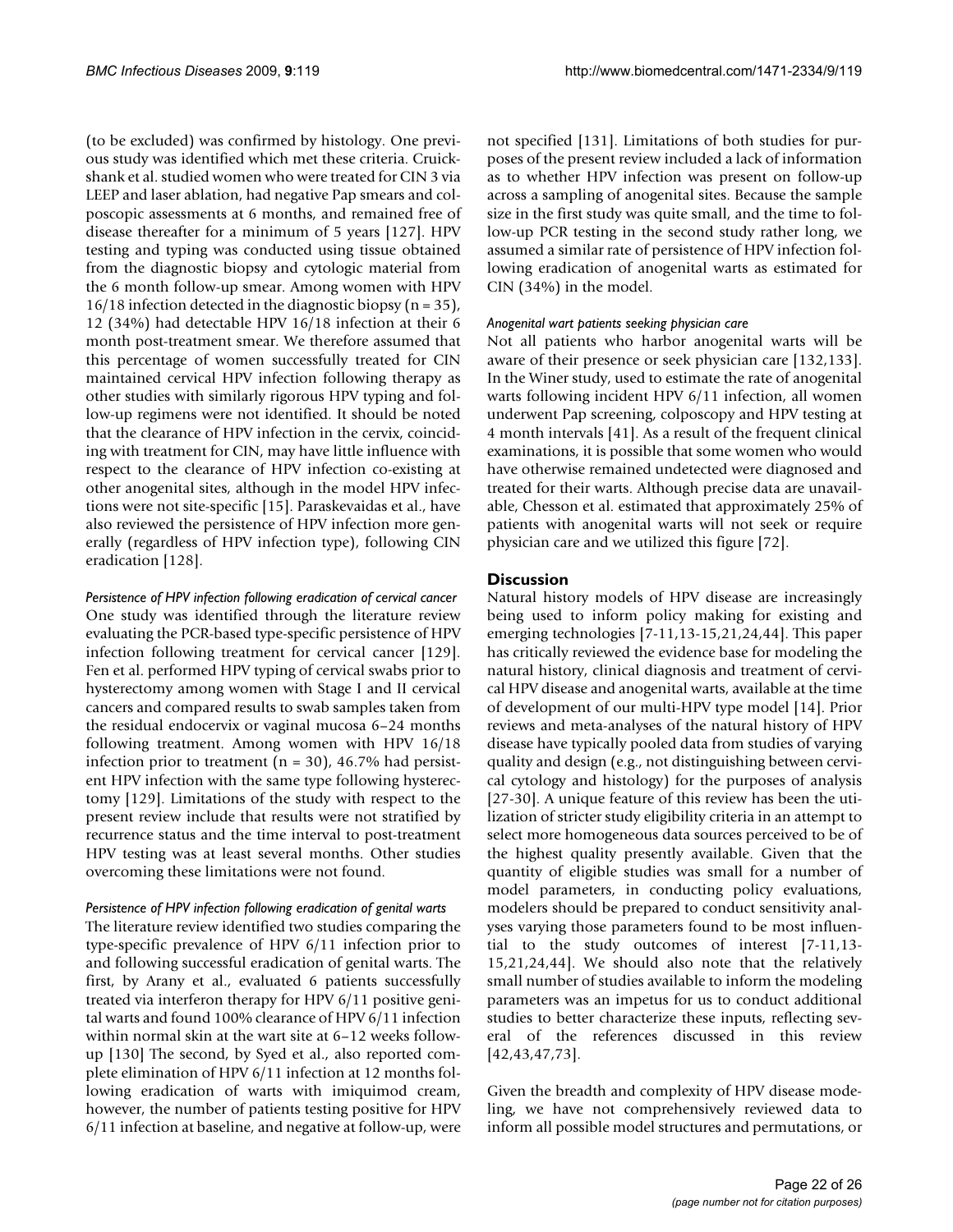every potential limitation of existing studies to inform such models. Furthermore, although we attempted to be thorough in our review, it is also possible that our database and non-database search strategies may have missed some publications of relevance as we did not search all publicly available scientific literature databases (e.g., EMBASE, PsycLIT). However, the present review has attempted to highlight available data sources and associated major strengths and limitations for informing parameters common to many existing models.

#### **Conclusion**

Knowledge of the natural history of HPV disease has been considerably enhanced over the past two decades, through the publication of an increasing number of relevant studies. However, considerable opportunity remains for advancing our understanding of HPV natural history and the quality of associated models. For instance, more studies examining the type-specific progression and regression of HPV disease are needed, both for more accurate modeling of disease natural history and to inform policymaking for technologies such as vaccines that target specific HPV types [7,14,15]. Also, additional studies stratifying progression and regression rates for CIN by age would be helpful in resolving the issue of whether these rates are constant across age or age-dependent. Finally, studies exploring the potential duration of acquired immunity following HPV infection are needed.

For many disease areas, modeling is an iterative process. As one's understanding of disease natural history and clinical management are advanced, existing models can be adapted to incorporate new evidence. Comprehensive literature reviews for HPV disease and other health conditions can play an important role in assisting modelers and policymakers in critically evaluating the current evidence base and identifying areas for future study.

#### **Abbreviations**

AGC: atypical glandular cells; ALTS: ASCUS/LSIL triage study; ASCUS: atypical squamous cells of undetermined significance; CIN: cervical intraepithelial neoplasia; CIS: carcinomain situ; DCC: distant cervical cancer; FIGO: International Federation of Gynecology and Obstetrics; H-R: high-risk; HPV: human papillomavirus; HSIL: highgrade squamous intra-epithelial lesion; KPNW: Kaiser Permanente Northwest; L-R: low-risk; LBC: liquid-based cytology; LCC: localized invasive cervical cancer; LEEP: loop electrosurgical excision procedure; LSIL: low-grade squamous intra-epithelial lesion; PCR: polymerase chain reaction; RCC: regional cervical cancer; SEER: Surveillance Epidemiology and End Results Program.

#### **Competing interests**

The authors are employed by, and may hold stock in, Merck & Co., Inc., which funded the article-processing charge for this study.

#### **Authors' contributions**

RI conceived of the study and conducted the literature review, data extraction and analysis, and initial drafting of a manuscript. EE and ED assumed a primary role in defining the data parameters to be reviewed and assisted in the drafting of the manuscript and supplementary data analyses. All authors read and approved the final manuscript.

#### **Acknowledgements**

The authors thank Dr. Kai-Li Liaw for helpful comments in reviewing this manuscript.

#### **References**

- 1. Parkin DM, Bray F, Ferlay J, Pisani P: **[Global cancer statistics,](http://www.ncbi.nlm.nih.gov/entrez/query.fcgi?cmd=Retrieve&db=PubMed&dopt=Abstract&list_uids=15761078) [2002.](http://www.ncbi.nlm.nih.gov/entrez/query.fcgi?cmd=Retrieve&db=PubMed&dopt=Abstract&list_uids=15761078)** *CA Cancer J Clin* 2005, **55:**74-108.
- 2. Walboomers JM, Jacobs MV, Manos MM, *et al.*: **[Human papilloma](http://www.ncbi.nlm.nih.gov/entrez/query.fcgi?cmd=Retrieve&db=PubMed&dopt=Abstract&list_uids=10451482)[virus is a necessary cause of invasive cervical cancer world](http://www.ncbi.nlm.nih.gov/entrez/query.fcgi?cmd=Retrieve&db=PubMed&dopt=Abstract&list_uids=10451482)[wide.](http://www.ncbi.nlm.nih.gov/entrez/query.fcgi?cmd=Retrieve&db=PubMed&dopt=Abstract&list_uids=10451482)** *J Pathol* 1999, **189:**12-19.
- 3. Carter JJ, Madeleine MM, Shera K, *et al.*: **[Human papillomavirus 16](http://www.ncbi.nlm.nih.gov/entrez/query.fcgi?cmd=Retrieve&db=PubMed&dopt=Abstract&list_uids=11280749) [and 18 L1 serology compared across anogenital cancer sites.](http://www.ncbi.nlm.nih.gov/entrez/query.fcgi?cmd=Retrieve&db=PubMed&dopt=Abstract&list_uids=11280749)** *Cancer Res* 2001, **61:**1934-1940.
- 4. Gillison ML, Koch WM, Capone RB, *et al.*: **[Evidence for a causal](http://www.ncbi.nlm.nih.gov/entrez/query.fcgi?cmd=Retrieve&db=PubMed&dopt=Abstract&list_uids=10793107) [association between human papillomavirus and a subset of](http://www.ncbi.nlm.nih.gov/entrez/query.fcgi?cmd=Retrieve&db=PubMed&dopt=Abstract&list_uids=10793107) [head and neck cancers.](http://www.ncbi.nlm.nih.gov/entrez/query.fcgi?cmd=Retrieve&db=PubMed&dopt=Abstract&list_uids=10793107)** *J Natl Cancer Inst* 2000, **92:**709-720.
- 5. Koutsky L: **[Epidemiology of genital human papillomavirus](http://www.ncbi.nlm.nih.gov/entrez/query.fcgi?cmd=Retrieve&db=PubMed&dopt=Abstract&list_uids=9217656) [infection.](http://www.ncbi.nlm.nih.gov/entrez/query.fcgi?cmd=Retrieve&db=PubMed&dopt=Abstract&list_uids=9217656)** *Am J Med* 1997, **102:**3-8.
- 6. Wiatrak BJ: **[Overview of recurrent respiratory papillomatosis.](http://www.ncbi.nlm.nih.gov/entrez/query.fcgi?cmd=Retrieve&db=PubMed&dopt=Abstract&list_uids=14631175)** *Curr Opin Otolaryngol Head Neck Surg* 2003, **11:**433-441.
- 7. Goldie SJ, Kohli M, Grima D, *et al.*: **[Projected clinical benefits and](http://www.ncbi.nlm.nih.gov/entrez/query.fcgi?cmd=Retrieve&db=PubMed&dopt=Abstract&list_uids=15100338) [cost-effectiveness of a human papillomavirus 16/18 vaccine.](http://www.ncbi.nlm.nih.gov/entrez/query.fcgi?cmd=Retrieve&db=PubMed&dopt=Abstract&list_uids=15100338)** *J Natl Cancer Inst* 2004, **96:**604-615.
- 8. Kulasingam SL, Myers ER: **[Potential health and economic impact](http://www.ncbi.nlm.nih.gov/entrez/query.fcgi?cmd=Retrieve&db=PubMed&dopt=Abstract&list_uids=12915431) [of adding a human papillomavirus vaccine to screening pro](http://www.ncbi.nlm.nih.gov/entrez/query.fcgi?cmd=Retrieve&db=PubMed&dopt=Abstract&list_uids=12915431)[grams.](http://www.ncbi.nlm.nih.gov/entrez/query.fcgi?cmd=Retrieve&db=PubMed&dopt=Abstract&list_uids=12915431)** *JAMA* 2003, **290:**781-789.
- 9. Sanders GD, Taira AV: **[Cost-effectiveness of a potential vaccine](http://www.ncbi.nlm.nih.gov/entrez/query.fcgi?cmd=Retrieve&db=PubMed&dopt=Abstract&list_uids=12533280) [for human papillomavirus.](http://www.ncbi.nlm.nih.gov/entrez/query.fcgi?cmd=Retrieve&db=PubMed&dopt=Abstract&list_uids=12533280)** *Emerg Infect Dis* 2003, **9:**37-48.
- 10. Dasbach EJ, Elbasha EH, Insinga RP: **[Mathematical models for pre](http://www.ncbi.nlm.nih.gov/entrez/query.fcgi?cmd=Retrieve&db=PubMed&dopt=Abstract&list_uids=16740585)[dicting the epidemiologic and economic impact of vaccina](http://www.ncbi.nlm.nih.gov/entrez/query.fcgi?cmd=Retrieve&db=PubMed&dopt=Abstract&list_uids=16740585)tion against human papillomavirus infection and disease.** *Epidemiol Rev* 2006, **28:**88-100.
- 11. Brown AD, Garber AM: **[Cost-effectiveness of 3 methods to](http://www.ncbi.nlm.nih.gov/entrez/query.fcgi?cmd=Retrieve&db=PubMed&dopt=Abstract&list_uids=9929088) [enhance the sensitivity of Papanicolaou testing.](http://www.ncbi.nlm.nih.gov/entrez/query.fcgi?cmd=Retrieve&db=PubMed&dopt=Abstract&list_uids=9929088)** *JAMA* 1999, **281:**347-353.
- 12. Kulasingam SL, Hughes JP, Kiviat NB, *et al.*: **[Evaluation of human](http://www.ncbi.nlm.nih.gov/entrez/query.fcgi?cmd=Retrieve&db=PubMed&dopt=Abstract&list_uids=12365959) [papillomavirus testing in primary screening for cervical](http://www.ncbi.nlm.nih.gov/entrez/query.fcgi?cmd=Retrieve&db=PubMed&dopt=Abstract&list_uids=12365959) abnormalities: comparison of sensitivity, specificity, and fre[quency of referral.](http://www.ncbi.nlm.nih.gov/entrez/query.fcgi?cmd=Retrieve&db=PubMed&dopt=Abstract&list_uids=12365959)** *JAMA* 2002, **288:**1749-1757.
- 13. Mandelblatt JS, Lawrence WF, Womack SM, *et al.*: **[Benefits and](http://www.ncbi.nlm.nih.gov/entrez/query.fcgi?cmd=Retrieve&db=PubMed&dopt=Abstract&list_uids=11988058) [costs of using HPV testing to screen for cervical cancer.](http://www.ncbi.nlm.nih.gov/entrez/query.fcgi?cmd=Retrieve&db=PubMed&dopt=Abstract&list_uids=11988058)** *JAMA* 2002, **287:**2372-2381.
- 14. Elbasha EH, Dasbach EJ, Insinga RP: **[Model for assessing human](http://www.ncbi.nlm.nih.gov/entrez/query.fcgi?cmd=Retrieve&db=PubMed&dopt=Abstract&list_uids=17370513) [papillomavirus vaccination strategies.](http://www.ncbi.nlm.nih.gov/entrez/query.fcgi?cmd=Retrieve&db=PubMed&dopt=Abstract&list_uids=17370513)** *Emerg Infect Dis* 2007, **13:**28-41.
- 15. Barnabas RV, Laukkanen P, Koskela P, Kontula O, Lehtinen M, Garnett GP: **[Epidemiology of HPV 16 and Cervical Cancer in Fin](http://www.ncbi.nlm.nih.gov/entrez/query.fcgi?cmd=Retrieve&db=PubMed&dopt=Abstract&list_uids=16573364)[land and the Potential Impact of Vaccination: Mathematical](http://www.ncbi.nlm.nih.gov/entrez/query.fcgi?cmd=Retrieve&db=PubMed&dopt=Abstract&list_uids=16573364) [Modelling Analyses.](http://www.ncbi.nlm.nih.gov/entrez/query.fcgi?cmd=Retrieve&db=PubMed&dopt=Abstract&list_uids=16573364)** *PLoS Med* 2006, **3:**e138.
- 16. Clifford GM, Smith JS, Plummer M, Munoz N, Franceschi S: **[Human](http://www.ncbi.nlm.nih.gov/entrez/query.fcgi?cmd=Retrieve&db=PubMed&dopt=Abstract&list_uids=12556961) [papillomavirus types in invasive cervical cancer worldwide: a](http://www.ncbi.nlm.nih.gov/entrez/query.fcgi?cmd=Retrieve&db=PubMed&dopt=Abstract&list_uids=12556961) [meta-analysis.](http://www.ncbi.nlm.nih.gov/entrez/query.fcgi?cmd=Retrieve&db=PubMed&dopt=Abstract&list_uids=12556961)** *Br J Cancer* 2003, **88:**63-73.
- 17. Brown DR, Schroeder JM, Bryan JT, Stoler MH, Fife KH: **[Detection](http://www.ncbi.nlm.nih.gov/entrez/query.fcgi?cmd=Retrieve&db=PubMed&dopt=Abstract&list_uids=10488198) [of multiple human papillomavirus types in Condylomata](http://www.ncbi.nlm.nih.gov/entrez/query.fcgi?cmd=Retrieve&db=PubMed&dopt=Abstract&list_uids=10488198) acuminata lesions from otherwise healthy and immunosup[pressed patients.](http://www.ncbi.nlm.nih.gov/entrez/query.fcgi?cmd=Retrieve&db=PubMed&dopt=Abstract&list_uids=10488198)** *J Clin Microbiol* 1999, **37:**3316-3322.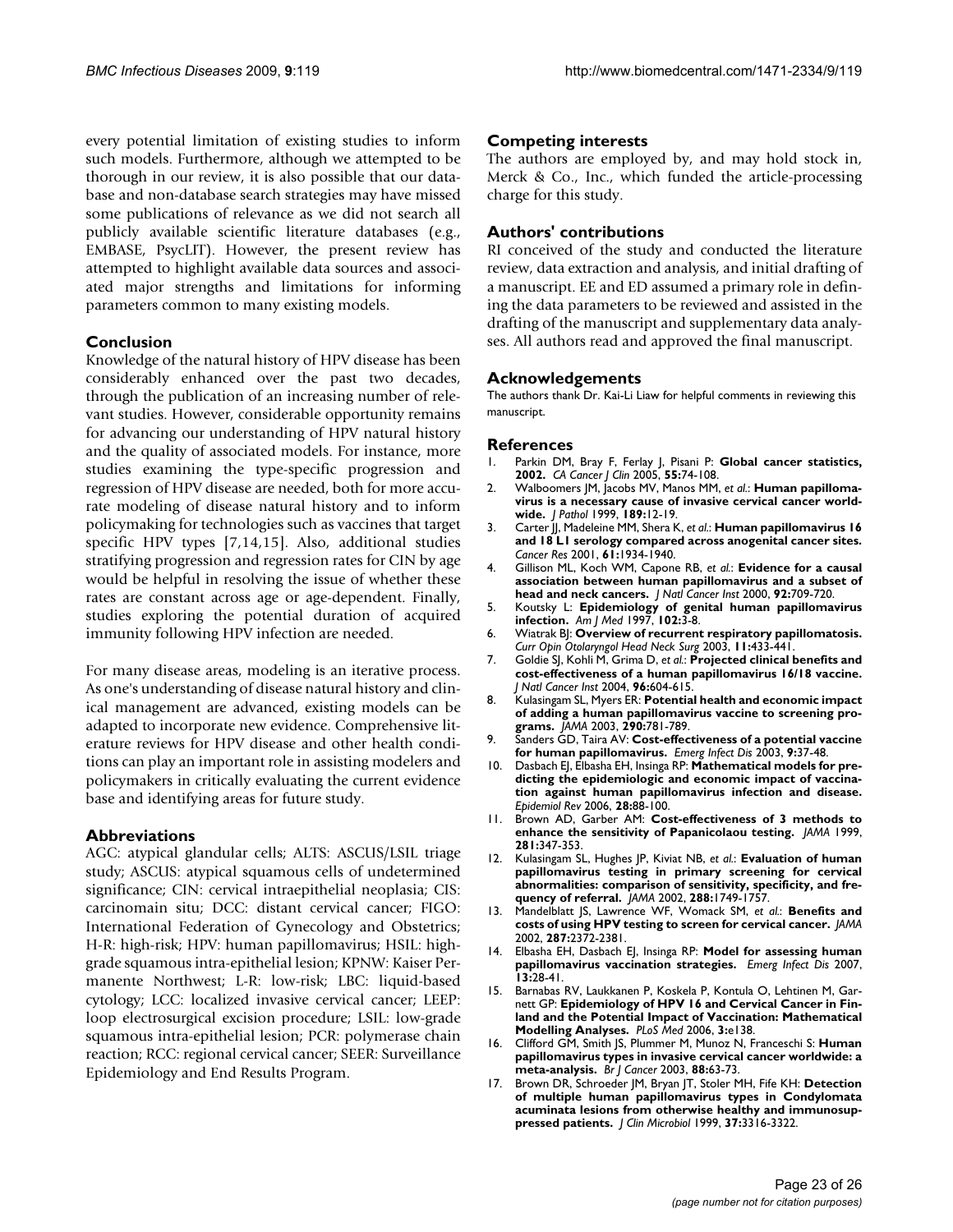- 18. Greer CE, Wheeler CM, Ladner MB, *et al.*: **[Human papillomavirus](http://www.ncbi.nlm.nih.gov/entrez/query.fcgi?cmd=Retrieve&db=PubMed&dopt=Abstract&list_uids=7559948) [\(HPV\) type distribution and serological response to HPV](http://www.ncbi.nlm.nih.gov/entrez/query.fcgi?cmd=Retrieve&db=PubMed&dopt=Abstract&list_uids=7559948) [type 6 virus-like particles in patients with genital warts.](http://www.ncbi.nlm.nih.gov/entrez/query.fcgi?cmd=Retrieve&db=PubMed&dopt=Abstract&list_uids=7559948)** *J Clin Microbiol* 1995, **33:**2058-2063.
- 19. Harper DM, Franco EL, Wheeler C, *et al.*: **[Efficacy of a bivalent L1](http://www.ncbi.nlm.nih.gov/entrez/query.fcgi?cmd=Retrieve&db=PubMed&dopt=Abstract&list_uids=15541448) [virus-like particle vaccine in prevention of infection with](http://www.ncbi.nlm.nih.gov/entrez/query.fcgi?cmd=Retrieve&db=PubMed&dopt=Abstract&list_uids=15541448) human papillomavirus types 16 and 18 in young women: a [randomised controlled trial.](http://www.ncbi.nlm.nih.gov/entrez/query.fcgi?cmd=Retrieve&db=PubMed&dopt=Abstract&list_uids=15541448)** *Lancet* 2004, **364:**1757-1765.
- 20. Villa LL, Costa RL, Petta CA, *et al.*: **[Prophylactic quadrivalent](http://www.ncbi.nlm.nih.gov/entrez/query.fcgi?cmd=Retrieve&db=PubMed&dopt=Abstract&list_uids=15863374) [human papillomavirus \(types 6, 11, 16, and 18\) L1 virus-like](http://www.ncbi.nlm.nih.gov/entrez/query.fcgi?cmd=Retrieve&db=PubMed&dopt=Abstract&list_uids=15863374) particle vaccine in young women: a randomised double-blind [placebo-controlled multicentre phase II efficacy trial.](http://www.ncbi.nlm.nih.gov/entrez/query.fcgi?cmd=Retrieve&db=PubMed&dopt=Abstract&list_uids=15863374)** *Lancet Oncol* 2005, **6:**271-278.
- 21. Kim JJ, Wright TC, Goldie SJ: **[Cost-effectiveness of alternative](http://www.ncbi.nlm.nih.gov/entrez/query.fcgi?cmd=Retrieve&db=PubMed&dopt=Abstract&list_uids=11988059) [triage strategies for atypical squamous cells of undeter](http://www.ncbi.nlm.nih.gov/entrez/query.fcgi?cmd=Retrieve&db=PubMed&dopt=Abstract&list_uids=11988059)[mined significance.](http://www.ncbi.nlm.nih.gov/entrez/query.fcgi?cmd=Retrieve&db=PubMed&dopt=Abstract&list_uids=11988059)** *JAMA* 2002, **287:**2382-2390.
- 22. Myers ER, McCrory DC, Nanda K, Bastian L, Matchar DB: **[Mathe](http://www.ncbi.nlm.nih.gov/entrez/query.fcgi?cmd=Retrieve&db=PubMed&dopt=Abstract&list_uids=10905528)[matical model for the natural history of human papillomavi](http://www.ncbi.nlm.nih.gov/entrez/query.fcgi?cmd=Retrieve&db=PubMed&dopt=Abstract&list_uids=10905528)[rus infection and cervical carcinogenesis.](http://www.ncbi.nlm.nih.gov/entrez/query.fcgi?cmd=Retrieve&db=PubMed&dopt=Abstract&list_uids=10905528)** *Am J Epidemiol* 2000, **151:**1158-1171.
- 23. Berkhof J, de Bruijne MC, Zielinski GD, Meijer CJ: **[Natural history](http://www.ncbi.nlm.nih.gov/entrez/query.fcgi?cmd=Retrieve&db=PubMed&dopt=Abstract&list_uids=15688404) [and screening model for high-risk human papillomavirus](http://www.ncbi.nlm.nih.gov/entrez/query.fcgi?cmd=Retrieve&db=PubMed&dopt=Abstract&list_uids=15688404) infection, neoplasia and cervical cancer in the Netherlands.** *Int J Cancer* 2005, **115:**268-275.
- 24. Canfell K, Barnabas R, Patnick J, Beral V: **[The predicted effect of](http://www.ncbi.nlm.nih.gov/entrez/query.fcgi?cmd=Retrieve&db=PubMed&dopt=Abstract&list_uids=15266332) [changes in cervical screening practice in the UK: results](http://www.ncbi.nlm.nih.gov/entrez/query.fcgi?cmd=Retrieve&db=PubMed&dopt=Abstract&list_uids=15266332) [from a modelling study.](http://www.ncbi.nlm.nih.gov/entrez/query.fcgi?cmd=Retrieve&db=PubMed&dopt=Abstract&list_uids=15266332)** *Br J Cancer* 2004, **91:**530-536.
- 25. Fahs MC, Mandelblatt J, Schechter C, Muller C: **[Cost effectiveness](http://www.ncbi.nlm.nih.gov/entrez/query.fcgi?cmd=Retrieve&db=PubMed&dopt=Abstract&list_uids=1503355) [of cervical cancer screening for the elderly.](http://www.ncbi.nlm.nih.gov/entrez/query.fcgi?cmd=Retrieve&db=PubMed&dopt=Abstract&list_uids=1503355)** *Ann Intern Med* 1992, **117:**520-527.
- 26. Goldie SJ, Grima D, Kohli M, Wright TC, Weinstein M, Franco E: **[A](http://www.ncbi.nlm.nih.gov/entrez/query.fcgi?cmd=Retrieve&db=PubMed&dopt=Abstract&list_uids=12918067) [comprehensive natural history model of HPV infection and](http://www.ncbi.nlm.nih.gov/entrez/query.fcgi?cmd=Retrieve&db=PubMed&dopt=Abstract&list_uids=12918067) cervical cancer to estimate the clinical impact of a prophy[lactic HPV-16/18 vaccine.](http://www.ncbi.nlm.nih.gov/entrez/query.fcgi?cmd=Retrieve&db=PubMed&dopt=Abstract&list_uids=12918067)** *Int J Cancer* 2003, **106:**896-904.
- 27. Cantor SB, Atkinson EN, Cardenas-Turanzas M, Benedet JL, Follen M, MacAulay C: **[Natural history of cervical intraepithelial neopla](http://www.ncbi.nlm.nih.gov/entrez/query.fcgi?cmd=Retrieve&db=PubMed&dopt=Abstract&list_uids=16124170)[sia: a meta-analysis.](http://www.ncbi.nlm.nih.gov/entrez/query.fcgi?cmd=Retrieve&db=PubMed&dopt=Abstract&list_uids=16124170)** *Acta Cytol* 2005, **49:**405-415.
- 28. Melnikow J, Nuovo J, Willan AR, Chan BK, Howell LP: **[Natural his](http://www.ncbi.nlm.nih.gov/entrez/query.fcgi?cmd=Retrieve&db=PubMed&dopt=Abstract&list_uids=9764690)[tory of cervical squamous intraepithelial lesions: a meta](http://www.ncbi.nlm.nih.gov/entrez/query.fcgi?cmd=Retrieve&db=PubMed&dopt=Abstract&list_uids=9764690)[analysis.](http://www.ncbi.nlm.nih.gov/entrez/query.fcgi?cmd=Retrieve&db=PubMed&dopt=Abstract&list_uids=9764690)** *Obstet Gynecol* 1998, **92:**727-735.
- 29. Ostor AG: **[Natural history of cervical intraepithelial neopla](http://www.ncbi.nlm.nih.gov/entrez/query.fcgi?cmd=Retrieve&db=PubMed&dopt=Abstract&list_uids=8463044)[sia: a critical review.](http://www.ncbi.nlm.nih.gov/entrez/query.fcgi?cmd=Retrieve&db=PubMed&dopt=Abstract&list_uids=8463044)** *Int J Gynecol Pathol* 1993, **12:**186-192.
- 30. Syrjanen KJ: **[Spontaneous evolution of intraepithelial lesions](http://www.ncbi.nlm.nih.gov/entrez/query.fcgi?cmd=Retrieve&db=PubMed&dopt=Abstract&list_uids=8706956) [according to the grade and type of the implicated human](http://www.ncbi.nlm.nih.gov/entrez/query.fcgi?cmd=Retrieve&db=PubMed&dopt=Abstract&list_uids=8706956) [papillomavirus \(HPV\).](http://www.ncbi.nlm.nih.gov/entrez/query.fcgi?cmd=Retrieve&db=PubMed&dopt=Abstract&list_uids=8706956)** *Eur J Obstet Gynecol Reprod Biol* 1996, **65:**45-53.
- 31. Woodman CB, Rollason T, Ellis J, Tierney R, Wilson S, Young L: **[Human papillomavirus infection and risk of progression of](http://www.ncbi.nlm.nih.gov/entrez/query.fcgi?cmd=Retrieve&db=PubMed&dopt=Abstract&list_uids=8595174) [epithelial abnormalities of the cervix.](http://www.ncbi.nlm.nih.gov/entrez/query.fcgi?cmd=Retrieve&db=PubMed&dopt=Abstract&list_uids=8595174)** *Br J Cancer* 1996, **73:**553-556.
- 32. Solomon D, Schiffman M, Tarone R: **[Comparison of three man](http://www.ncbi.nlm.nih.gov/entrez/query.fcgi?cmd=Retrieve&db=PubMed&dopt=Abstract&list_uids=11181776)[agement strategies for patients with atypical squamous cells](http://www.ncbi.nlm.nih.gov/entrez/query.fcgi?cmd=Retrieve&db=PubMed&dopt=Abstract&list_uids=11181776) of undetermined significance: baseline results from a rand[omized trial.](http://www.ncbi.nlm.nih.gov/entrez/query.fcgi?cmd=Retrieve&db=PubMed&dopt=Abstract&list_uids=11181776)** *J Natl Cancer Inst* 2001, **93:**293-299.
- 33. Chenoy R, Billingham L, Irani S, Rollason TP, Luesley DM, Jordan JA: **[The effect of directed biopsy on the atypical cervical trans](http://www.ncbi.nlm.nih.gov/entrez/query.fcgi?cmd=Retrieve&db=PubMed&dopt=Abstract&list_uids=8624320)[formation zone: assessed by digital imaging colposcopy.](http://www.ncbi.nlm.nih.gov/entrez/query.fcgi?cmd=Retrieve&db=PubMed&dopt=Abstract&list_uids=8624320)** *Br J Obstet Gynaecol* 1996, **103:**457-462.
- 34. Woodman CB, Collins S: **[A critique of cohort studies examining](http://www.ncbi.nlm.nih.gov/entrez/query.fcgi?cmd=Retrieve&db=PubMed&dopt=Abstract&list_uids=12504964) [the role of human papillomavirus infection in cervical neo](http://www.ncbi.nlm.nih.gov/entrez/query.fcgi?cmd=Retrieve&db=PubMed&dopt=Abstract&list_uids=12504964)[plasia.](http://www.ncbi.nlm.nih.gov/entrez/query.fcgi?cmd=Retrieve&db=PubMed&dopt=Abstract&list_uids=12504964)** *BJOG* 2002, **109:**1311-1318.
- 35. Syrjanen K, Yliskoski M, Kataja V, *et al.*: **[Prevalence of genital](http://www.ncbi.nlm.nih.gov/entrez/query.fcgi?cmd=Retrieve&db=PubMed&dopt=Abstract&list_uids=1965568) [human papillomavirus infections in a mass-screened Finnish](http://www.ncbi.nlm.nih.gov/entrez/query.fcgi?cmd=Retrieve&db=PubMed&dopt=Abstract&list_uids=1965568) [female population aged 20–65 years.](http://www.ncbi.nlm.nih.gov/entrez/query.fcgi?cmd=Retrieve&db=PubMed&dopt=Abstract&list_uids=1965568)** *Int J STD AIDS* 1990, **1:**410-415.
- 36. Koutsky LA, Holmes KK, Critchlow CW, *et al.*: **[A cohort study of](http://www.ncbi.nlm.nih.gov/entrez/query.fcgi?cmd=Retrieve&db=PubMed&dopt=Abstract&list_uids=1328880) [the risk of cervical intraepithelial neoplasia grade 2 or 3 in](http://www.ncbi.nlm.nih.gov/entrez/query.fcgi?cmd=Retrieve&db=PubMed&dopt=Abstract&list_uids=1328880) [relation to papillomavirus infection.](http://www.ncbi.nlm.nih.gov/entrez/query.fcgi?cmd=Retrieve&db=PubMed&dopt=Abstract&list_uids=1328880)** *N Engl J Med* 1992, **327:**1272-1278.
- 37. Nuovo GJ, Blanco JS, Leipzig S, Smith D: **[Human papillomavirus](http://www.ncbi.nlm.nih.gov/entrez/query.fcgi?cmd=Retrieve&db=PubMed&dopt=Abstract&list_uids=2160630) [detection in cervical lesions nondiagnostic for cervical](http://www.ncbi.nlm.nih.gov/entrez/query.fcgi?cmd=Retrieve&db=PubMed&dopt=Abstract&list_uids=2160630) intraepithelial neoplasia: correlation with Papanicolaou smear, colposcopy, and occurrence of cervical intraepithelial [neoplasia.](http://www.ncbi.nlm.nih.gov/entrez/query.fcgi?cmd=Retrieve&db=PubMed&dopt=Abstract&list_uids=2160630)** *Obstet Gynecol* 1990, **75:**1006-1011.
- 38. Jacobs MV, Snijders PJ, Voorhorst FJ, *et al.*: **[Reliable high risk HPV](http://www.ncbi.nlm.nih.gov/entrez/query.fcgi?cmd=Retrieve&db=PubMed&dopt=Abstract&list_uids=10605401) [DNA testing by polymerase chain reaction: an intermethod](http://www.ncbi.nlm.nih.gov/entrez/query.fcgi?cmd=Retrieve&db=PubMed&dopt=Abstract&list_uids=10605401) [and intramethod comparison.](http://www.ncbi.nlm.nih.gov/entrez/query.fcgi?cmd=Retrieve&db=PubMed&dopt=Abstract&list_uids=10605401)** *J Clin Pathol* 1999, **52:**498-503.
- 39. Kosel S, Burggraf S, Mommsen J, Engelhardt W, Olgemoller B: **[Type](http://www.ncbi.nlm.nih.gov/entrez/query.fcgi?cmd=Retrieve&db=PubMed&dopt=Abstract&list_uids=12880142)[specific detection of human papillomaviruses in a routine](http://www.ncbi.nlm.nih.gov/entrez/query.fcgi?cmd=Retrieve&db=PubMed&dopt=Abstract&list_uids=12880142) laboratory setting – improved sensitivity and specificity of PCR and sequence analysis compared to direct hybridisa[tion.](http://www.ncbi.nlm.nih.gov/entrez/query.fcgi?cmd=Retrieve&db=PubMed&dopt=Abstract&list_uids=12880142)** *Clin Chem Lab Med* 2003, **41:**787-791.
- Sastre-Garau X, Cartier I, Jourdan-Da Silva N, De Cremoux P, Lepage V, Charron D: **[Regression of low-grade cervical intraepithelial](http://www.ncbi.nlm.nih.gov/entrez/query.fcgi?cmd=Retrieve&db=PubMed&dopt=Abstract&list_uids=15458897) [neoplasia in patients with HLA-DRB1\\*13 genotype.](http://www.ncbi.nlm.nih.gov/entrez/query.fcgi?cmd=Retrieve&db=PubMed&dopt=Abstract&list_uids=15458897)** *Obstet Gynecol* 2004, **104:**751-755.
- 41. Winer RL, Kiviat NB, Hughes JP, *et al.*: **[Development and duration](http://www.ncbi.nlm.nih.gov/entrez/query.fcgi?cmd=Retrieve&db=PubMed&dopt=Abstract&list_uids=15688287) [of human papillomavirus lesions, after initial infection.](http://www.ncbi.nlm.nih.gov/entrez/query.fcgi?cmd=Retrieve&db=PubMed&dopt=Abstract&list_uids=15688287)** *J Infect Dis* 2005, **191:**731-738.
- 42. Insinga RP, Dasbach EJ, Elbasha EH, Liaw KL, Barr E: **[Incidence and](http://www.ncbi.nlm.nih.gov/entrez/query.fcgi?cmd=Retrieve&db=PubMed&dopt=Abstract&list_uids=17416761) [duration of cervical human papillomavirus 6, 11, 16 and 18](http://www.ncbi.nlm.nih.gov/entrez/query.fcgi?cmd=Retrieve&db=PubMed&dopt=Abstract&list_uids=17416761) infections in young women: An evaluation from multiple [analytic perspectives.](http://www.ncbi.nlm.nih.gov/entrez/query.fcgi?cmd=Retrieve&db=PubMed&dopt=Abstract&list_uids=17416761)** *Cancer Epidemiol Biomarkers Prev* 2007, **16:**709-715.
- 43. Insinga RP, Dasbach EJ, Elbasha EH, Liaw KL, Barr E: **[Progression](http://www.ncbi.nlm.nih.gov/entrez/query.fcgi?cmd=Retrieve&db=PubMed&dopt=Abstract&list_uids=17626624) [and regression of incident cervical HPV 6, 11, 16 and 18](http://www.ncbi.nlm.nih.gov/entrez/query.fcgi?cmd=Retrieve&db=PubMed&dopt=Abstract&list_uids=17626624) [infections in young women.](http://www.ncbi.nlm.nih.gov/entrez/query.fcgi?cmd=Retrieve&db=PubMed&dopt=Abstract&list_uids=17626624)** *Infect Agent Cancer* 2007, **2:**15.
- 44. Holmes J, Hemmett L, Garfield S: **[The cost-effectiveness of](http://www.ncbi.nlm.nih.gov/entrez/query.fcgi?cmd=Retrieve&db=PubMed&dopt=Abstract&list_uids=15682286) [human papillomavirus screening for cervical cancer. A](http://www.ncbi.nlm.nih.gov/entrez/query.fcgi?cmd=Retrieve&db=PubMed&dopt=Abstract&list_uids=15682286) [review of recent modelling studies.](http://www.ncbi.nlm.nih.gov/entrez/query.fcgi?cmd=Retrieve&db=PubMed&dopt=Abstract&list_uids=15682286)** *Eur J Health Econ* 2005, **6:**30-37.
- 45. Brown DR, Shew ML, Qadadri B, *et al.*: **[A longitudinal study of](http://www.ncbi.nlm.nih.gov/entrez/query.fcgi?cmd=Retrieve&db=PubMed&dopt=Abstract&list_uids=15609227) [genital human papillomavirus infection in a cohort of closely](http://www.ncbi.nlm.nih.gov/entrez/query.fcgi?cmd=Retrieve&db=PubMed&dopt=Abstract&list_uids=15609227) [followed adolescent women.](http://www.ncbi.nlm.nih.gov/entrez/query.fcgi?cmd=Retrieve&db=PubMed&dopt=Abstract&list_uids=15609227)** *J Infect Dis* 2005, **191:**182-192.
- 46. Giuliano AR, Harris R, Sedjo RL, *et al.*: **[Incidence, prevalence, and](http://www.ncbi.nlm.nih.gov/entrez/query.fcgi?cmd=Retrieve&db=PubMed&dopt=Abstract&list_uids=12195372) [clearance of type-specific human papillomavirus infections:](http://www.ncbi.nlm.nih.gov/entrez/query.fcgi?cmd=Retrieve&db=PubMed&dopt=Abstract&list_uids=12195372) [The Young Women's Health Study.](http://www.ncbi.nlm.nih.gov/entrez/query.fcgi?cmd=Retrieve&db=PubMed&dopt=Abstract&list_uids=12195372)** *J Infect Dis* 2002, **186:**462-469.
- 47. Insinga RP, Glass AG, Rush BB: **[Pap screening in a U.S. health](http://www.ncbi.nlm.nih.gov/entrez/query.fcgi?cmd=Retrieve&db=PubMed&dopt=Abstract&list_uids=15006908) [plan.](http://www.ncbi.nlm.nih.gov/entrez/query.fcgi?cmd=Retrieve&db=PubMed&dopt=Abstract&list_uids=15006908)** *Cancer Epidemiol Biomarkers Prev* 2004, **13:**355-360.
- 48. Mikhail MS, Merkatz IR, Romney SL: **[Clinical usefulness of compu](http://www.ncbi.nlm.nih.gov/entrez/query.fcgi?cmd=Retrieve&db=PubMed&dopt=Abstract&list_uids=1603496)[terized colposcopy: image analysis and conservative man](http://www.ncbi.nlm.nih.gov/entrez/query.fcgi?cmd=Retrieve&db=PubMed&dopt=Abstract&list_uids=1603496)[agement of mild dysplasia.](http://www.ncbi.nlm.nih.gov/entrez/query.fcgi?cmd=Retrieve&db=PubMed&dopt=Abstract&list_uids=1603496)** *Obstet Gynecol* 1992, **80:**5-8.
- 49. Kataja V, Syrjanen K, Mantyjarvi R, *et al.*: **[Prospective follow-up of](http://www.ncbi.nlm.nih.gov/entrez/query.fcgi?cmd=Retrieve&db=PubMed&dopt=Abstract&list_uids=2540024) [cervical HPV infections: life table analysis of histopathologi](http://www.ncbi.nlm.nih.gov/entrez/query.fcgi?cmd=Retrieve&db=PubMed&dopt=Abstract&list_uids=2540024)[cal, cytological and colposcopic data.](http://www.ncbi.nlm.nih.gov/entrez/query.fcgi?cmd=Retrieve&db=PubMed&dopt=Abstract&list_uids=2540024)** *Eur J Epidemiol* 1989, **5:**1-7.
- 50. Molano M, Van den BA, Plummer M, *et al.*: **[Determinants of clear](http://www.ncbi.nlm.nih.gov/entrez/query.fcgi?cmd=Retrieve&db=PubMed&dopt=Abstract&list_uids=12936904)[ance of human papillomavirus infections in Colombian](http://www.ncbi.nlm.nih.gov/entrez/query.fcgi?cmd=Retrieve&db=PubMed&dopt=Abstract&list_uids=12936904) women with normal cytology: a population-based, 5-year fol[low-up study.](http://www.ncbi.nlm.nih.gov/entrez/query.fcgi?cmd=Retrieve&db=PubMed&dopt=Abstract&list_uids=12936904)** *Am J Epidemiol* 2003, **158:**486-494.
- 51. Syrjanen S, Shabalova I, Petrovichev N, *et al.*: **[Age-specific inci](http://www.ncbi.nlm.nih.gov/entrez/query.fcgi?cmd=Retrieve&db=PubMed&dopt=Abstract&list_uids=15835076)[dence and clearance of high-risk human papillomavirus](http://www.ncbi.nlm.nih.gov/entrez/query.fcgi?cmd=Retrieve&db=PubMed&dopt=Abstract&list_uids=15835076) [infections in women in the former Soviet Union.](http://www.ncbi.nlm.nih.gov/entrez/query.fcgi?cmd=Retrieve&db=PubMed&dopt=Abstract&list_uids=15835076)** *Int J STD AIDS* 2005, **16:**217-223.
- 52. Konno R, Paez C, Sato S, Yajima A, Fukao A: **[HPV, histologic grade](http://www.ncbi.nlm.nih.gov/entrez/query.fcgi?cmd=Retrieve&db=PubMed&dopt=Abstract&list_uids=9693405) [and age. Risk factors for the progression of cervical intraep](http://www.ncbi.nlm.nih.gov/entrez/query.fcgi?cmd=Retrieve&db=PubMed&dopt=Abstract&list_uids=9693405)[ithelial neoplasia.](http://www.ncbi.nlm.nih.gov/entrez/query.fcgi?cmd=Retrieve&db=PubMed&dopt=Abstract&list_uids=9693405)** *J Reprod Med* 1998, **43:**561-566.
- 53. Hoyer H, Scheungraber C, Kuehne-Heid R, *et al.*: **[Cumulative 5](http://www.ncbi.nlm.nih.gov/entrez/query.fcgi?cmd=Retrieve&db=PubMed&dopt=Abstract&list_uids=15756677) [year diagnoses of CIN2, CIN3 or cervical cancer after con](http://www.ncbi.nlm.nih.gov/entrez/query.fcgi?cmd=Retrieve&db=PubMed&dopt=Abstract&list_uids=15756677)current high-risk HPV and cytology testing in a primary [screening setting.](http://www.ncbi.nlm.nih.gov/entrez/query.fcgi?cmd=Retrieve&db=PubMed&dopt=Abstract&list_uids=15756677)** *Int J Cancer* 2005, **116:**136-143.
- Schneider A, Hoyer H, Lotz B, et al.: [Screening for high-grade cer](http://www.ncbi.nlm.nih.gov/entrez/query.fcgi?cmd=Retrieve&db=PubMed&dopt=Abstract&list_uids=11102899)**[vical intra-epithelial neoplasia and cancer by testing for high](http://www.ncbi.nlm.nih.gov/entrez/query.fcgi?cmd=Retrieve&db=PubMed&dopt=Abstract&list_uids=11102899)[risk HPV, routine cytology or colposcopy.](http://www.ncbi.nlm.nih.gov/entrez/query.fcgi?cmd=Retrieve&db=PubMed&dopt=Abstract&list_uids=11102899)** *Int J Cancer* 2000, **89:**529-534.
- 55. Woodman CB, Collins S, Winter H, *et al.*: **[Natural history of cer](http://www.ncbi.nlm.nih.gov/entrez/query.fcgi?cmd=Retrieve&db=PubMed&dopt=Abstract&list_uids=11410191)[vical human papillomavirus infection in young women: a lon](http://www.ncbi.nlm.nih.gov/entrez/query.fcgi?cmd=Retrieve&db=PubMed&dopt=Abstract&list_uids=11410191)[gitudinal cohort study.](http://www.ncbi.nlm.nih.gov/entrez/query.fcgi?cmd=Retrieve&db=PubMed&dopt=Abstract&list_uids=11410191)** *Lancet* 2001, **357:**1831-1836.
- 56. Mao C, Koutsky LA, Ault KA, *et al.*: **[Efficacy of human papilloma](http://www.ncbi.nlm.nih.gov/entrez/query.fcgi?cmd=Retrieve&db=PubMed&dopt=Abstract&list_uids=16394035)[virus-16 vaccine to prevent cervical intraepithelial neoplasia:](http://www.ncbi.nlm.nih.gov/entrez/query.fcgi?cmd=Retrieve&db=PubMed&dopt=Abstract&list_uids=16394035) [a randomized controlled trial.](http://www.ncbi.nlm.nih.gov/entrez/query.fcgi?cmd=Retrieve&db=PubMed&dopt=Abstract&list_uids=16394035)** *Obstet Gynecol* 2006, **107:**18-27.
- 57. Furber SE, Weisberg E, Simpson JM: **[Progression and regression](http://www.ncbi.nlm.nih.gov/entrez/query.fcgi?cmd=Retrieve&db=PubMed&dopt=Abstract&list_uids=9075560) [of low-grade epithelial abnormalities of the cervix.](http://www.ncbi.nlm.nih.gov/entrez/query.fcgi?cmd=Retrieve&db=PubMed&dopt=Abstract&list_uids=9075560)** *Aust N Z J Obstet Gynaecol* 1997, **37:**107-112.
- 58. Aoyama C, Peters J, Senadheera S, Liu P, Shimada H: **[Uterine cervi](http://www.ncbi.nlm.nih.gov/entrez/query.fcgi?cmd=Retrieve&db=PubMed&dopt=Abstract&list_uids=10207671)[cal dysplasia and cancer: identification of c-myc status by](http://www.ncbi.nlm.nih.gov/entrez/query.fcgi?cmd=Retrieve&db=PubMed&dopt=Abstract&list_uids=10207671) [quantitative polymerase chain reaction.](http://www.ncbi.nlm.nih.gov/entrez/query.fcgi?cmd=Retrieve&db=PubMed&dopt=Abstract&list_uids=10207671)** *Diagn Mol Pathol* 1998, **7:**324-330.
- 59. Evans MF, Mount SL, Beatty BG, Cooper K: **[Biotinyl-tyramide](http://www.ncbi.nlm.nih.gov/entrez/query.fcgi?cmd=Retrieve&db=PubMed&dopt=Abstract&list_uids=12481016)[based in situ hybridization signal patterns distinguish human](http://www.ncbi.nlm.nih.gov/entrez/query.fcgi?cmd=Retrieve&db=PubMed&dopt=Abstract&list_uids=12481016)**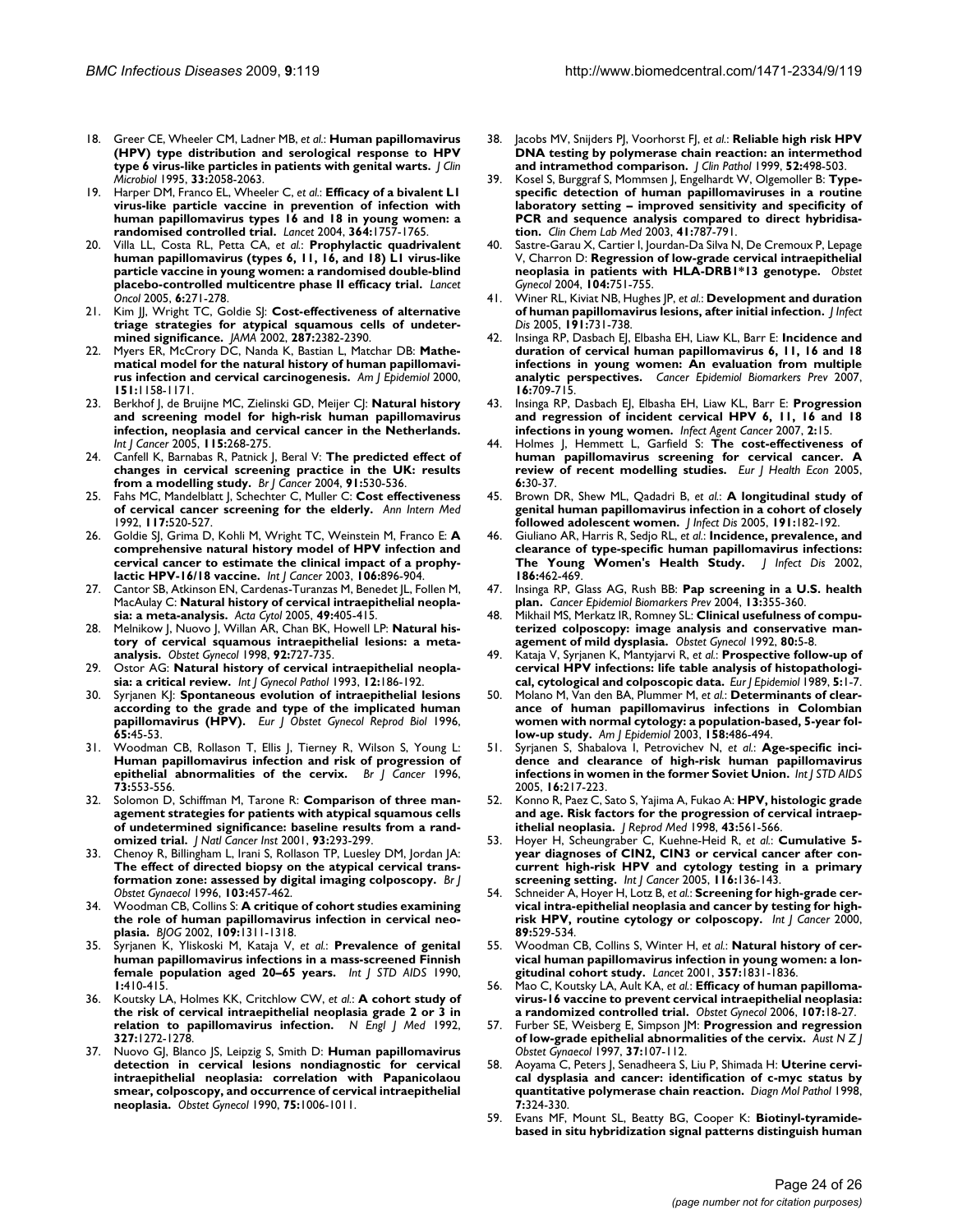**[papillomavirus type and grade of cervical intraepithelial neo](http://www.ncbi.nlm.nih.gov/entrez/query.fcgi?cmd=Retrieve&db=PubMed&dopt=Abstract&list_uids=12481016)[plasia.](http://www.ncbi.nlm.nih.gov/entrez/query.fcgi?cmd=Retrieve&db=PubMed&dopt=Abstract&list_uids=12481016)** *Mod Pathol* 2002, **15:**1339-1347.

- 60. Isacson C, Kessis TD, Hedrick L, Cho KR: **[Both cell proliferation](http://www.ncbi.nlm.nih.gov/entrez/query.fcgi?cmd=Retrieve&db=PubMed&dopt=Abstract&list_uids=8630992) [and apoptosis increase with lesion grade in cervical neoplasia](http://www.ncbi.nlm.nih.gov/entrez/query.fcgi?cmd=Retrieve&db=PubMed&dopt=Abstract&list_uids=8630992) [but do not correlate with human papillomavirus type.](http://www.ncbi.nlm.nih.gov/entrez/query.fcgi?cmd=Retrieve&db=PubMed&dopt=Abstract&list_uids=8630992)** *Cancer Res* 1996, **56:**669-674.
- 61. Quade BJ, Park JJ, Crum CP, Sun D, Dutta A: **[In vivo cyclin E](http://www.ncbi.nlm.nih.gov/entrez/query.fcgi?cmd=Retrieve&db=PubMed&dopt=Abstract&list_uids=9872657) [expression as a marker for early cervical neoplasia.](http://www.ncbi.nlm.nih.gov/entrez/query.fcgi?cmd=Retrieve&db=PubMed&dopt=Abstract&list_uids=9872657)** *Mod Pathol* 1998, **11:**1238-1246.
- 62. Shroyer KR, Lovelace GS, Abarca ML, *et al.*: **[Detection of human](http://www.ncbi.nlm.nih.gov/entrez/query.fcgi?cmd=Retrieve&db=PubMed&dopt=Abstract&list_uids=8253456) [papillomavirus DNA by in situ hybridization and polymerase](http://www.ncbi.nlm.nih.gov/entrez/query.fcgi?cmd=Retrieve&db=PubMed&dopt=Abstract&list_uids=8253456) chain reaction in human papillomavirus equivocal and dys[plastic cervical biopsies.](http://www.ncbi.nlm.nih.gov/entrez/query.fcgi?cmd=Retrieve&db=PubMed&dopt=Abstract&list_uids=8253456)** *Hum Pathol* 1993, **24:**1012-1016.
- 63. Shi L, Sings HL, Bryan JT, *et al.*: **[GARDASIL: prophylactic human](http://www.ncbi.nlm.nih.gov/entrez/query.fcgi?cmd=Retrieve&db=PubMed&dopt=Abstract&list_uids=17259949) [papillomavirus vaccine development – from bench top to](http://www.ncbi.nlm.nih.gov/entrez/query.fcgi?cmd=Retrieve&db=PubMed&dopt=Abstract&list_uids=17259949) [bed-side.](http://www.ncbi.nlm.nih.gov/entrez/query.fcgi?cmd=Retrieve&db=PubMed&dopt=Abstract&list_uids=17259949)** *Clin Pharmacol Ther* 2007, **81:**259-264.
- 64. Munoz N, Bosch FX, de Sanjose S, *et al.*: **[Epidemiologic classifica](http://www.ncbi.nlm.nih.gov/entrez/query.fcgi?cmd=Retrieve&db=PubMed&dopt=Abstract&list_uids=12571259)[tion of human papillomavirus types associated with cervical](http://www.ncbi.nlm.nih.gov/entrez/query.fcgi?cmd=Retrieve&db=PubMed&dopt=Abstract&list_uids=12571259) [cancer.](http://www.ncbi.nlm.nih.gov/entrez/query.fcgi?cmd=Retrieve&db=PubMed&dopt=Abstract&list_uids=12571259)** *N Engl J Med* 2003, **348:**518-527.
- 65. De Aloysio D, Miliffi L, Iannicelli T, Penacchioni P, Bottiglioni F: **[Intra](http://www.ncbi.nlm.nih.gov/entrez/query.fcgi?cmd=Retrieve&db=PubMed&dopt=Abstract&list_uids=8009976)[muscular interferon-beta treatment of cervical intraepithe](http://www.ncbi.nlm.nih.gov/entrez/query.fcgi?cmd=Retrieve&db=PubMed&dopt=Abstract&list_uids=8009976)lial neoplasia II associated with human papillomavirus [infection.](http://www.ncbi.nlm.nih.gov/entrez/query.fcgi?cmd=Retrieve&db=PubMed&dopt=Abstract&list_uids=8009976)** *Acta Obstet Gynecol Scand* 1994, **73:**420-424.
- 66. Benedet JL, Bender H, Jones H III, Ngan HY, Pecorelli S: **[FIGO stag](http://www.ncbi.nlm.nih.gov/entrez/query.fcgi?cmd=Retrieve&db=PubMed&dopt=Abstract&list_uids=11041682)[ing classifications and clinical practice guidelines in the man](http://www.ncbi.nlm.nih.gov/entrez/query.fcgi?cmd=Retrieve&db=PubMed&dopt=Abstract&list_uids=11041682)agement of gynecologic cancers. FIGO Committee on [Gynecologic Oncology.](http://www.ncbi.nlm.nih.gov/entrez/query.fcgi?cmd=Retrieve&db=PubMed&dopt=Abstract&list_uids=11041682)** *Int J Gynaecol Obstet* 2000, **70:**209-262.
- 67. Schiffman M, Burk R: **Human Papillomaviruses.** In *Viral Infections of Humans* 4th edition. Edited by: Evans A, Kaslow R. New York, NY: Plenum Publishing Co; 1997:983-1023.
- 68. Westergaard L, Norgaard M: **[Severe cervical dysplasia. Control](http://www.ncbi.nlm.nih.gov/entrez/query.fcgi?cmd=Retrieve&db=PubMed&dopt=Abstract&list_uids=7336893) [by biopsies or primary conization? A comparative study.](http://www.ncbi.nlm.nih.gov/entrez/query.fcgi?cmd=Retrieve&db=PubMed&dopt=Abstract&list_uids=7336893)** *Acta Obstet Gynecol Scand* 1981, **60:**549-554.
- 69. **SEER\*Stat 6.1.4 SEER Cancer Incidence Public-Use Database, 1973–2002. 4-25-0005.** Bethesda, MD, U.S.A., Cancer Statistics Branch, National Cancer Institute, National Insititutes of Health.
- 70. Gustafsson L, Ponten J, Bergstrom R, Adami HO: **[International](http://www.ncbi.nlm.nih.gov/entrez/query.fcgi?cmd=Retrieve&db=PubMed&dopt=Abstract&list_uids=9139836) [incidence rates of invasive cervical cancer before cytological](http://www.ncbi.nlm.nih.gov/entrez/query.fcgi?cmd=Retrieve&db=PubMed&dopt=Abstract&list_uids=9139836) [screening.](http://www.ncbi.nlm.nih.gov/entrez/query.fcgi?cmd=Retrieve&db=PubMed&dopt=Abstract&list_uids=9139836)** *Int J Cancer* 1997, **71:**159-165.
- 71. Herrero R, Castle PE, Schiffman M, *et al.*: **[Epidemiologic profile of](http://www.ncbi.nlm.nih.gov/entrez/query.fcgi?cmd=Retrieve&db=PubMed&dopt=Abstract&list_uids=15871111) [type-specific human papillomavirus infection and cervical](http://www.ncbi.nlm.nih.gov/entrez/query.fcgi?cmd=Retrieve&db=PubMed&dopt=Abstract&list_uids=15871111) [neoplasia in Guanacaste, Costa Rica.](http://www.ncbi.nlm.nih.gov/entrez/query.fcgi?cmd=Retrieve&db=PubMed&dopt=Abstract&list_uids=15871111)** *J Infect Dis* 2005, **191:**1796-1807.
- 72. Chesson HW, Blandford JM, Gift TL, Tao G, Irwin KL: **[The esti](http://www.ncbi.nlm.nih.gov/entrez/query.fcgi?cmd=Retrieve&db=PubMed&dopt=Abstract&list_uids=14982672)[mated direct medical cost of sexually transmitted diseases](http://www.ncbi.nlm.nih.gov/entrez/query.fcgi?cmd=Retrieve&db=PubMed&dopt=Abstract&list_uids=14982672) [among American youth, 2000.](http://www.ncbi.nlm.nih.gov/entrez/query.fcgi?cmd=Retrieve&db=PubMed&dopt=Abstract&list_uids=14982672)** *Perspect Sex Reprod Health* 2004, **36:**11-19.
- 73. Insinga RP, Glass AG, Rush BB: **[Diagnoses and outcomes in cer](http://www.ncbi.nlm.nih.gov/entrez/query.fcgi?cmd=Retrieve&db=PubMed&dopt=Abstract&list_uids=15295350)[vical cancer screening: a population-based study.](http://www.ncbi.nlm.nih.gov/entrez/query.fcgi?cmd=Retrieve&db=PubMed&dopt=Abstract&list_uids=15295350)** *Am J Obstet Gynecol* 2004, **191:**105-113.
- 74. Nygard JF, Nygard M, Skare GB, Thoresen SO: **[Screening histories](http://www.ncbi.nlm.nih.gov/entrez/query.fcgi?cmd=Retrieve&db=PubMed&dopt=Abstract&list_uids=15953989) [of women with CIN 2/3 compared with women diagnosed](http://www.ncbi.nlm.nih.gov/entrez/query.fcgi?cmd=Retrieve&db=PubMed&dopt=Abstract&list_uids=15953989) with invasive cervical cancer: a retrospective analysis of the Norwegian Coordinated Cervical Cancer Screening Pro[gram.](http://www.ncbi.nlm.nih.gov/entrez/query.fcgi?cmd=Retrieve&db=PubMed&dopt=Abstract&list_uids=15953989)** *Cancer Causes Control* 2005, **16:**463-474.
- 75. Laskey PW, Meigs JW, Flannery JT: **[Uterine cervical carcinoma in](http://www.ncbi.nlm.nih.gov/entrez/query.fcgi?cmd=Retrieve&db=PubMed&dopt=Abstract&list_uids=1003540) [Connecticut, 1935–1973: evidence for two classes of invasive](http://www.ncbi.nlm.nih.gov/entrez/query.fcgi?cmd=Retrieve&db=PubMed&dopt=Abstract&list_uids=1003540) [disease.](http://www.ncbi.nlm.nih.gov/entrez/query.fcgi?cmd=Retrieve&db=PubMed&dopt=Abstract&list_uids=1003540)** *J Natl Cancer Inst* 1976, **57:**1037-1043.
- 76. Dorn HF, Cutler SJ: **Morbidity from cancer in the United States.** *Public Health Monogr* 1959, **73:**1-207.
- 77. Kessler II: **[Cervical cancer epidemiology in historical perspec](http://www.ncbi.nlm.nih.gov/entrez/query.fcgi?cmd=Retrieve&db=PubMed&dopt=Abstract&list_uids=4599289)[tive.](http://www.ncbi.nlm.nih.gov/entrez/query.fcgi?cmd=Retrieve&db=PubMed&dopt=Abstract&list_uids=4599289)** *J Reprod Med* 1974, **12:**173-185.
- 78. Evans MF, Mount SL, Vacek PM, Cooper K: **[High-risk human pap](http://www.ncbi.nlm.nih.gov/entrez/query.fcgi?cmd=Retrieve&db=PubMed&dopt=Abstract&list_uids=14584647)[illomavirus type does not predict grade of cervical intraepi](http://www.ncbi.nlm.nih.gov/entrez/query.fcgi?cmd=Retrieve&db=PubMed&dopt=Abstract&list_uids=14584647)[thelial neoplasia.](http://www.ncbi.nlm.nih.gov/entrez/query.fcgi?cmd=Retrieve&db=PubMed&dopt=Abstract&list_uids=14584647)** *Eur J Gynaecol Oncol* 2003, **24:**373-376.
- 79. Oktay MH, Oktay K, Hamele-Bena D, Buyuk A, Koss LG: **[Focal](http://www.ncbi.nlm.nih.gov/entrez/query.fcgi?cmd=Retrieve&db=PubMed&dopt=Abstract&list_uids=12673558) [adhesion kinase as a marker of malignant phenotype in](http://www.ncbi.nlm.nih.gov/entrez/query.fcgi?cmd=Retrieve&db=PubMed&dopt=Abstract&list_uids=12673558) [breast and cervical carcinomas.](http://www.ncbi.nlm.nih.gov/entrez/query.fcgi?cmd=Retrieve&db=PubMed&dopt=Abstract&list_uids=12673558)** *Hum Pathol* 2003, **34:**240-245.
- 80. Richardson H, Kelsall G, Tellier P, *et al.*: **[The natural history of](http://www.ncbi.nlm.nih.gov/entrez/query.fcgi?cmd=Retrieve&db=PubMed&dopt=Abstract&list_uids=12814991) [type-specific human papillomavirus infections in female uni](http://www.ncbi.nlm.nih.gov/entrez/query.fcgi?cmd=Retrieve&db=PubMed&dopt=Abstract&list_uids=12814991)[versity students.](http://www.ncbi.nlm.nih.gov/entrez/query.fcgi?cmd=Retrieve&db=PubMed&dopt=Abstract&list_uids=12814991)** *Cancer Epidemiol Biomarkers Prev* 2003, **12:**485-490.
- 81. Villa LL, Ault KA, Giuliano AR, *et al.*: **[Immunologic responses fol](http://www.ncbi.nlm.nih.gov/entrez/query.fcgi?cmd=Retrieve&db=PubMed&dopt=Abstract&list_uids=16753240)[lowing administration of a vaccine targeting human papillo](http://www.ncbi.nlm.nih.gov/entrez/query.fcgi?cmd=Retrieve&db=PubMed&dopt=Abstract&list_uids=16753240)[mavirus Types 6, 11, 16, and 18.](http://www.ncbi.nlm.nih.gov/entrez/query.fcgi?cmd=Retrieve&db=PubMed&dopt=Abstract&list_uids=16753240)** *Vaccine* 2006, **24:**5571-5583.
- 82. Koutsky LA, Ault KA, Wheeler CM, *et al.*: **[A controlled trial of a](http://www.ncbi.nlm.nih.gov/entrez/query.fcgi?cmd=Retrieve&db=PubMed&dopt=Abstract&list_uids=12444178) [human papillomavirus type 16 vaccine.](http://www.ncbi.nlm.nih.gov/entrez/query.fcgi?cmd=Retrieve&db=PubMed&dopt=Abstract&list_uids=12444178)** *N Engl J Med* 2002, **347:**1645-1651.
- 83. Viscidi RP, Schiffman M, Hildesheim A, *et al.*: **[Seroreactivity to](http://www.ncbi.nlm.nih.gov/entrez/query.fcgi?cmd=Retrieve&db=PubMed&dopt=Abstract&list_uids=14973086) [human papillomavirus \(HPV\) types 16, 18, or 31 and risk of](http://www.ncbi.nlm.nih.gov/entrez/query.fcgi?cmd=Retrieve&db=PubMed&dopt=Abstract&list_uids=14973086) subsequent HPV infection: results from a population-based [study in Costa Rica.](http://www.ncbi.nlm.nih.gov/entrez/query.fcgi?cmd=Retrieve&db=PubMed&dopt=Abstract&list_uids=14973086)** *Cancer Epidemiol Biomarkers Prev* 2004, **13:**324-327.
- 84. af G V, Kibur M, Wang Z, *et al.*: **[Stability over time of serum anti](http://www.ncbi.nlm.nih.gov/entrez/query.fcgi?cmd=Retrieve&db=PubMed&dopt=Abstract&list_uids=9607854)[body levels to human papillomavirus type 16.](http://www.ncbi.nlm.nih.gov/entrez/query.fcgi?cmd=Retrieve&db=PubMed&dopt=Abstract&list_uids=9607854)** *J Infect Dis* 1998, **177:**1710-1714.
- 85. Matsumoto K, Yasugi T, Oki A, *et al.*: **[IgG antibodies to HPV16,](http://www.ncbi.nlm.nih.gov/entrez/query.fcgi?cmd=Retrieve&db=PubMed&dopt=Abstract&list_uids=16399232) [52, 58 and 6 L1-capsids and spontaneous regression of cervi](http://www.ncbi.nlm.nih.gov/entrez/query.fcgi?cmd=Retrieve&db=PubMed&dopt=Abstract&list_uids=16399232)[cal intraepithelial neoplasia.](http://www.ncbi.nlm.nih.gov/entrez/query.fcgi?cmd=Retrieve&db=PubMed&dopt=Abstract&list_uids=16399232)** *Cancer Lett* 2006, **231:**309-313.
- 86. Beutner KR, Wiley DJ, Douglas JM, *et al.*: **[Genital warts and their](http://www.ncbi.nlm.nih.gov/entrez/query.fcgi?cmd=Retrieve&db=PubMed&dopt=Abstract&list_uids=10028109) [treatment.](http://www.ncbi.nlm.nih.gov/entrez/query.fcgi?cmd=Retrieve&db=PubMed&dopt=Abstract&list_uids=10028109)** *Clin Infect Dis* 1999, **28(Suppl 1):**S37-S56.
- 87. Wiley DJ, Douglas J, Beutner K, *et al.*: **[External genital warts: diag](http://www.ncbi.nlm.nih.gov/entrez/query.fcgi?cmd=Retrieve&db=PubMed&dopt=Abstract&list_uids=12353208)[nosis, treatment, and prevention.](http://www.ncbi.nlm.nih.gov/entrez/query.fcgi?cmd=Retrieve&db=PubMed&dopt=Abstract&list_uids=12353208)** *Clin Infect Dis* 2002, **35:**S210-S224.
- 88. Friedman-Kien A: **[Management of condylomata acuminata](http://www.ncbi.nlm.nih.gov/entrez/query.fcgi?cmd=Retrieve&db=PubMed&dopt=Abstract&list_uids=7726291) [with Alferon N injection, interferon alfa-n3 \(human leuko](http://www.ncbi.nlm.nih.gov/entrez/query.fcgi?cmd=Retrieve&db=PubMed&dopt=Abstract&list_uids=7726291)[cyte derived\).](http://www.ncbi.nlm.nih.gov/entrez/query.fcgi?cmd=Retrieve&db=PubMed&dopt=Abstract&list_uids=7726291)** *Am J Obstet Gynecol* 1995, **172:**1359-1368.
- 89. Wildman GM, Tang A: **[Have a nice day do a wart audit.](http://www.ncbi.nlm.nih.gov/entrez/query.fcgi?cmd=Retrieve&db=PubMed&dopt=Abstract&list_uids=14596776)** *Int J STD AIDS* 2003, **14:**710-711.
- 90. Ries L, Eisner M, Kosary C, *et al.*: **SEER cancer statistics review, 1975–2002.** 2005 [\[http://seer.cancer.gov/csr/1975\\_2002/\]](http://seer.cancer.gov/csr/1975_2002/). Bethesda, MD, National Cancer Institute
- 91. Chen RJ, Lin YH, Chen CA, Huang SC, Chow SN, Hsieh CY: **[Influ](http://www.ncbi.nlm.nih.gov/entrez/query.fcgi?cmd=Retrieve&db=PubMed&dopt=Abstract&list_uids=10329032)[ence of histologic type and age on survival rates for invasive](http://www.ncbi.nlm.nih.gov/entrez/query.fcgi?cmd=Retrieve&db=PubMed&dopt=Abstract&list_uids=10329032) [cervical carcinoma in Taiwan.](http://www.ncbi.nlm.nih.gov/entrez/query.fcgi?cmd=Retrieve&db=PubMed&dopt=Abstract&list_uids=10329032)** *Gynecol Oncol* 1999, **73:**184-190.
- 92. Flores-Luna L, Salazar-Martinez E, Escudero-De los RP, Gonzalez-Lira G, Zamora-Munoz S, Lazcano-Ponce E: **[Prognostic factors related](http://www.ncbi.nlm.nih.gov/entrez/query.fcgi?cmd=Retrieve&db=PubMed&dopt=Abstract&list_uids=11597617) [to cervical cancer survival in Mexican women.](http://www.ncbi.nlm.nih.gov/entrez/query.fcgi?cmd=Retrieve&db=PubMed&dopt=Abstract&list_uids=11597617)** *Int J Gynaecol Obstet* 2001, **75:**33-42.
- 93. Keshavarz H, Hillis SD, Kieke BA, Marchbanks PA: **Hysterectomy surveillance-United States, 1994–1999.** *MMWR CDC Surveill Summ* 2002, **51:**1-8.
- 94. Redburn JC, Murphy MF: **[Hysterectomy prevalence and](http://www.ncbi.nlm.nih.gov/entrez/query.fcgi?cmd=Retrieve&db=PubMed&dopt=Abstract&list_uids=11305546) [adjusted cervical and uterine cancer rates in England and](http://www.ncbi.nlm.nih.gov/entrez/query.fcgi?cmd=Retrieve&db=PubMed&dopt=Abstract&list_uids=11305546) [Wales.](http://www.ncbi.nlm.nih.gov/entrez/query.fcgi?cmd=Retrieve&db=PubMed&dopt=Abstract&list_uids=11305546)** *BJOG* 2001, **108:**388-395.
- 95. **Analysis of women's health care utilization in Taiwan – cesaerean section, hysterectomy, service-specific and group specific utilization rate.: Final report.** Taipei: Department of Health, Bureau of National Health Insurance; 2004.
- 96. Fowles JB, Fowler E, Craft C, McCoy CE: **[Comparing claims data](http://www.ncbi.nlm.nih.gov/entrez/query.fcgi?cmd=Retrieve&db=PubMed&dopt=Abstract&list_uids=10183327) [and self-reported data with the medical record for Pap](http://www.ncbi.nlm.nih.gov/entrez/query.fcgi?cmd=Retrieve&db=PubMed&dopt=Abstract&list_uids=10183327) [smear rates.](http://www.ncbi.nlm.nih.gov/entrez/query.fcgi?cmd=Retrieve&db=PubMed&dopt=Abstract&list_uids=10183327)** *Eval Health Prof* 1997, **20:**324-342.
- 97. Gordon NP, Hiatt RA, Lampert DI: **[Concordance of self-reported](http://www.ncbi.nlm.nih.gov/entrez/query.fcgi?cmd=Retrieve&db=PubMed&dopt=Abstract&list_uids=8455203) [data and medical record audit for six cancer screening pro](http://www.ncbi.nlm.nih.gov/entrez/query.fcgi?cmd=Retrieve&db=PubMed&dopt=Abstract&list_uids=8455203)[cedures.](http://www.ncbi.nlm.nih.gov/entrez/query.fcgi?cmd=Retrieve&db=PubMed&dopt=Abstract&list_uids=8455203)** *J Natl Cancer Inst* 1993, **85:**566-570.
- 98. McGovern PG, Lurie N, Margolis KL, Slater JS: **[Accuracy of self](http://www.ncbi.nlm.nih.gov/entrez/query.fcgi?cmd=Retrieve&db=PubMed&dopt=Abstract&list_uids=9569221)[report of mammography and Pap smear in a low-income](http://www.ncbi.nlm.nih.gov/entrez/query.fcgi?cmd=Retrieve&db=PubMed&dopt=Abstract&list_uids=9569221) [urban population.](http://www.ncbi.nlm.nih.gov/entrez/query.fcgi?cmd=Retrieve&db=PubMed&dopt=Abstract&list_uids=9569221)** *Am J Prev Med* 1998, **14:**201-208.
- 99. Newell S, Girgis A, Sanson-Fisher R, Ireland M: **[Accuracy of](http://www.ncbi.nlm.nih.gov/entrez/query.fcgi?cmd=Retrieve&db=PubMed&dopt=Abstract&list_uids=10983202) [patients' recall of Pap and cholesterol screening.](http://www.ncbi.nlm.nih.gov/entrez/query.fcgi?cmd=Retrieve&db=PubMed&dopt=Abstract&list_uids=10983202)** *Am J Public Health* 2000, **90:**1431-1435.
- 100. Suarez L, Goldman DA, Weiss NS: **[Validity of Pap smear and](http://www.ncbi.nlm.nih.gov/entrez/query.fcgi?cmd=Retrieve&db=PubMed&dopt=Abstract&list_uids=7632456) [mammogram self-reports in a low-income Hispanic popula](http://www.ncbi.nlm.nih.gov/entrez/query.fcgi?cmd=Retrieve&db=PubMed&dopt=Abstract&list_uids=7632456)[tion.](http://www.ncbi.nlm.nih.gov/entrez/query.fcgi?cmd=Retrieve&db=PubMed&dopt=Abstract&list_uids=7632456)** *Am J Prev Med* 1995, **11:**94-98.
- 101. Wallihan DB, Stump TE, Callahan CM: **[Accuracy of self-reported](http://www.ncbi.nlm.nih.gov/entrez/query.fcgi?cmd=Retrieve&db=PubMed&dopt=Abstract&list_uids=10424637) [health services use and patterns of care among urban older](http://www.ncbi.nlm.nih.gov/entrez/query.fcgi?cmd=Retrieve&db=PubMed&dopt=Abstract&list_uids=10424637) [adults.](http://www.ncbi.nlm.nih.gov/entrez/query.fcgi?cmd=Retrieve&db=PubMed&dopt=Abstract&list_uids=10424637)** *Med Care* 1999, **37:**662-670.
- 102. Chattopadhyay SK, Ebrahim SH, Tao G, McKenna MT: **[Use of cervi](http://www.ncbi.nlm.nih.gov/entrez/query.fcgi?cmd=Retrieve&db=PubMed&dopt=Abstract&list_uids=15978962)[cal cancer screening among insured women: the extent of](http://www.ncbi.nlm.nih.gov/entrez/query.fcgi?cmd=Retrieve&db=PubMed&dopt=Abstract&list_uids=15978962) [missed opportunities.](http://www.ncbi.nlm.nih.gov/entrez/query.fcgi?cmd=Retrieve&db=PubMed&dopt=Abstract&list_uids=15978962)** *Health Policy* 2005, **73:**194-201.
- 103. Sirovich BE, Welch HG: **[The frequency of Pap smear screening](http://www.ncbi.nlm.nih.gov/entrez/query.fcgi?cmd=Retrieve&db=PubMed&dopt=Abstract&list_uids=15009779) [in the United States.](http://www.ncbi.nlm.nih.gov/entrez/query.fcgi?cmd=Retrieve&db=PubMed&dopt=Abstract&list_uids=15009779)** *J Gen Intern Med* 2004, **19:**243-250.
- 104. Janerich DT, Hadjimichael O, Schwartz PE, *et al.*: **[The screening his](http://www.ncbi.nlm.nih.gov/entrez/query.fcgi?cmd=Retrieve&db=PubMed&dopt=Abstract&list_uids=7762711)[tories of women with invasive cervical cancer, Connecticut.](http://www.ncbi.nlm.nih.gov/entrez/query.fcgi?cmd=Retrieve&db=PubMed&dopt=Abstract&list_uids=7762711)** *Am J Public Health* 1995, **85:**791-794.
- 105. Sung HY, Kearney KA, Miller M, Kinney W, Sawaya GF, Hiatt RA: **[Papanicolaou smear history and diagnosis of invasive cervi](http://www.ncbi.nlm.nih.gov/entrez/query.fcgi?cmd=Retrieve&db=PubMed&dopt=Abstract&list_uids=10820350)cal carcinoma among members of a large prepaid health [plan.](http://www.ncbi.nlm.nih.gov/entrez/query.fcgi?cmd=Retrieve&db=PubMed&dopt=Abstract&list_uids=10820350)** *Cancer* 2000, **88:**2283-2289.
- 106. Insinga RP, Glass AG, Rush BB: **[Response to "Use of cervical can](http://www.ncbi.nlm.nih.gov/entrez/query.fcgi?cmd=Retrieve&db=PubMed&dopt=Abstract&list_uids=16297495)[cer screening among insured women: the extent of missed](http://www.ncbi.nlm.nih.gov/entrez/query.fcgi?cmd=Retrieve&db=PubMed&dopt=Abstract&list_uids=16297495)**